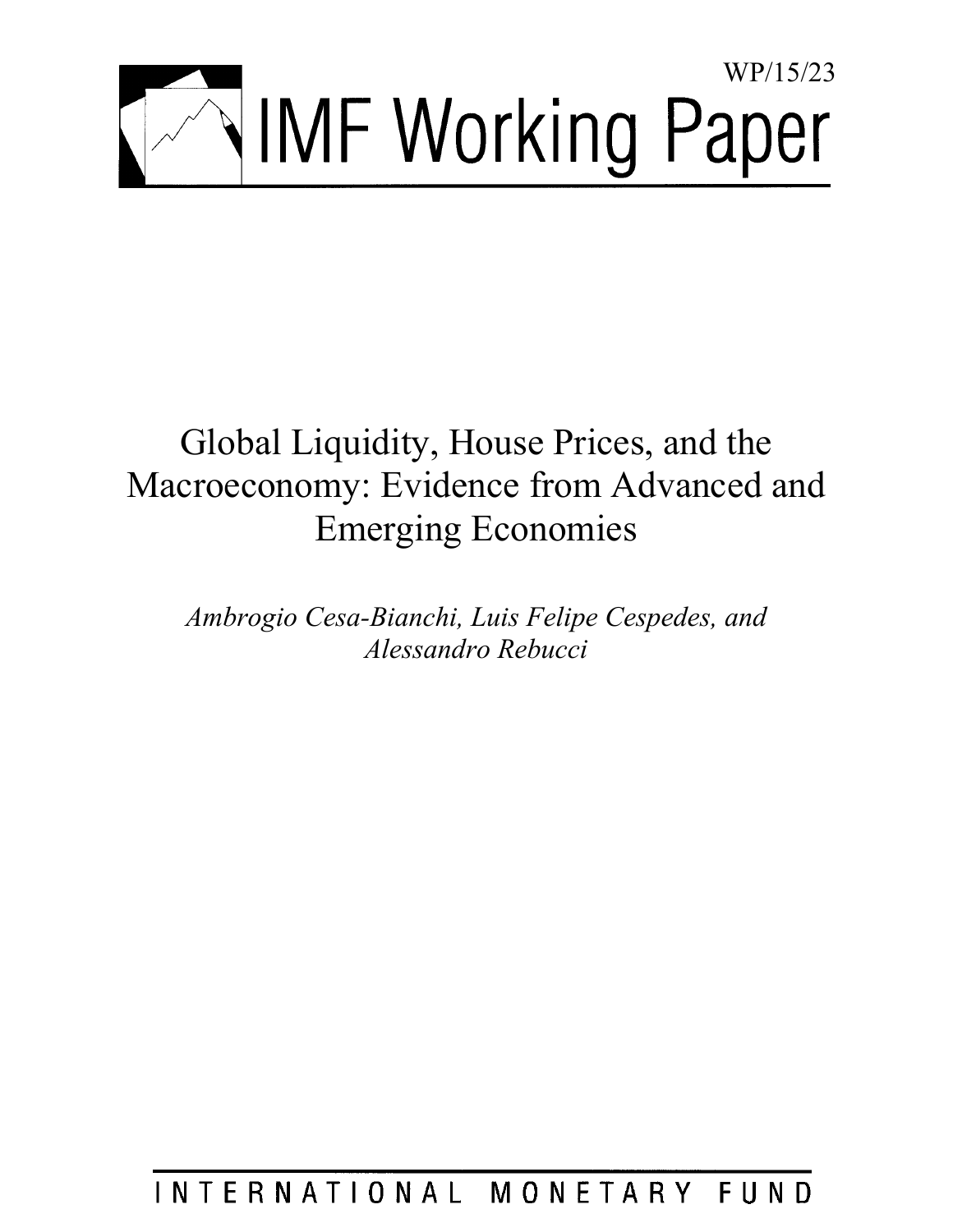#### **IMF Working Paper**

#### Research Department

### **Global Liquidity, House Prices, and the Macroeconomy: Evidence from Advanced and Emerging Economies**

#### **Prepared by Ambrogio Cesa-Bianchi,Luis Felipe Cespedes, and Alessandro Rebucci1**

Authorized for distribution by Prakash Loungani

January 2015

**This Working Paper should not be reported as representing the views of the IMF.**  The views expressed in this Working Paper are those of the author(s) and do not necessarily represent those of the IMF or IMF policy. Working Papers describe research in progress by the author(s) and are published to elicit comments and to further debate.

#### **Abstract**

In this paper we first compare house price cycles in advanced and emerging economies using a new quarterly house price data set covering the period 1990-2012. We find that house prices in emerging economies grow faster, are more volatile, less persistent and less synchronized across countries than in advanced economies. We also find that they correlate with capital flows more closely than in advanced economies. We then condition the analysis on an exogenous change to a particular component of capital flows. We find that a global liquidity shock, identified by aggregating bank-to-bank cross border flows and by using the external instrumental variable approach of Stock and Watson (2012) and Mertens and Ravn (2013), has a much stronger impact on house prices and consumption in emerging markets than in advanced economies. In our empirical model, holding house prices or the exchange rate constant in response to this shock tends to dampen its effects on consumption in emerging economies.

JEL Classification Numbers: Capital flows, emerging markets, global liquidity, house prices, external instrumental variables

Keywords: C32, E44, F44

Author's E-Mail Address: ambrogio.cesa-bianchi@bankofengland.co.uk; lfcespedes@uai.cl; arebucci@jhu.edu

<sup>&</sup>lt;sup>1</sup> Bank of England; Universidad Adolfo Ibanez, and Johns Hopkins University, respectively. We would like to thank Saleem Bahaj, Philippe Bracke, Valentina Bruno, Giancarlo Corsetti, Andrea Ferrero, Peter Karadi, Ken Kuttner, Jean Imbs, Prakash Loungani, Andy Powell, Konstantinos Theodoridis, and seminar participants at the Dallas FED, American University, the XVII Workshop in International Economics and Finance, the Bundesbank, and the IMF for helpful comments and suggestions.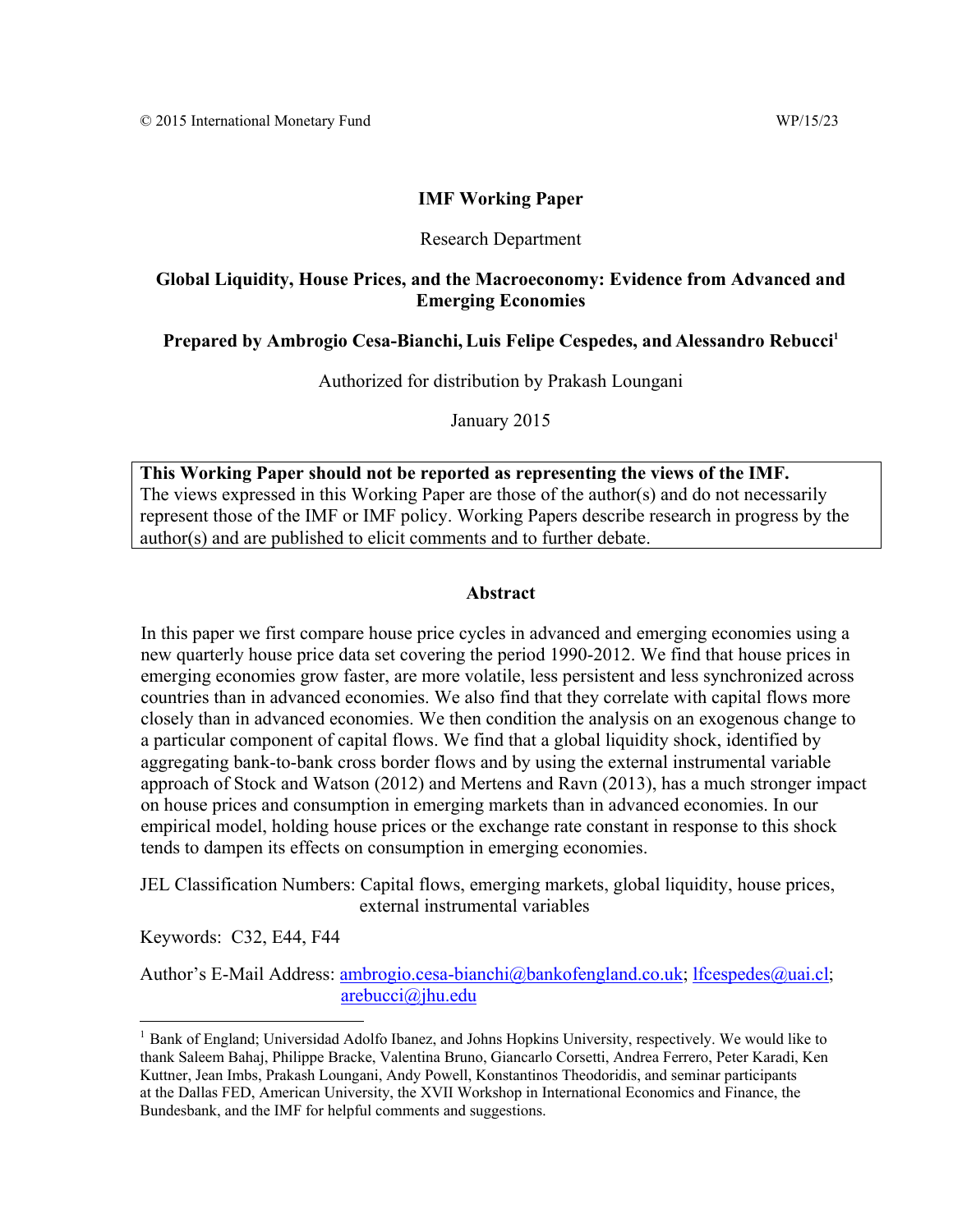| Contents                              | Page |
|---------------------------------------|------|
|                                       |      |
|                                       |      |
|                                       |      |
|                                       |      |
|                                       |      |
|                                       |      |
|                                       |      |
|                                       |      |
|                                       |      |
| Tables<br>$\mathbf{1}$                |      |
| Figures<br>2.<br>3.<br>4.<br>5.<br>6. |      |
|                                       |      |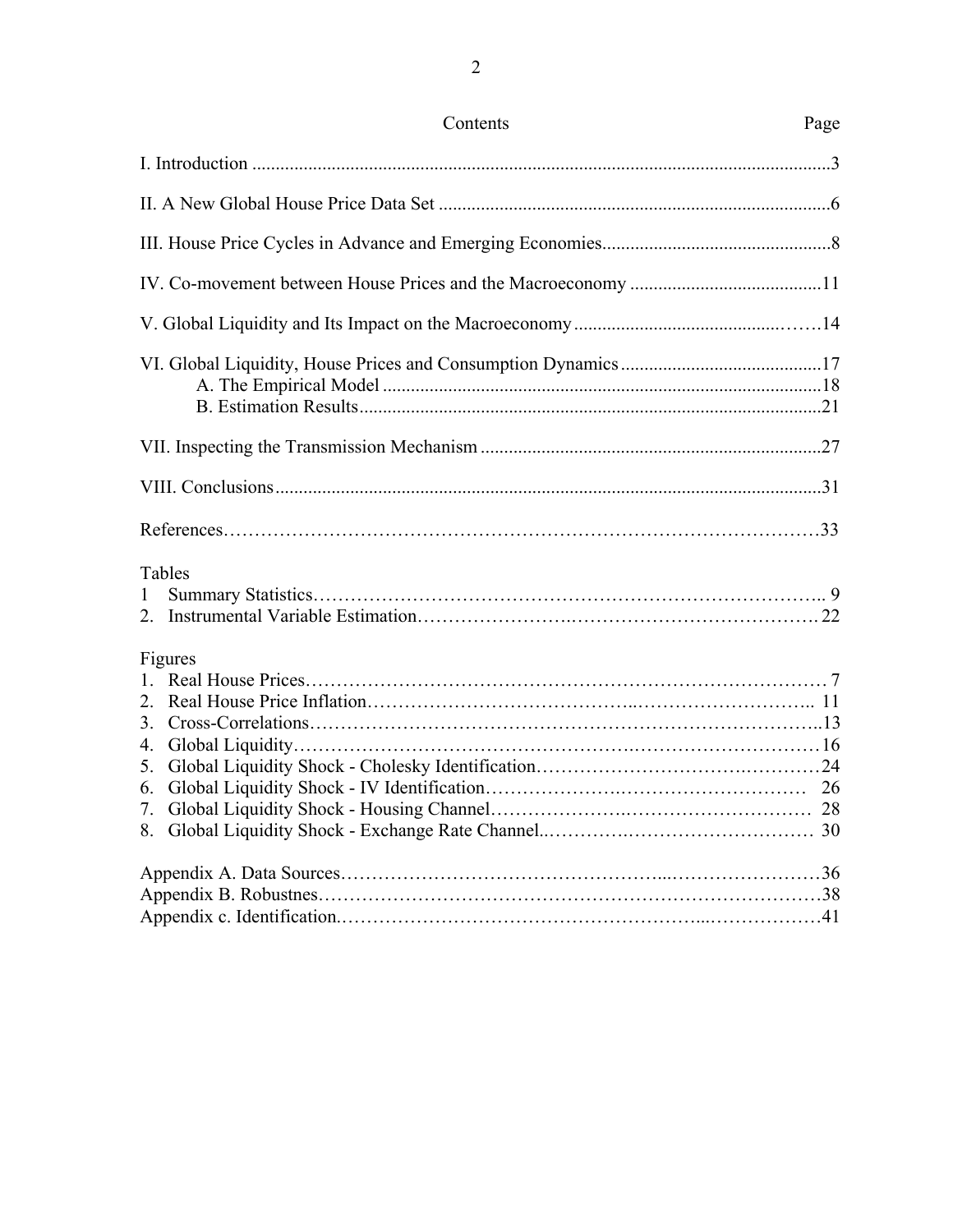#### I INTRODUCTION

Housing is a quintessential non-tradable durable good, and the non-tradable sector has often been at the center of financial crises. Booms in the non-tradable sector fuelled by excessive credit expansions and overvalued exchange rates were at the core of the many banking and currency crises that emerging market economies experienced in the 1990s and early 2000s [\(Claessens, Kose,](#page-34-0) [Laeven, and Valencia,](#page-34-0) [2013\)](#page-34-0). A similar mechanism played an important role in the recent banking and external crises in southern Europe [\(Bruno and Shin,](#page-33-0) [2015\)](#page-33-0). These crises were often triggered by external shocks, such as a reversal of capital flows associated with tighter financing conditions in the United States and other advanced economies. But they were amplified by falling collateral values that contracted households and firms' borrowing capacity in a procyclical manner.

At the same time, over the past 20 years or so —in Asia and other emerging markets first, and in the United States and other advanced economies more recently— capital has been abundant and highly mobile, while the set of profitable investment opportunities has been limited. On this backdrop, policy makers worldwide have worried for some time now about the side effects of large and volatile capital flows. Indeed, while some blamed (at least in part) the United States housing and financial collapse on the glut of Asian saving that exerted downward pressure on US long-term interest rates, emerging economies in Latin America and Asia tended to blame excessive exchange rate appreciations, asset price bubbles and overheating on the monetary policy stimulus enacted by the United States in response to the global financial crisis.

In this paper we compare house price behavior in advanced and emerging economies using a new, quarterly data set on emerging market house prices that we assembled for this purpose. We first document a new set of stylized facts for emerging markets, showing that house price inflation tends to behave like consumption growth, which is non-tradable internationally to a significant degree. By comparison, equity prices behave more like GDP, which has a much larger tradable component. In particular, we show that in emerging markets house price inflation is higher, more volatile, less persistent and less synchronized across countries than in advanced economies. We also show that house price inflation is more correlated with capital flows in emerging countries.

Led by this latter fact, we then build an empirical model of house prices and capital flows in which we can identify an exogenous change to a specific component of total gross flows, i.e. "global liquidity". Global liquidity, which we interpret in a broad sense as the international supply of credit, was a quantitatively sizable portion of total cross-border flows in the run up to the global financial crisis [\(Bruno and Shin,](#page-33-0) [2015\)](#page-33-0). Although its share of total flows fell after the crisis [\(Shin,](#page-35-0) [2013,](#page-35-0) [Ahmed, Curcuru, Warnock, and Zlate,](#page-33-1) [2014\)](#page-33-1), it remains closely associated with debt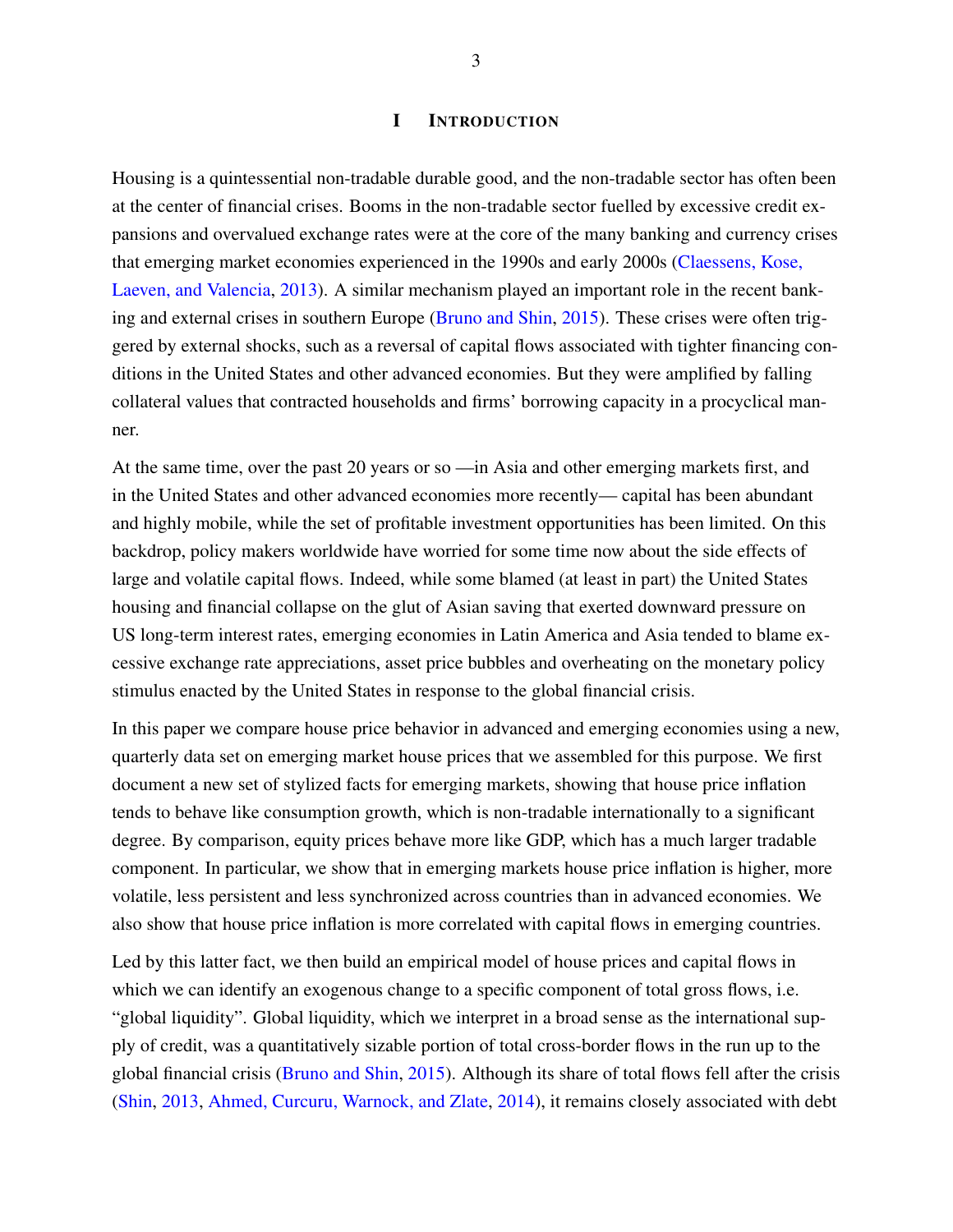flows and international financial conditions more generally [\(Rey,](#page-35-1) [2013\)](#page-35-1).

In this model we identify a global liquidity shock by aggregating bank-to-bank cross-border credit flows across all sending and receiving countries in our sample and by using the external in-strumental variable approach of [Stock and Watson](#page-35-2) [\(2012\)](#page-35-2) and [Mertens and Ravn](#page-34-1) [\(2013\)](#page-34-1).<sup>[1](#page-4-0)</sup> By aggregating cross-border lending across all sending and receiving countries we rule out that countryspecific factors affect it within a quarter. By using the external instruments identification approach, we can rule out that demand factors that are common among all countries in the sample may affect the aggregate measure.

The estimation results show that a global liquidity shock affects house prices, consumption, and the current account in emerging economies much more than in advanced economies. These effects are also associated with a weaker interest rate and exchange rate response in emerging markets.

In an attempt to interpret our empirical findings, we finally explore the role of collateral valuation effects linked to house price and exchange rate changes. In general equilibrium models of housing and the macroeconomy —see for example [Iacoviello](#page-34-2) [\(2005\)](#page-34-2), [Monacelli](#page-34-3) [\(2009\)](#page-34-3), and [Liu, Wang, and Zha](#page-34-4) [\(2013\)](#page-34-4)— collateral constraints can amplify the response of consumption and investment to ordinary business cycle shocks. Shocks, *via* their impact on house prices, affect the value of collateral and in turn determine the borrowing capacity of households and firms. The real exchange rate plays a similar role in the partial equilibrium model of global liquidity of [Bruno and Shin](#page-33-0) [\(2015\)](#page-33-0) and in general equilibrium models of balance sheet effects (e.g., [Ces](#page-33-2)[pedes, Chang, and Velasco,](#page-33-2) [2004,](#page-33-2) [2012,](#page-34-5) [Gabaix and Maggiori,](#page-34-6) [2014\)](#page-34-6).

To accomplish this, we re-estimate the effect of the same global liquidity shock, but keeping either house prices or the exchange rate constant in the model. When we hold house prices constant, in the case of advanced economies, the main difference between the baseline and the counterfactual is the consumption response to the shock; in the case of emerging economies, instead, the main difference is the exchange rate and the current account response. In addition, when we close the exchange rate channel, we find that house prices become more stable in emerging markets, while they become more volatile in advanced economies.

We interpret this evidence as suggesting that house price movements amplify the response to global liquidity shocks in both advanced and emerging economies, but possibly through different mechanisms. In advanced economies, arguably by boosting the value of housing collateral and hence supporting more household borrowing as predicted by the housing models with domestic borrowing constraints mentioned above; in emerging markets, by generating a lower default risk

<span id="page-4-0"></span> $1$ This identification strategy uses instrumental variables to isolate the component of the VAR reduced-form residuals that are due to the structural shock of interest. Appendix [C](#page-41-0) describes it in more detail.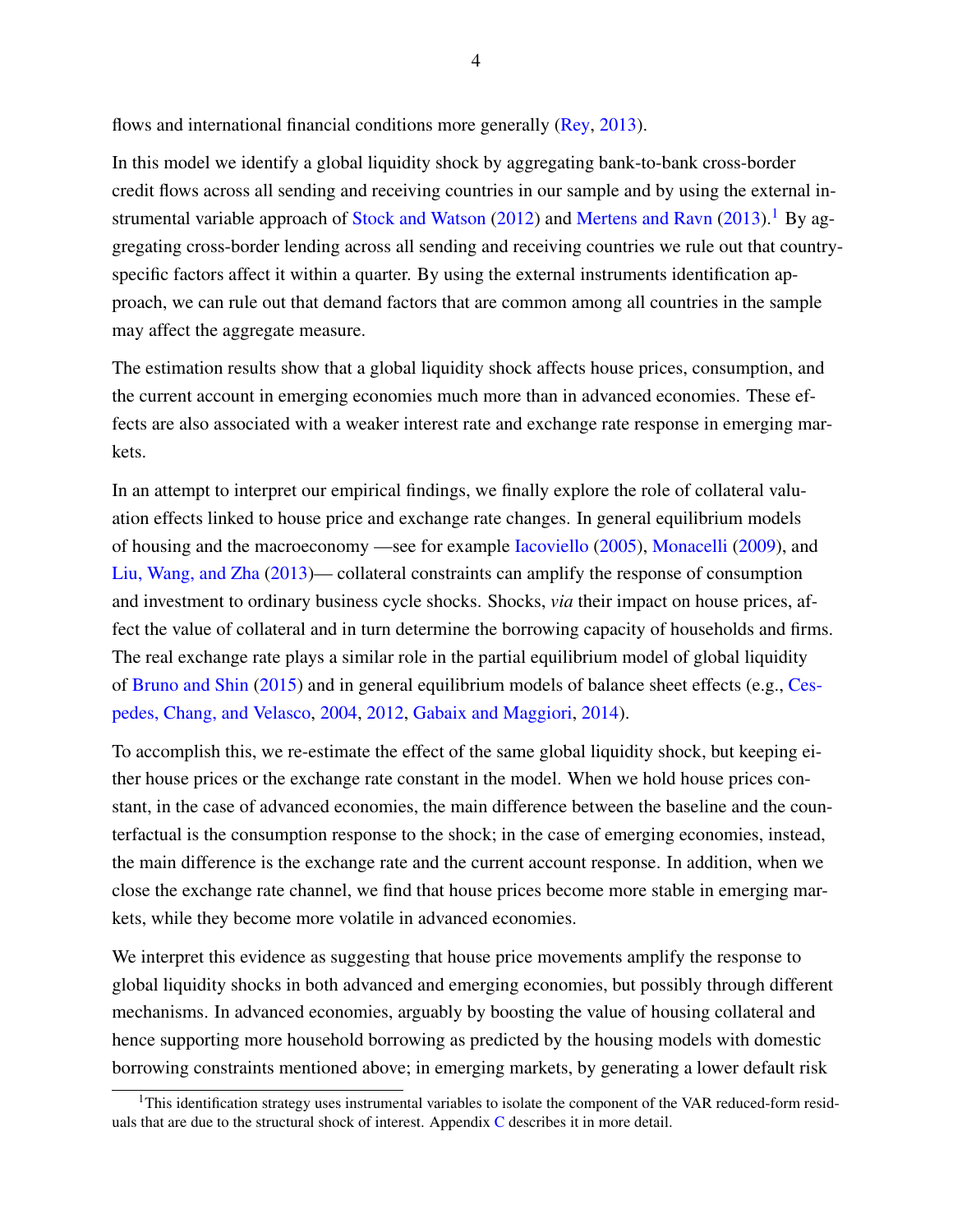and a more appreciated exchange rate that support the international borrowing capacity of the economy.

The paper relates to several strands of literature. A few papers focused on house prices behavior over the business cycle. [Andre](#page-33-3) [\(2010\)](#page-33-3) and [Hirata, Kose, Otrok, and Terrones](#page-34-7) [\(2012\)](#page-34-7) document the cyclical behavior of house prices and their relation to the macroeconomy for advanced economies. [Igan and Loungani](#page-34-8) [\(2012\)](#page-34-8), [Claessens, Kose, and Terrones](#page-34-9) [\(2012\)](#page-34-9), and [Cesa-Bianchi](#page-33-4) [\(2013\)](#page-33-4) also consider emerging markets in their analyses. Unlike the previous literature, we compare advanced and emerging economies systematically by using samples of comparable country size and quarterly data over a period covering both the emerging market crises of the 1990s and the global financial crisis.

A second strand of literature has explored the relation between capital flows and house prices in an attempt to gauge the role of the so called "global external imbalances" during the global financial crisis. Using data for advanced economies, [Laibson and Mollerstrom](#page-34-10) [\(2010\)](#page-34-10), [Favilukis,](#page-34-11) [Kohn, Ludvigson, and Nieuwerburgh](#page-34-11) [\(2012\)](#page-34-11), [Adam, Kuang, and Marcet](#page-33-5) [\(2012\)](#page-33-5) and [Ferrero](#page-34-12) [\(2012\)](#page-34-12) provide evidence of a robust association between real house price appreciations and a widening of the current account deficit. Similarly, using a panel data of both advanced and emerging economies, [Aizenman and Jinjarak](#page-33-6) [\(2009\)](#page-33-6) find that lagged changes in current account deficits are associated with an appreciation of real house prices. [Gete](#page-34-13) [\(2009\)](#page-34-13) and [Sa, Towbin, and Wieladek](#page-35-3) [\(2014\)](#page-35-3) investigate the causal link from the current account and capital flows to house prices in VAR models for advanced economies. Relative to this strand of literature, not only we compare systematically advanced and emerging economies, but we also suggest a novel approach to identifying a capital account shock. Indeed, as far as we are aware of, this is the first application of the external instrumental variable approach to a capital flow shock.

The paper also relates to the ongoing debate on the side-effects of (and prospective exit from) exceptionally loose monetary policies that advanced economies enacted in response to the global financial crisis. [Landau](#page-34-14) [\(2013\)](#page-34-14) stresses the importance of understanding the consequences of advanced economies' monetary policies on cross-border movements of liquid assets, which are driven more and more by global risk appetite and, to a lesser extent, by interest rate differentials. Similarly, [Rey](#page-35-1) [\(2013\)](#page-35-1) highlights the impact of monetary policy in the United States on the nature and the direction of international capital flows which, in turn, affect credit conditions and asset price behavior. Relative to these studies, we build an empirical model of global liquidity and investigate the impact of an exogenous change in such a variable on both house prices and the broader macroeconomy.

The rest of the paper is organized as follow. Section 2 describes our new data set. Section 3 compares house price characteristics in the two group of countries. Section 4 looks at the association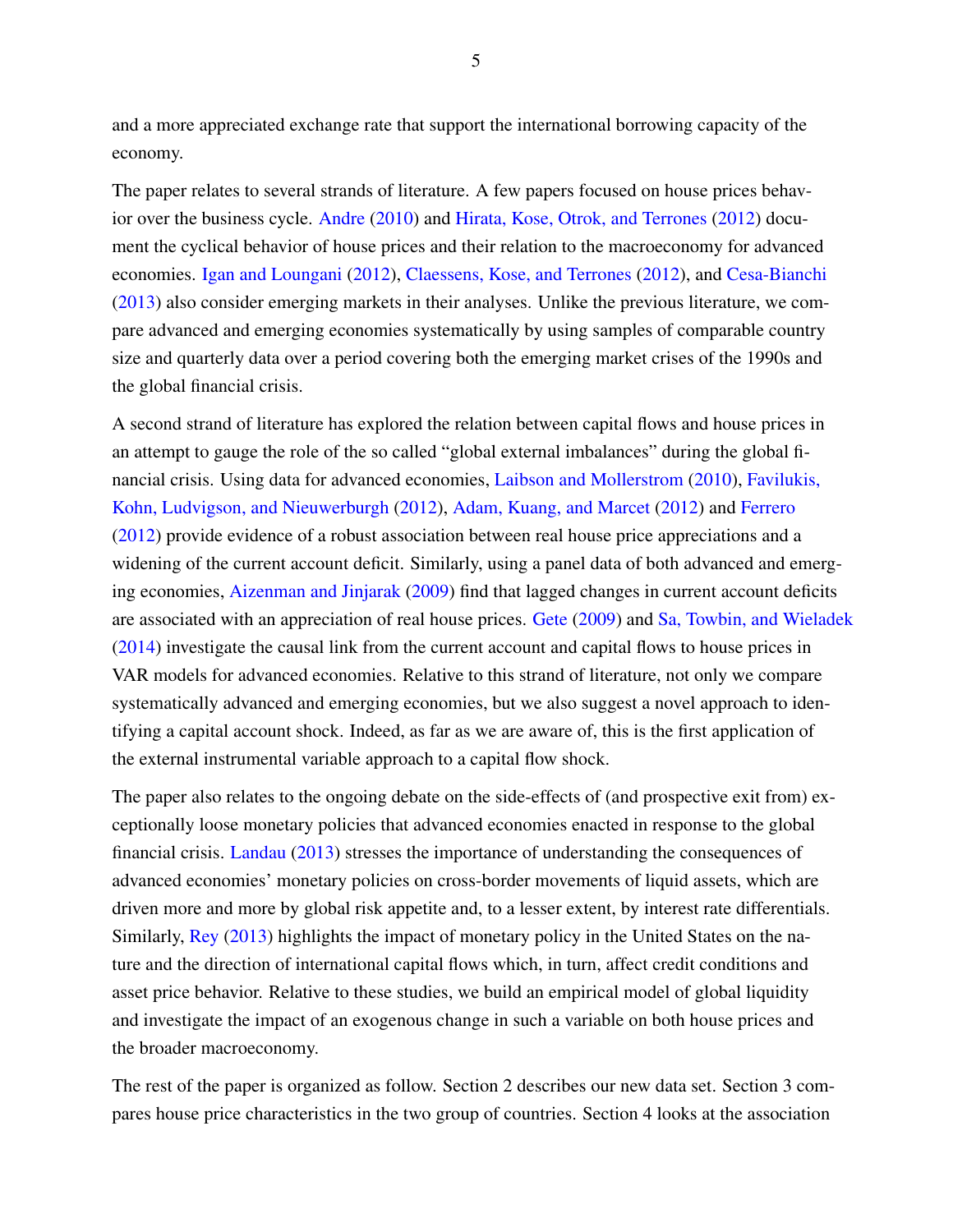with the broader macroeconomy and capital flows in particular. Section 5 discusses the concept of global liquidity and its links to house prices. Section 6 explores the causal link from global liquidity to consumption and house prices in a panel VAR model. Section 7 discusses and tries to interpret our empirical findings by means of a simple counterfactual exercise. Three appendices report additional information on the data and the details of the analysis.

#### II A NEW GLOBAL HOUSE PRICE DATA SET

A contribution of the paper is the construction of a new, quarterly house price data set for 33 emerging markets with a minimum coverage from the early 2000s to 2012:Q4 for all countries except Mexico and Morocco, thus providing house price series with at least 40 observations.<sup>[2](#page-6-0)</sup> This information is combined with data for 24 advanced economies from the OECD house price database. Therefore, the data set that we will use in the analysis covers 57 countries and more than 95 percent of world GDP.<sup>[3](#page-6-1)</sup>

Our new data set on emerging economies uses information from the OECD house price database, the BIS property price data set, the Federal Reserve of Dallas international house price database, national central banks, national statistical offices, and academic and policy publications on housing markets. $4$  Relative to its main building blocks —i.e., the OECD, the BIS, and the Federal Reserve of Dallas data sets— we extend the time coverage of 12 series and include 9 additional country indices. Specifically, we extended the existing series for China, Estonia, Hong Kong, Hungary, Indonesia, Lithuania, Malaysia, Philippines, Poland, Slovakia, Slovenia, and Thailand; and we collected data for Argentina, Brazil, Chile, Colombia, Czech Republic, India, Serbia, Taiwan, and Uruguay. In the process, we also extended the coverage for three advanced economies, namely Austria, Greece, and Malta.

The coverage of existing indices is extended by extrapolating backward newer series with historical data. For countries for which there exists a quarterly house price index, we extrapolate backward with the growth rate of the historical series. To make sure that the two series are comparable we use any overlapping period to evaluate the extrapolation.<sup>[5](#page-6-3)</sup> For a few countries for which there exists only an annual index, we first interpolate the annual data, and then extrapolate backward the quarterly series. To interpolate annual data, we simply assume that house prices grow at a constant rate within the year.

<span id="page-6-0"></span><sup>&</sup>lt;sup>2</sup>Mexico and Morocco house price series are slightly shorter. We use data for these two countries only in the first, descriptive part of our analysis.

<span id="page-6-1"></span><sup>3</sup>The data set is available at: [https://sites.google.com/site/ambropo/](https://sites.google.com/site/ambropo) and [https://sites.google.com/site/arebucci.](https://sites.google.com/site/arebucci)

<span id="page-6-2"></span><sup>4</sup>Appendix [A](#page-36-0) provides details on the definitions and sources of the data.

<span id="page-6-3"></span><sup>5</sup>This part of the analysis is not reported but is available from the authors on request.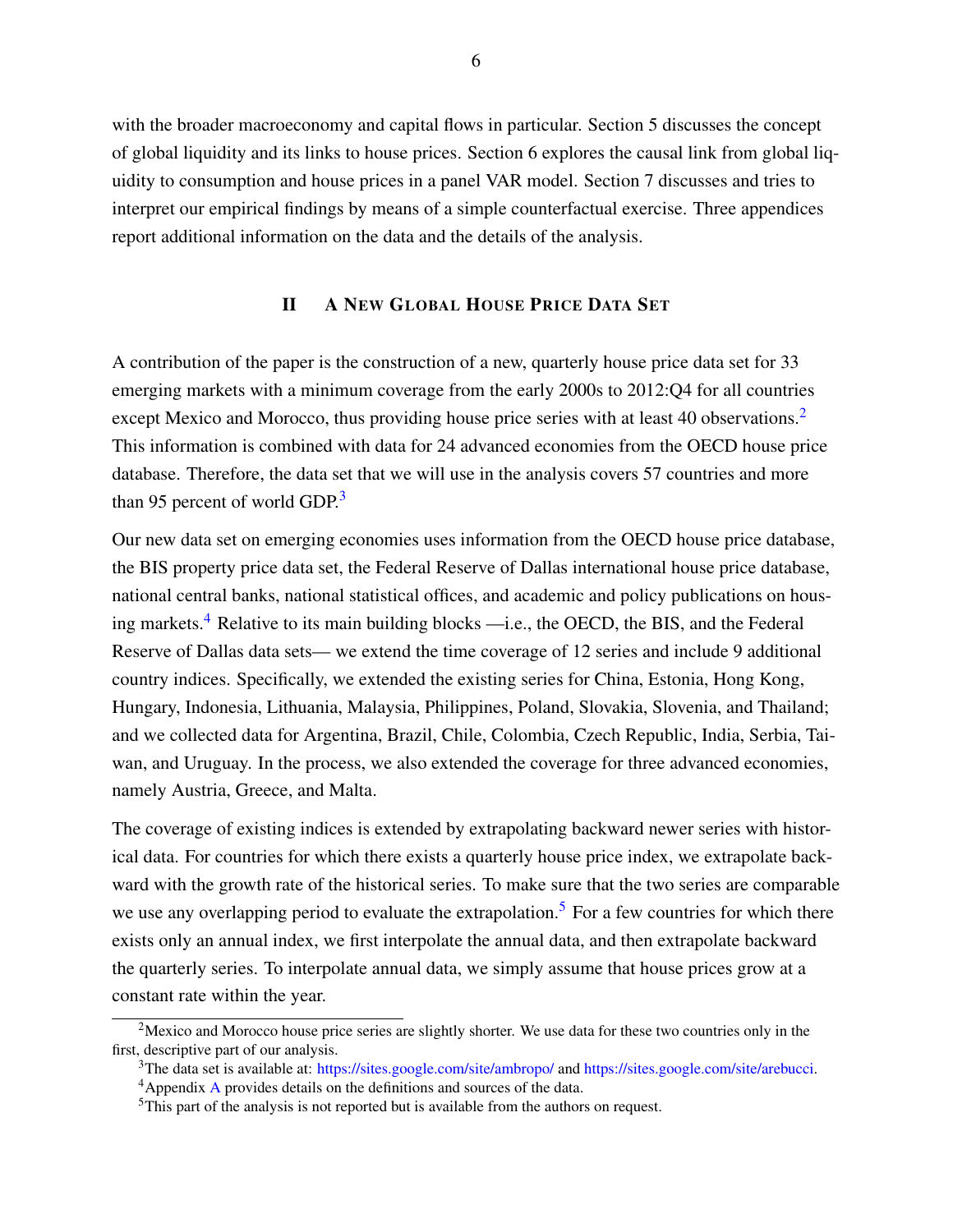(a) Advanced Economies

<span id="page-7-0"></span>

Figure 1 REAL HOUSE PRICES – DATA MAP. The chart shows the time coverage of country-specific house price series in our dataset, with different colors depending on the source of the data used. Dark blue cells are OECD, BIS or Dallas FED international quarterly house price data; medium blue cells are other sources at quarterly frequency; light blue cells are other sources at annual or semi-annual frequency. The legend for the country codes is as follows: Argentina (ARG), Australia (AUS), Austria (AUT), Belgium (BEL), Brazil (BRA), Bulgaria (BGR), Canada (CAN), Chile (CHL), China (CHN), Colombia (COL), Croatia (HRV), Czech Republic (CZE), Denmark (DNK), Estonia (EST), Finland (FIN), France (FRA), Germany (DEU), Greece (GRC), Hong Kong (HKG), Hungary (HUN), Iceland (ISL), India (IND), Indonesia (IDN), Ireland (IRL), Israel (ISR), Italy (ITA), Japan (JPN), Korea (KOR), Latvia (LVA), Lithuania (LTU), Luxembourg (LUX), Malaysia (MYS), Malta (MLT), Mexico (MEX), Morocco (MAR), Netherlands (NLD), New Zealand (NZL), Norway (NOR), Peru (PER), Philippines (PHL), Poland (POL), Portugal (PRT), Russia (RUS), Serbia (SRB), Singapore (SGP), Slovakia (SVK), Slovenia (SVN), South Africa (ZAF), Spain (ESP), Sweden (SWE), Switzerland (CHE), Taiwan (TWN), Thailand (THA), Ukraine (UKR), United Kingdom (GBR), United States (USA).

The resulting data set is an unbalanced panel of 57 quarterly time series with varying coverage from 1990:Q1 to 2012:Q4. Figure [1](#page-7-0) provides a visual impression of the data coverage. The top panel describes advanced economies (AEs). The bottom panel describes emerging markets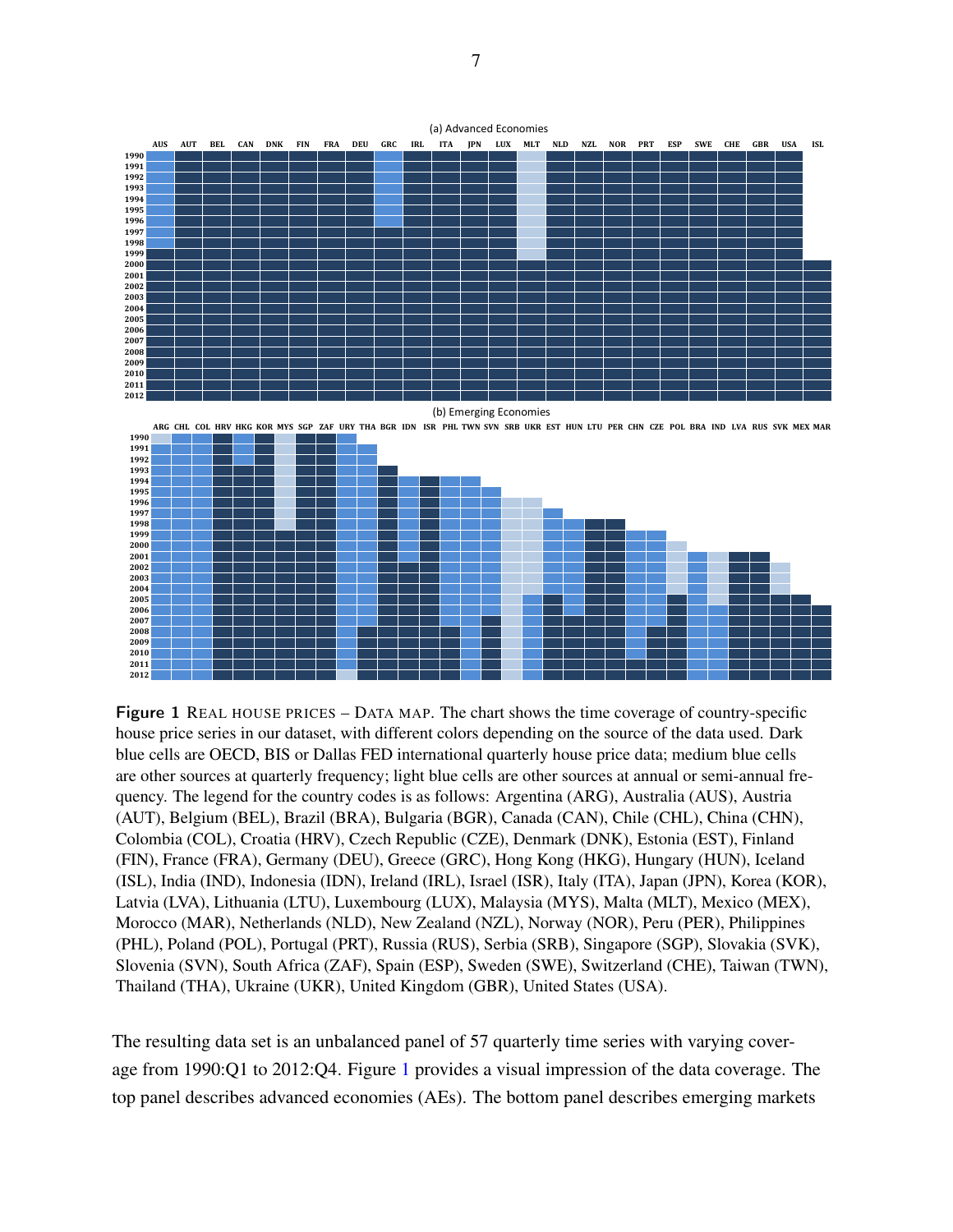(EMs). The darker areas reflect the coverage of the OECD, BIS and Dallas FED data sets. The lighter areas represent either additional countries or series extended backward over time with quarterly data. The lightest areas refer to series extended backward with annual or semi-annual data. As we can see, with the only exception of Iceland, all advanced economies are covered from 1990.<sup>[6](#page-8-0)</sup> The coverage for emerging market economies is more varied, with 10 countries starting in the 1990 (compared to 23 AEs), a few more countries starting in mid-1990s, and only 3 countries with less than 40 quarterly observations.

The specific definition and the sources of our house price indices are listed in Appendix [A.](#page-36-0) As it is well known, unfortunately, available house price indices do not follow a harmonized definition and methodology. As a result they are very heterogeneous. Even within the OECD house price database, for instance, indices may differ along a number of dimensions. In our data set, some series are median while others are averages prices; most series are not quality adjusted; some refer to nationally representative type of properties while other are for specific property type; some may refer to transaction prices while others are valuations or offer prices; some refer to new houses and others to all sales. Importantly, some series are national indices, while a few are indices for a major city.

Controlling for this heterogeneity in our analysis of the data is a difficult task. We note however that, in the few instances in which we have both national house price indices and their individual city components (i.e., for the United States, Canada, Australia, and the United Kingdom), or more granular information on different type of properties within a given city (i.e., London, Moscow, Geneva, Paris, Hong Kong, Singapore, Beijing, Shanghai, Sydney, and Tokyo), we find a relatively high correlation among the different indices within a country or a city. Thus, to the extent to which domestic housing markets are driven by common country factors, using a particular house price indicator to study the relation between housing and the macroeconomy should be less problematic.

#### <span id="page-8-2"></span>III HOUSE PRICE CYCLES IN ADVANCED AND EMERGING ECONOMIES

In this section we compare some time series properties of our house price indices in advanced (AEs) and emerging market economies (EMs). Throughout the analysis, we will focus on real house price inflation.<sup>[7](#page-8-1)</sup>

<span id="page-8-0"></span><sup>6</sup>The OECD house price database covers these countries since 1970. Very few emerging market series, however, starts in the 1970s or the 1980s.

<span id="page-8-1"></span><sup>&</sup>lt;sup>7</sup>We plot the level of all real house prices series in an extended appendix available on the authors' web sites. All series are seasonally adjusted and then deflated with a country-specific CPI (also seasonally adjusted). The seasonal adjustment is performed on the quarterly growth rate of the nominal house price series using the X12 procedure with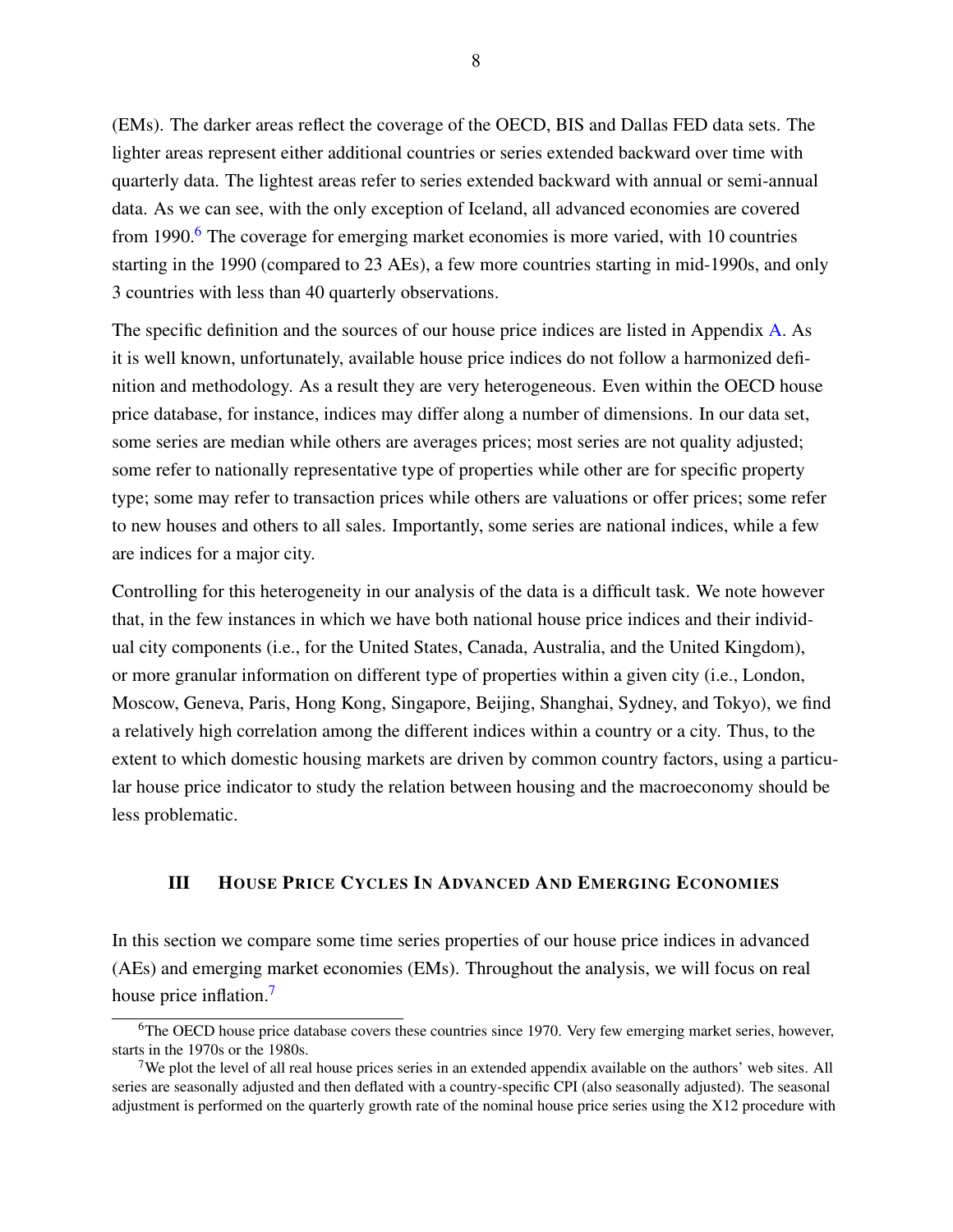Table [1](#page-9-0) reports key statistics for the log-difference of real house prices, real equity prices, real private consumption, and real GDP for the two group of countries.<sup>[8](#page-9-1)</sup> The statistics are computed country by country, over the longest period available for both equity and house prices, starting in 1990:Q1. Thus, the sample period for this exercise is 1990:Q1–2012:Q4. We then average across countries within each group. We report average, median, standard deviation, auto correlation, and pairwise correlation.<sup>[9](#page-9-2)</sup>

<span id="page-9-0"></span>Table 1 SUMMARY STATISTICS (1990-2012)

|                | <b>House Prices</b> | <b>Equity Prices</b> | Consumption | <b>GDP</b> |
|----------------|---------------------|----------------------|-------------|------------|
| Mean           | $0.4\%$             | $0.1\%$              | $0.5\%$     | $0.5\%$    |
| Median         | $0.5\%$             | $1.3\%$              | 0.6%        | $0.6\%$    |
| St. Dev.       | $1.9\%$             | 10.1%                | $1.1\%$     | $1.1\%$    |
| Auto Corr.     | 0.6                 | 0.4                  | 0.2         | 0.3        |
| Pairwise Corr. | 0.2                 | 0.7                  | 0.2         | 0.3        |

(a) Advanced Economies

|                | <b>House Prices</b> | <b>Equity Prices</b> | Consumption | <b>GDP</b> |  |
|----------------|---------------------|----------------------|-------------|------------|--|
| Mean           | $0.7\%$             | $0.5\%$              | $1.1\%$     | $0.9\%$    |  |
| Median         | 0.6%                | $1.4\%$              | $1.2\%$     | 1.2%       |  |
| St. Dev.       | 4.8%                | 15.0%                | 2.4%        | 2.1%       |  |
| Auto Corr.     | 0.3                 | 0.3                  | 0.1         | 0.3        |  |
| Pairwise Corr. | $0.1\,$             | 0.5                  | 0.1         | 0.2        |  |

(b) Emerging Markets

Note. Averages of country-specific statistics within group. All variables are in log-difference and seasonally adjusted. House prices and equity prices are deflated with CPI (also seasonally adjusted). Real private consumption and real GDP are from the national accounts. Sample period is longest series available for house prices since 1990:Q1.

House price inflation is higher, less persistent, and much more volatile in emerging markets than in advanced economies. Over the period 1990–2012, real house prices grew 2.8 and 1.6% per year in AEs and EMs, respectively. This is consistent with the faster growth of output and consumption in emerging economies. Like consumption, which has a significant non-tradable component, house prices in EMs are more than twice as volatile as in AEs, at about 5% per quarter. GDP and equity prices are also more volatile in EMs than in AEs, but not to the same extent. To see it in another way, note that house price volatility is about a third of equity price volatility in

the additive option.

<span id="page-9-1"></span><sup>&</sup>lt;sup>8</sup>A summary of the definitions and sources of the other data series used is provided in Appendix [A.](#page-36-0)

<span id="page-9-2"></span><sup>9</sup>Country-specific results are reported in the extended appendix.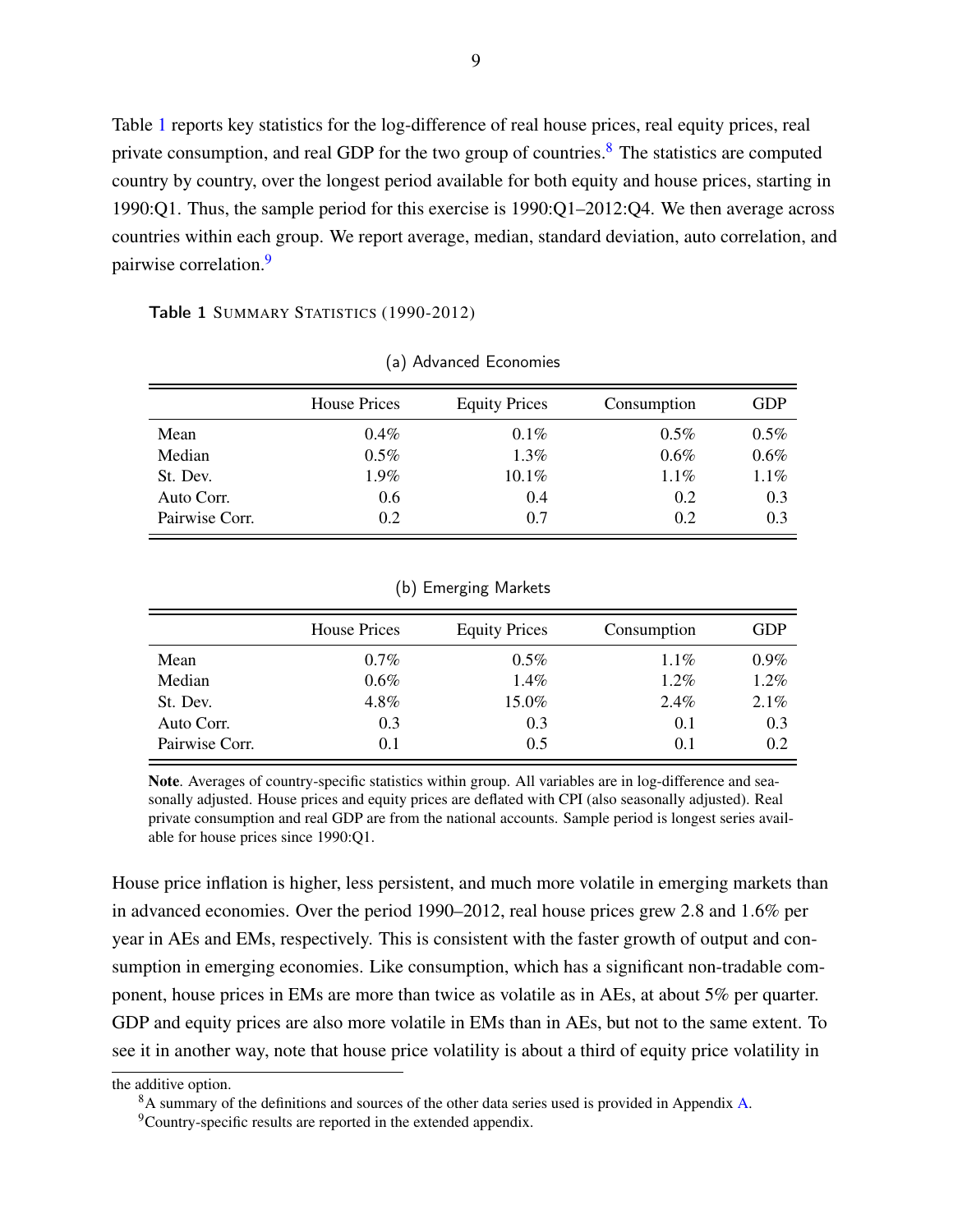EMs, but it is only about a fifth of it in advanced economies. The persistence of house price inflation and consumption growth is much lower in EMs and it is comparable to that of equity prices. GDP and equity prices, in contrast, are more or less equally persistent in the two groups of countries.

Table [1](#page-9-0) also reports a measure of synchronization across countries, the pairwise correlation.<sup>[10](#page-10-0)</sup> This statistics shows that house price inflation is not synchronized across countries. Again, their pairwise correlation is comparable to that of consumption, both in advanced and emerging economies, and is much lower than that of equity prices or even GDP, pointing to the relatively less tradable nature of housing as an asset class. In emerging markets, synchronization is even lower than in advanced economies.<sup>[11](#page-10-1)</sup>

These stylized facts are robust to changing the sample in a number of ways. As we show in Appendix [B,](#page-38-0) they remain essentially unchanged if we drop the crisis period from 2007:Q1 to 2012:Q4 (Table [B.1\)](#page-38-1), if we drop all the interpolated data from the analysis (Table [B.2\)](#page-39-0), or if we change the starting date of the analysis to 1995 (Table [B.3\)](#page-40-0), the same starting point for our conditional analysis of the data in the second part of the paper.

Figure [2](#page-11-0) provides a visual characterization of the house price cycle in the two groups of economies. It plots the average real house price inflation across countries (solid line) over the period 1990:Q1– 2012:Q4 together with the 25/75 interquartile range (shaded area). This is a simple way to estimate a common factor in our unbalanced panel of house price series (see for instance [Forni and](#page-34-15) [Reichlin,](#page-34-15) [1998,](#page-34-15) [Pesaran,](#page-35-4) [2006\)](#page-35-4). Superimposed is also a 5-year moving average of the common factor (dashed line) to smooth shorter-run fluctuations.

The picture shows that the two house price inflation cycles display little commonality over this period. The chart also shows how much more volatile house prices are in EMs, and how in general the cycle in AEs seems to anticipate that in EMs. The global expansion that started in 1985 peaked in 1989-1990 in advanced economies, while it lasted until 1994-95 in emerging mar-kets.<sup>[12](#page-10-2)</sup> Subsequently, emerging markets went through a prolonged period of declining house price inflation —and even deflation— that ended only in the early-2000s, a period in which emerging economies experienced numerous financial crises. Coincidentally, the end of the boom in

<span id="page-10-0"></span><sup>&</sup>lt;sup>10</sup>The pairwise correlation of a variable  $x$  in country  $i$  is the average of the contemporaneous correlation between  $x_i$  and  $x_j$  for all *j*. Synchronization can also be measured as the importance of the first principal component computed on all x<sub>i</sub>. Principal component analysis requires a balanced data set. In the case of an unbalanced panel, the pairwise correlation has the advantage of using the maximum amount of information available.

<span id="page-10-1"></span><sup>&</sup>lt;sup>11</sup>These results are consistent with those reported by [Hirata, Kose, Otrok, and Terrones](#page-34-7) [\(2012\)](#page-34-7) for AEs, and by [Cesa-Bianchi](#page-33-4) [\(2013\)](#page-33-4) for both AEs and EMs. Note however that both papers stress the increase in the co-movement over time.

<span id="page-10-2"></span><sup>&</sup>lt;sup>12</sup>The beginning of this global expansion is identifiable once we extend backward the same picture based on the same data for advanced economies and the few emerging markets indices that goes back sufficiently in time.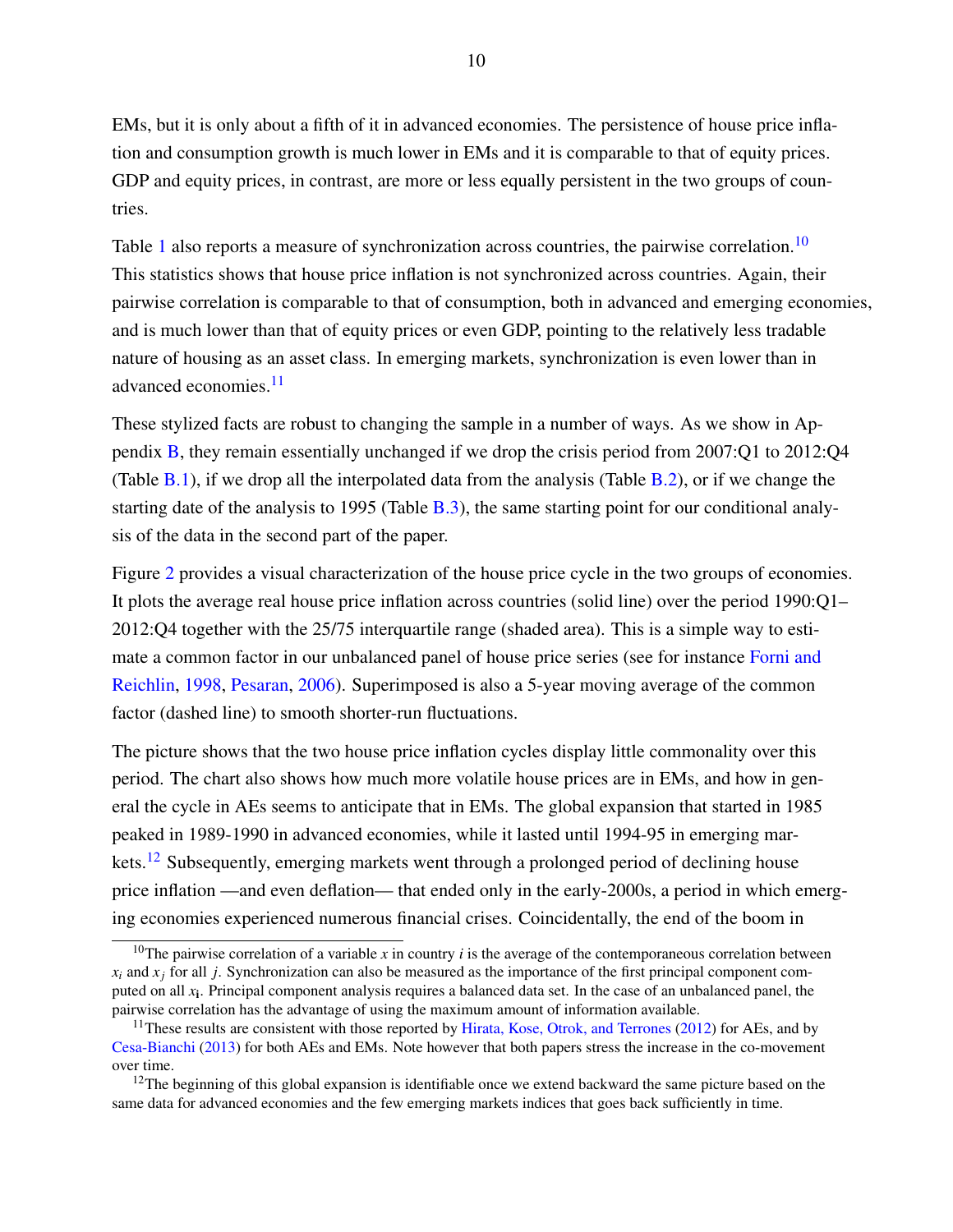<span id="page-11-0"></span>

Figure 2 REAL HOUSE PRICE INFLATION. The solid lines are cross-country averages of the quarter-onquarter growth rate of real house prices. The shaded areas represent the cross-country 25/75 interquartile range. The dashed lines are rolling 1-year moving averages.

emerging markets was preceded by a sudden tightening of US monetary policy and an international capital flows reversal which led to the Mexican "Tequila" crisis in December 1994. In contrast, a very gradual but persistent acceleration of house price inflation started in advanced economies in the mid-1990s, spreading to emerging markets in the mid-2000s, and ending only in 2005-06 with the global financial crisis. The two cycles moved in closer sync since mid-2000.

# <span id="page-11-1"></span>IV CO-MOVEMENT BETWEEN HOUSE PRICES AND THE MACROECONOMY

We now turn to the co-movement between real house prices and selected macroeconomic and financial variables. We compute the cross-correlation between real house prices and other variables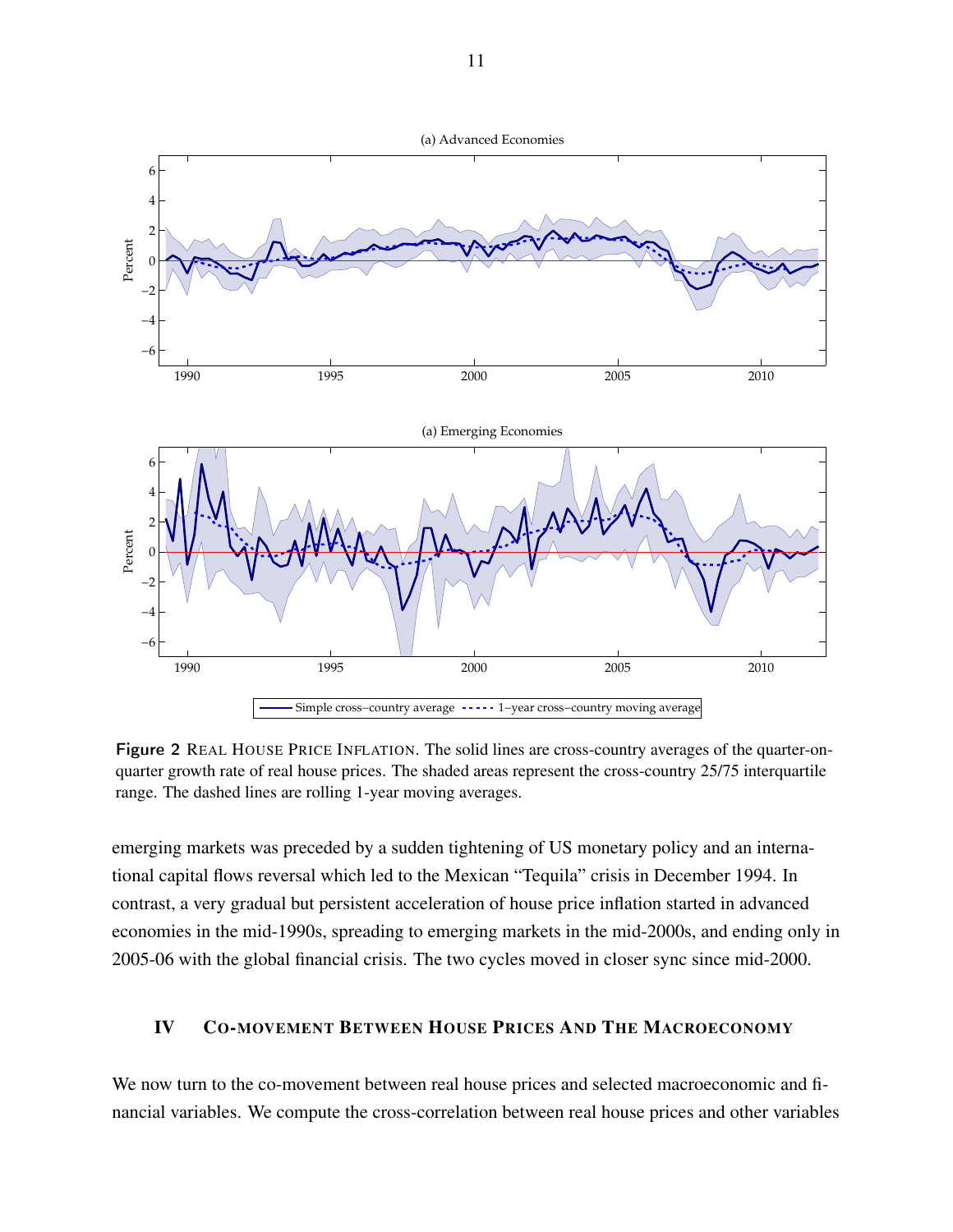as follows:

$$
\rho_i = corr(HP_{i,t}, x_{i,t \pm n}) \qquad n = 0, 1, ..., 4,
$$

where  $HP_{i,t}$  is the quarterly growth rate of house prices in country  $i$ ,  $x_{i,t}$  is the relevant macroeconomic or financial variable in country *i*, and *n* is the lead or lag. We consider real GDP, real private consumption, real equity prices, the real effective exchange rate (with an increase denoting an appreciation), CPI inflation, the short-term nominal interest rate, the current account to GDP ratio, and the stock of total cross-border banking flows (all instruments to banks and non-banks). House prices and all  $x_{i,t}$  variables are in log-differences, except interest rates and the current account to GDP ratio, which are in simple differences. The correlations are computed country-bycountry and then averaged within groups. The 25/75 interquartile range (shaded area) reflects the group heterogeneity. The sample period is the longest available, starting in 1990:Q1.

Figure [3](#page-13-0) reports these statistics. Advanced economies are plotted in panel (a). Consistent with the available evidence, house prices are strongly procyclical [\(Igan and Loungani,](#page-34-8) [2012\)](#page-34-8). The correlation with GDP is positive at all leads and lags and the strongest contemporaneously and with one lead, with a value of about 0.3. Consumption is associated even more tightly with house prices, with a contemporaneous correlation close to 0.4. Equity prices changes are also associated with house price increases with significant leads and lags.

A consumer price inflation decline seems to follow an increase in house price inflation increase, with a contemporaneous value of about −0.2, perhaps capturing an association between falling inflation and house price booms in the late 1990s and early 2000s. More intuitively, house price inflation leads consumer price inflation. House price inflation also leads interest rate increases. In particular, house price inflation leads changes in the same direction in nominal short-term interest rates by three to four quarters. Of course, we cannot infer any causal relation between the evolution of house prices and short-term interest rates (and, ultimately, monetary policy) from these correlations. However, they show that house price inflation is procyclical and leads inflation and interest rate changes (the latter, with a slightly stronger coefficient) by a few quarters: a set of comovement that is consistent with a monetary policy authority reacting countercyclically to output and inflation (see [Ahearne, Ammer, Doyle, Kole, and Martin,](#page-33-7) [2005,](#page-33-7) for example).

The correlation with the external sector of the economy are more stable and statistically significant, but quantitatively weaker. House price changes are linked with cross-border credit flows, current account deteriorations, and real exchange rate appreciations at all lead and lags, but with weak associations. The negative correlation between house prices and the current account balance, in particular, is consistent with the evidence previously reported in other studies [\(Aizenman](#page-33-6) [and Jinjarak,](#page-33-6) [2009,](#page-33-6) [Bernanke,](#page-33-8) [2010,](#page-33-8) [Ferrero,](#page-34-12) [2012\)](#page-34-12).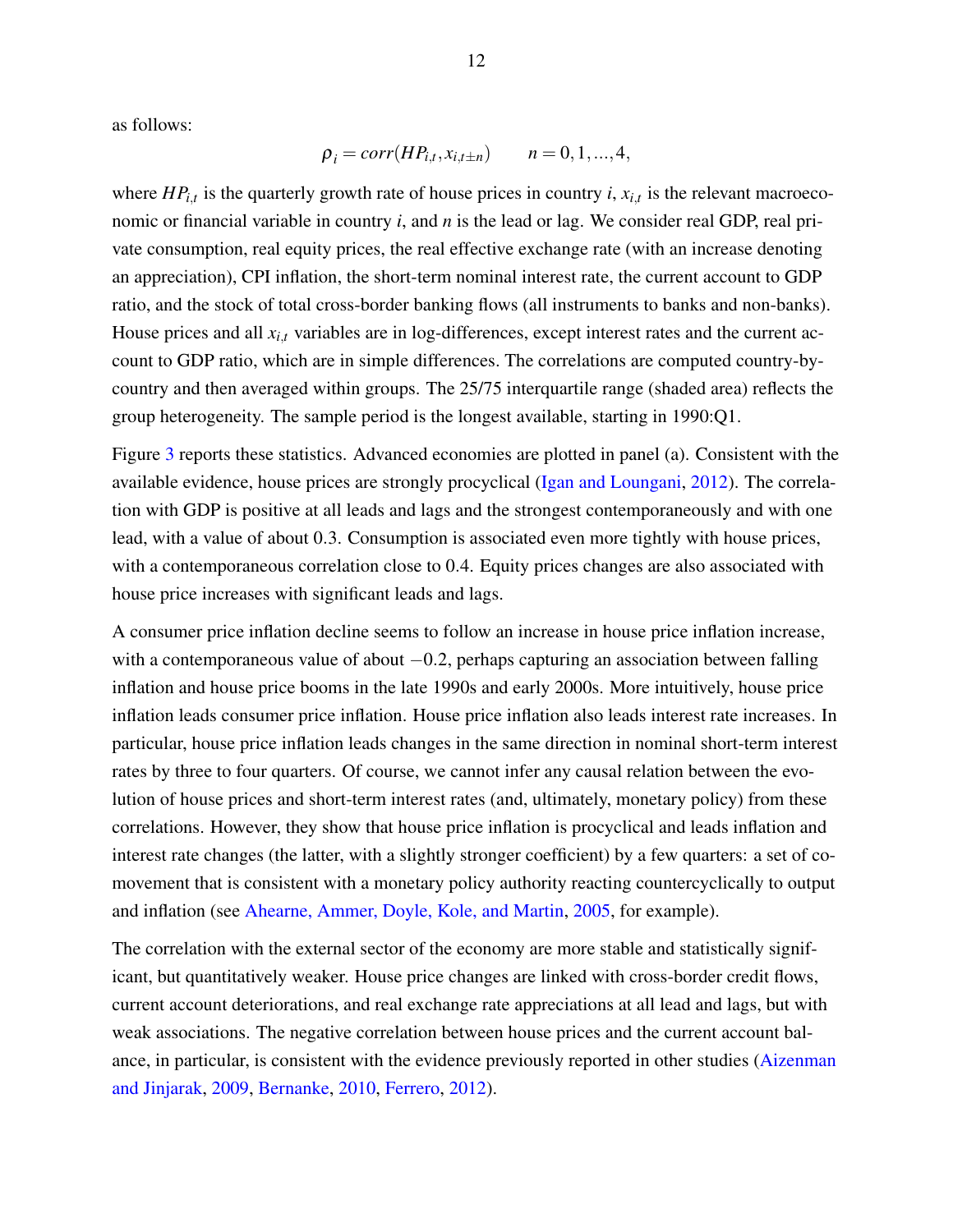<span id="page-13-0"></span>

Figure 3 CROSS-CORRELATIONS. Each dot is the cross-country average of the correlation between real house price inflation and the corresponding variable at its lead or lag. The shaded areas represent the cross-country 25/75 interquartile range. All variables are in log-difference except interest rates and current account to GDP which are in simple differences. Sample period is 1990:Q1-2012:Q4.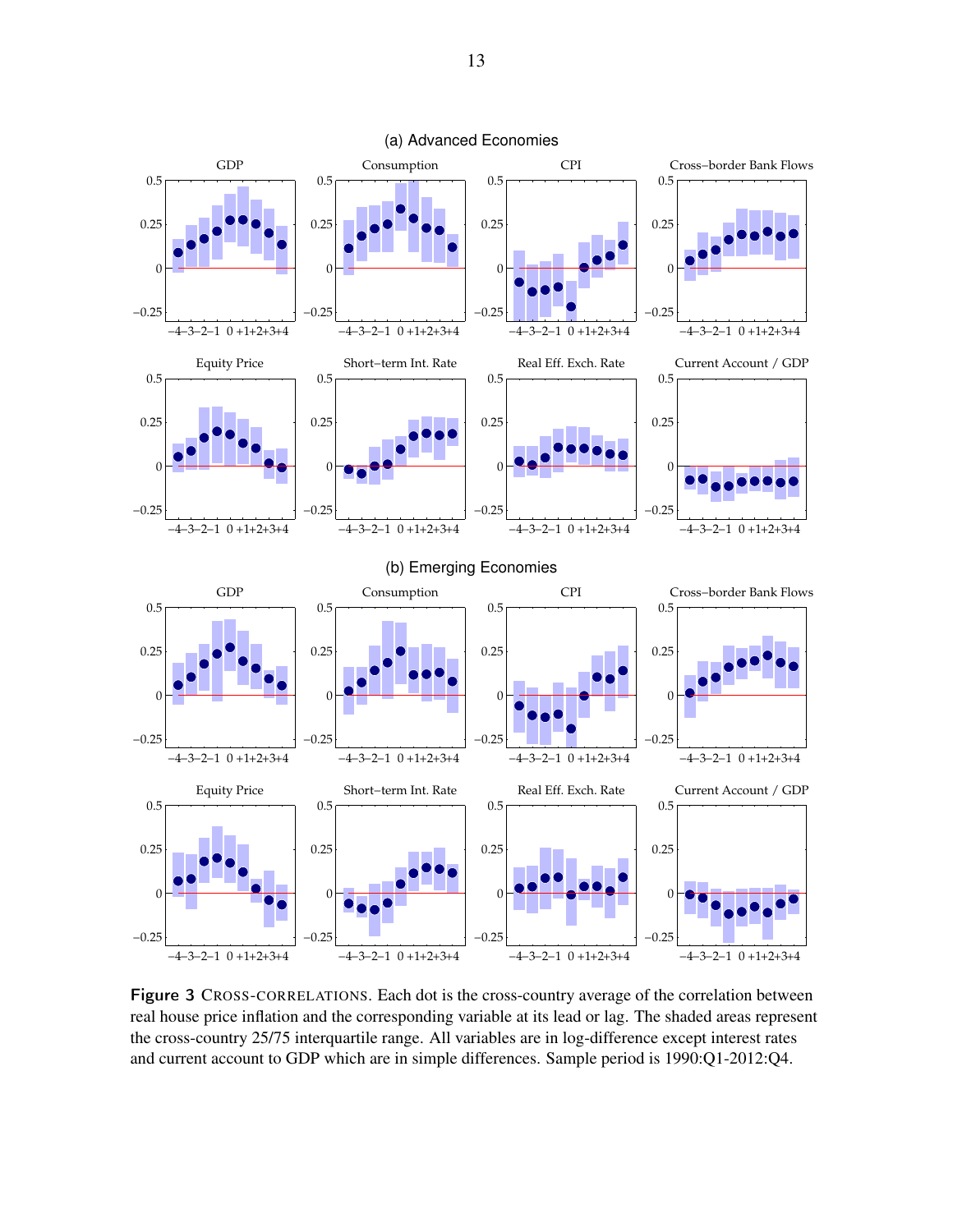A similar picture emerges for emerging economies, with some important differences. Panel (b) of Figure [3](#page-13-0) plots the same co-movements for EMs. In general, consistent with the evidence of lower persistence noted earlier, we can see that the associations in emerging economies have shorter leads and lags than in advanced economies. The link with GDP growth and equity price increases is very similar to that in advanced economies. But the link with consumption growth is weaker, especially in terms of lead coefficients. House price inflation seems to lead CPI inflation with the same timing of advanced economies. House prices also lead interest rate increases, but are followed by interest rate declines, perhaps reflecting the constraints on monetary policy originating in the external sector of the economy. Emerging markets exposed to strong capital inflows, in fact, might not be able to increase interest rates to cool their domestic economy without attracting more capital, or might have to lower them to stem exchange rate pressure.

Indeed, the connection between house price inflation and the external sector is qualitatively similar but quantitatively different in emerging markets. The association with cross-border credit and current account deteriorations, in particular, is stronger. At the same time, the association between house price inflation and real exchange rate appreciations is weaker and barely significant statistically. This suggests a stronger role for capital flows in EMs, also affecting monetary policy *via* its reaction to exchange rates.

Although we do not report the results, these co-movements are robust to dropping the period from 2007:Q1 to 2012:Q4 (which encompasses the global financial crisis), as well as starting the sample period in 1995 (like in the conditional analysis of the data below), or to dropping interpolated series from the analysis.

#### V GLOBAL LIQUIDITY AND ITS IMPACT ON THE MACROECONOMY

In the next section, we will investigate the causal relation between capital flows, house prices, and the macroeconomy by focusing on a particular component of these flows: cross-border bank lending. Cross-border bank flows are at the center of the policy and academic discussion on global funding conditions, often referred to as "global liquidity". In this section we will briefly discuss the concept of global liquidity, how it is measured, its determinants, and its transmission mechanism to house prices and the rest of the economy so as to facilitate the identification of shocks to such a variable in our empirical model and the interpretation of the estimation results.

One of the characteristics of the international economic environment that preceded the global financial crisis is the large share of bank flows in total capital flows, originated by leveraged global banks and other financial institutions (e.g., [Bruno and Shin,](#page-33-0) [2015\)](#page-33-0). Although their share fell after the crisis with the deleveraging of the originating institutions [\(Shin,](#page-35-0) [2013,](#page-35-0) [Ahmed, Curcuru,](#page-33-1)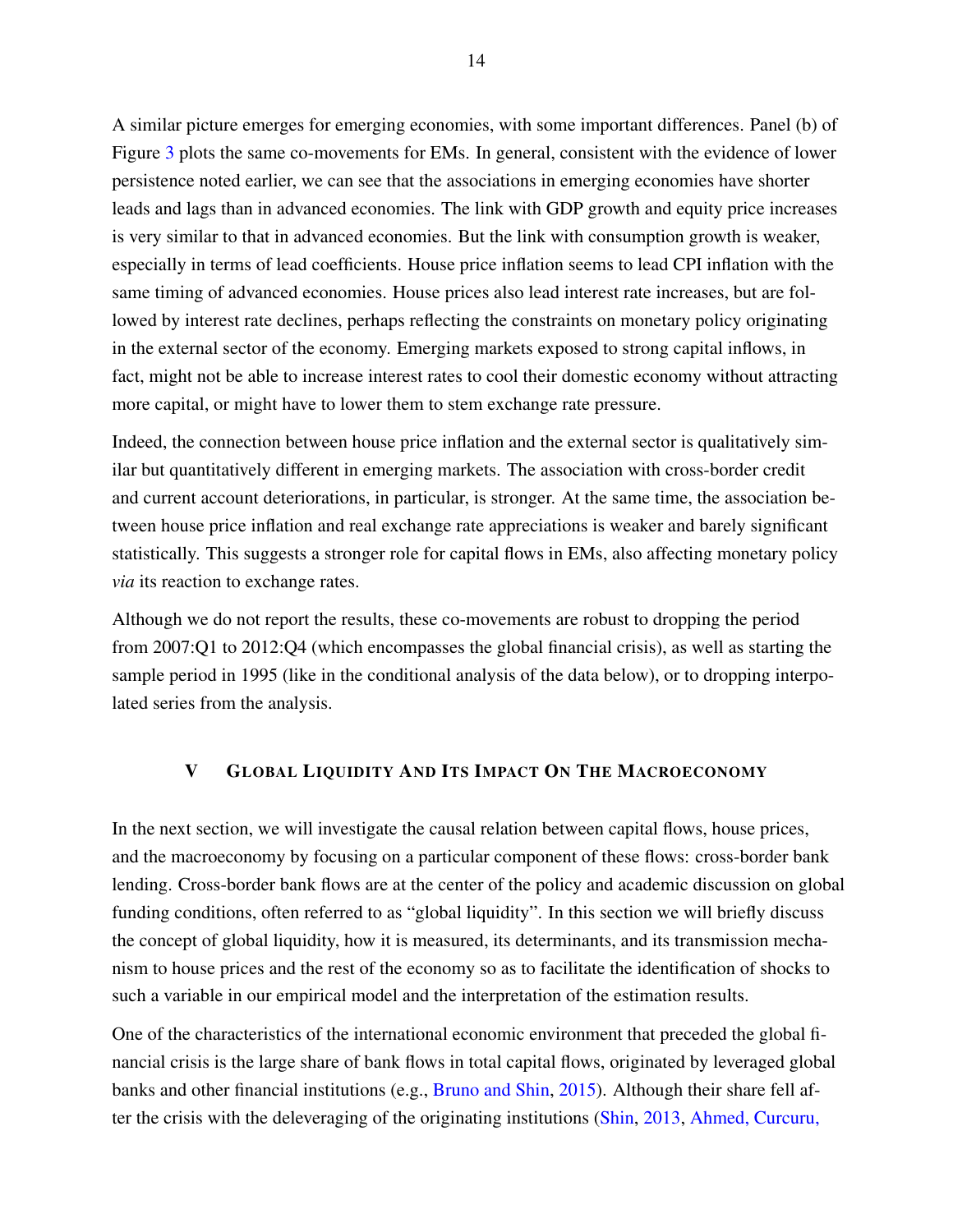[Warnock, and Zlate,](#page-33-1) [2014\)](#page-33-1), this component of international capital flows remains closely associ-

ated with debt flows and international financial conditions more generally [\(Rey,](#page-35-1) [2013\)](#page-35-1).

On this backdrop, the [BIS](#page-33-9) [\(2011,](#page-33-9) [2013,](#page-33-10) [2014\)](#page-33-11) and other policy institutions (see for instance a series of policy reports by the IMF) have started to monitor a board set of "global liquidity" indicators, including both price and quantity (stock and flow) measures. These indicators essentially aim at characterizing the international supply of credit, and hence financing conditions in international financial markets. The BIS banking statistics (Table 7a and 7b), in particular, permit to trace cross-border bank lending to the domestic bank sector, which is the main measure of global liquidity that we will use in our empirical analysis. $13$ 

Figure [4](#page-16-0) plots *bank-to-bank* cross border lending deflated by the US CPI, both in levels and in year-on-year changes. To construct this measure we sum across all receiving countries the difference between Table 7a and Table 7b of the BIS locational statistics [\(BIS,](#page-33-9) [2011\)](#page-33-9) and deflate it with the US CPI. According to this measure, global liquidity (GL) started to increase sharply at the beginning of the 2000s, to peak in 2007, after a long period of fluctuations around a constant level.<sup>[14](#page-15-1)</sup> After falling dramatically during the acute phase of the global financial crisis, it fluctuated around a more or less steady level, with a further decline in 2011 and 2012 in coincidence with the European crisis.

If we frame global liquidity as "international supply of credit" or "global financing conditions" it is possible to link it to house prices and the broader macroeconomy in an intuitive way. The first link in the chain involves the relationship between cross-border bank flows and their global drivers. A number of variables have been found to drive cross-border bank flows.<sup>[15](#page-15-2)</sup> These include monetary policy of the main convertible currencies, banks' willingness and ability to take on risk, as well as price and quantity measures of funding conditions.

Monetary policy indicators include the general level of interest rates and the slope of the yield curve. The latter is particularly important given the maturity transformation role of banks. Volatility in financial markets, usually proxied by the US VIX index of stock option price volatility, can

<span id="page-15-0"></span> $^{13}$ A second concept, sometime referred to as "official global liquidity", is the sum of world international reserves (excluding gold) measured in US dollar, plus the US M0 deflated by the US CPI. This concept also captures ease of financing, but it quantifies "the funding that it is unconditionally available to settle claims through monetary authorities" [\(BIS,](#page-33-9) [2011\)](#page-33-9) and hence it less directly impacts on house prices. As discussed by [Matsumoto](#page-34-16) [\(2011\)](#page-34-16), the concept of "private global liquidity" that we use can be seen as availability of funds for risky assets (measured by its corresponding quantity or price such as the risk premium), while "official global liquidity" is related to the availability of funds for safe assets.

<span id="page-15-1"></span> $14$ This shift coincides with the burst of the "dotcom" equity bubble and the associated monetary policy response in the United States. House price inflation in advanced economies, however, had taken off about five year earlier, in the mid-1990s (see Figure [2\)](#page-11-0).

<span id="page-15-2"></span><sup>&</sup>lt;sup>15</sup>For a discussion and an empirical analysis of their relative importance see [BIS](#page-33-9) [\(2011\)](#page-33-9) and [Cerutti, Claessens,](#page-33-12) [and Ratnovski](#page-33-12) [\(2014\)](#page-33-12), respectively.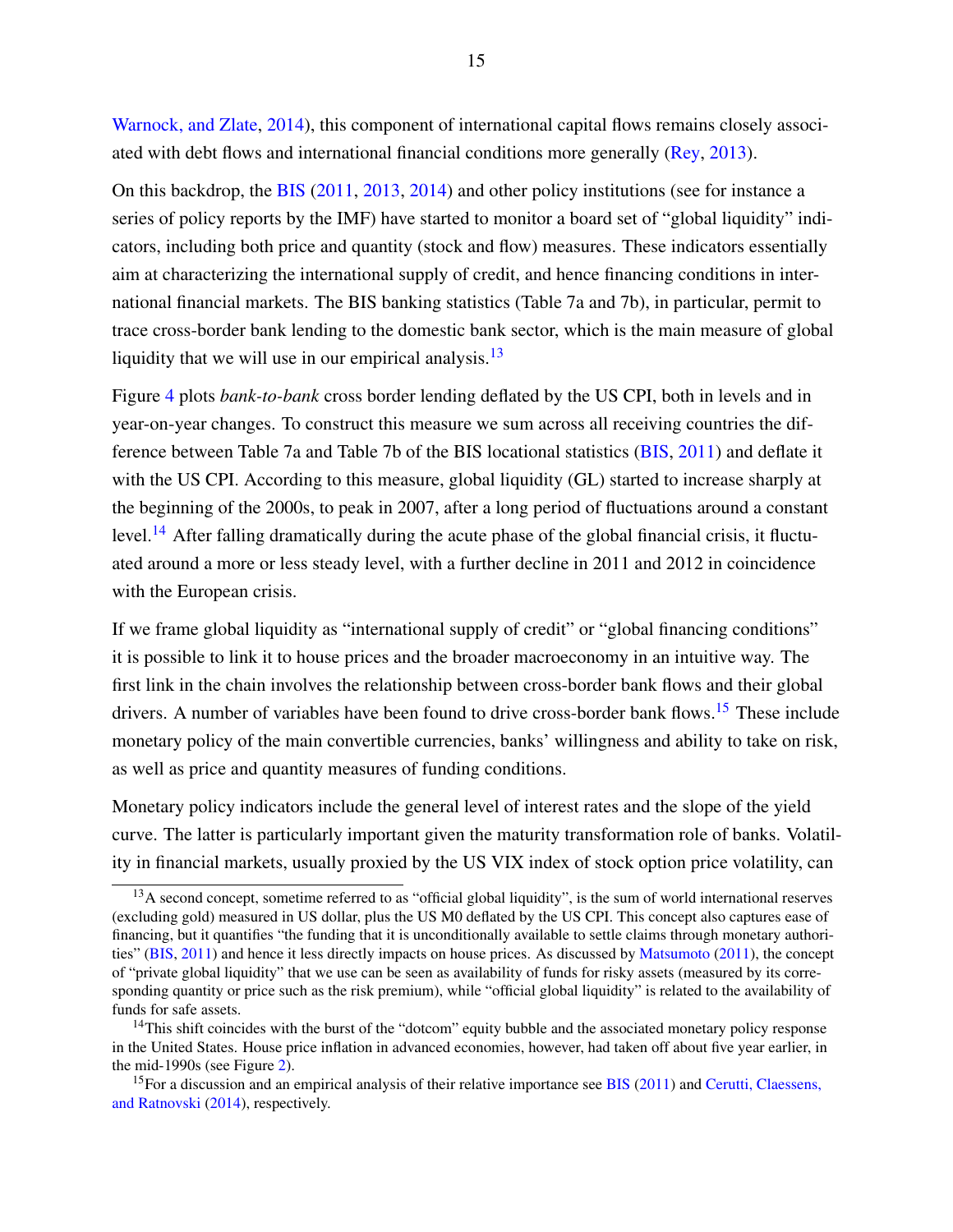<span id="page-16-0"></span>

Figure 4 GLOBAL LIQUIDITY. Foreign claims (loans and deposits, in all currencies) of all BIS reporting banks vis-a-vis the banking sector deflated by US consumer price inflation, aggregated by all receiving countries. The upper panel displays the stock in constant 2008:Q2 US Dollars; the lower panel displays the year-on-year rate of growth. Source: BIS Locational banking Statistics, Tables 7A and 7B.

quantify banks' willingness to take on risk (see [Bekaert, Hoerova, and Lo Duca,](#page-33-13) [2013\)](#page-33-13). Bank leverage is perhaps the most important indicator of banks' ability to extend credit (e.g., [Bruno](#page-33-0) [and Shin,](#page-33-0) [2015\)](#page-33-0). The TED spread (the difference between short-term interbank lending and government bond rates at same maturities) can describe the funding conditions of global banks. The literature also pointed to changes in money aggregates, such as M2, as possibly reflecting banks' access to wholesale deposits by the corporate sector. So, if we think about global liquidity as the international supply of credit, the drivers above can be thought of as vector of supply curve shifters [\(Cerutti, Claessens, and Ratnovski,](#page-33-12) [2014\)](#page-33-12).

Next, is the link between the global credit supply and the current account. The current account balance is the excess of saving over investment, both of which are determined by households'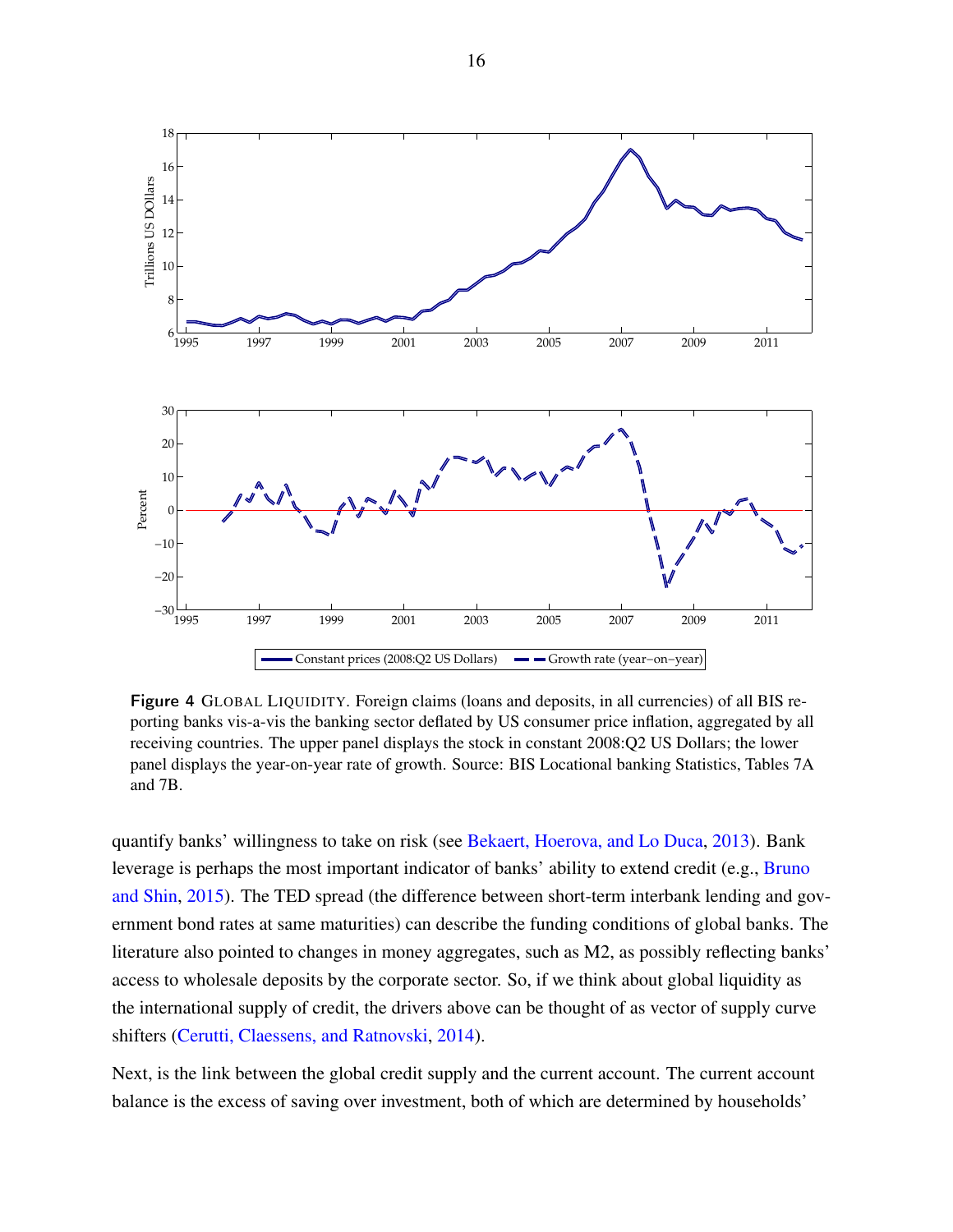and firms' resource allocation decisions. In the absence of credit constraints, these decisions are driven by real considerations, such as the real interest rate, income, and the marginal product of capital. The international supply of credit, at the margin, comes from economies with current account surpluses, while demand derives from those with deficits. An increase in the international supply of credit should therefore be associated with a swing into deficit of the receiving country's current account balance. In addition, an increase in the international supply of credit should relax any pre-existing credit constraint, domestic or international.

Another set of linkages is with the exchange rate and interest rates. With an increase in the international supply of credit, one should in principle observe a fall in the price of these funds. In practice, while the exchange rate should appreciate in response to an increase in capital inflows, short-term interest rates might go in different directions. If market forces dominate, interest rates might fall in response to an increase in the supply of capital, possibly also reflecting lower default and credit risk. Interest rates could also fall if the central bank reacts to an exchange rate appreciation by loosening the monetary policy stance accordingly, the more so the stronger the commitment to the exchange rate and the degree of international capital mobility. However, if the central bank were to react to the increased level of economic activity and inflation triggered by the capital inflow by tightening its stance, interest rates could also increase. As a result, the response of short-term interest rates to a capital inflow shock will depend on which of these effects dominates.

The last link in the chain is between the international supply of credit and house prices. Abstracting from tax considerations and credit constraints, house prices depend on interest rates, priceto-rent ratios, and expected appreciation. Global liquidity can affect house prices *via* all these channels, lowering interest rates, inducing expected appreciation, and pushing up rents due to increased overall level of economic activity. In addition, a global liquidity shock may relax credit constraints directly or indirectly by increasing the value of collateral for domestic and international lending, enabling previously constrained households and financial intermediaries to increase their effective demand for housing. Note here that both house prices and the exchange rate can affect the value of collateral and therefore amplify an initial shock *via* the relaxation of a credit constraint.

#### VI GLOBAL LIQUIDITY, HOUSE PRICES AND CONSUMPTION DYNAMICS

In Sections [III](#page-8-2) and [IV](#page-11-1) we provided evidence that the unconditional volatility of real house price inflation and the correlation between house prices and capital flows is stronger in emerging markets than in advanced economies. In this section, we will condition the analysis on a particular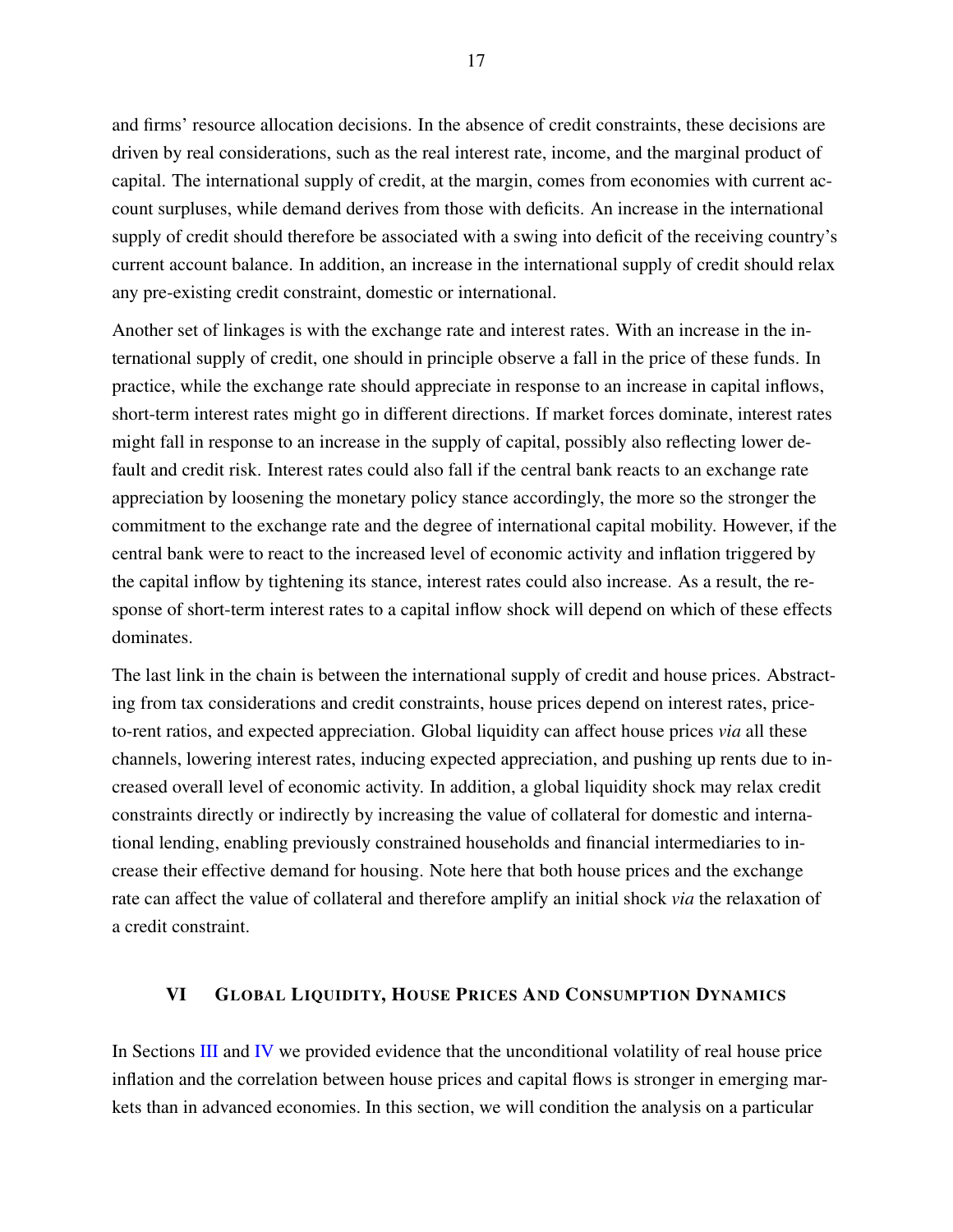shock to capital flows. To investigate the causal link from capital flows to house prices and the broader macroeconomy, we specify and estimate a panel-vector autoregression model (PVAR) that embeds both "pull" and "push" factors, as usually assumed in the capital flows literature (e.g., [Calvo, Leiderman, and Reinhart,](#page-33-14) [1996\)](#page-33-14). Next we identify a shock to a particular push factor, i.e. a shock to global liquidity defined as a shift in the international supply of credit. We then trace its impact on house prices, consumption, interest rates, the exchange rate and the current account. We now present the model that we use and then report the empirical results.

#### A The Empirical Model

Empirical models of international capital flows typically include "push" (i.e., external) and "pull" (i.e., domestic) drivers. They are often expressed and summarized in terms of cross-country differences: interest rate differentials, growth differentials, as well as competitiveness measures reflecting differences in productivity and costs between the home and the foreign economy.

The PVAR model that we specify includes three external variables and three domestic variables. In addition to the measure of global liquidity discussed in the previous section, the external variables that we include are the real effective exchange rate and the current account to GDP. The real effective exchange rate is a measure of relative competitiveness that reflects movements in inflation rates, production costs, as well as nominal exchange rates of all trade partners. The current account is the gap between investments and savings, and hence also reflects the differences in investment opportunities at home and abroad. Both variables are affected by other domestic and external shocks, but we do not identify other shocks separately in our analysis.

The domestic variables that we include in our PVAR model are a real (ex-post) short-term interest rate, real private consumption, and real house prices. Real private consumption is the measure of economic activity that we focus on. House prices affect activity primarily through consumption and residential investments. As we do not have data on residential investments for all the emerging economies in our sample, an alternative specification would include both consumption and GDP. To keep the size of the VAR model as small as possible, we include only consumption. For the same reason, we do not include inflation and nominal interest rate separately. Thus, the real ex-post short-term interest rate is meant to reflect the monetary policy stance. A stabilizing monetary policy response should manifests itself with a change in the real interest rate. While real house prices are the focus of our analysis, they can be thought as the relative price of durable goods in the general equilibrium models with housing of [Iacoviello](#page-34-2) [\(2005\)](#page-34-2), [Monacelli](#page-34-3) [\(2009\)](#page-34-3), and [Liu, Wang, and Zha](#page-34-4) [\(2013\)](#page-34-4).

All real variables considered enter the VAR in log-levels, except the interest rate and the current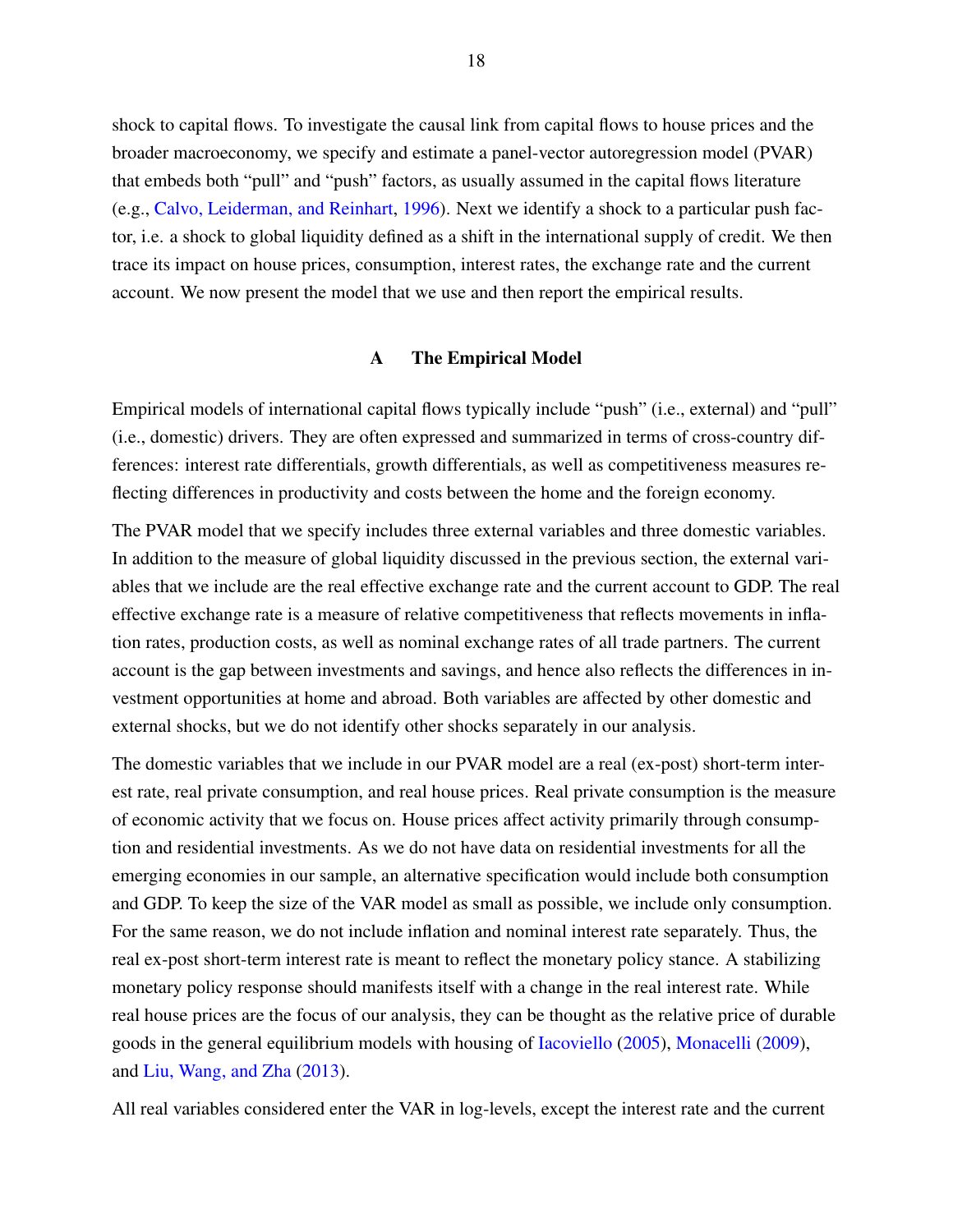account to GDP, which enter in levels. Following [Sims, Stock, and Watson](#page-35-5) [\(1990\)](#page-35-5), we estimate the VAR systems in levels without explicitly modeling the possible cointegration relations among them.[16](#page-19-0) But the specification is balanced, in the sense that all series have the same expected order of integration. In addition to a constant, we include a linear and a quadratic time trend to capture any long-term tendency in real consumption and house prices, and the exponential increase in global liquidity from 2001 to 2007 (Figure [4\)](#page-16-0). Nonetheless, for robustness, we also estimate a specification in first differences with a constant and a linear trend.

The model is the same for all countries to avoid introducing differences in country responses due to different specifications, and because it would be difficult to find a perfectly data-congruent specification for all country in the sample. In particular, somewhat arbitrarily, but mindful of the shorter sample period for some of the emerging economies in the sample, we include two lags of each variable in every system.

#### Estimation

To estimate the model, we use the *mean group estimator* of [Pesaran and Smith](#page-35-6) [\(1995\)](#page-35-6) and [Pe](#page-35-7)[saran, Smith, and Im](#page-35-7) [\(1996\)](#page-35-7). This is because pooled estimators may be inconsistent in a dynamic panel data model with heterogeneous slope coefficient (i.e., slope coefficients that vary across countries).<sup>[17](#page-19-1)</sup> This technique involves estimating the VAR model above country-by-country, with ordinary least squares, and then taking simple averages of the impulse responses across countries.

One could also compute weighted averages, weighting by the inverse of the standard error of the individual estimate, or by the size of the unit in the cross-section, usually yielding similar results. Econometric theory suggests that the weights should not matter as the size of the cross-section increases (as long as no unit dominates). For reasons that we discuss below, we prefer to use equal weighting, censoring the impulse responses, rather than weighting with the size of the economy. As we will see, however, even censoring the estimates to eliminate the effects of outliers, has a negligible impact on the results.

The variance of the mean group estimator can be calculated by taking the cross-section variance of the point estimates (e.g., the variance across countries, for each time horizon, of the impulse response) and dividing it by  $(N-1)$ , where *N* is the number of countries. As [Pesaran and Smith](#page-35-6) [\(1995\)](#page-35-6) and [Pesaran, Smith, and Im](#page-35-7) [\(1996\)](#page-35-7) prove, this adjustment yields a consistent estimate of

<span id="page-19-0"></span><sup>&</sup>lt;sup>16</sup>[Sims, Stock, and Watson](#page-35-5) [\(1990\)](#page-35-5) show that if cointegration among the variables exists, the system's dynamics can be consistently estimated in a VAR in levels.

<span id="page-19-1"></span><sup>&</sup>lt;sup>17</sup>The literature that extends this estimation approach to PVAR models is surveyed by [Coakley, Fuertes, and](#page-34-17) [Smith](#page-34-17) [\(2006\)](#page-34-17) and [Canova and Ciccarelli](#page-33-15) [\(2013\)](#page-33-15). [Rebucci](#page-35-8) [\(2010\)](#page-35-8) provides Monte Carlo evidence on the performance of this estimator relative to a fixed effect estimator and a simple instrumental variable estimator.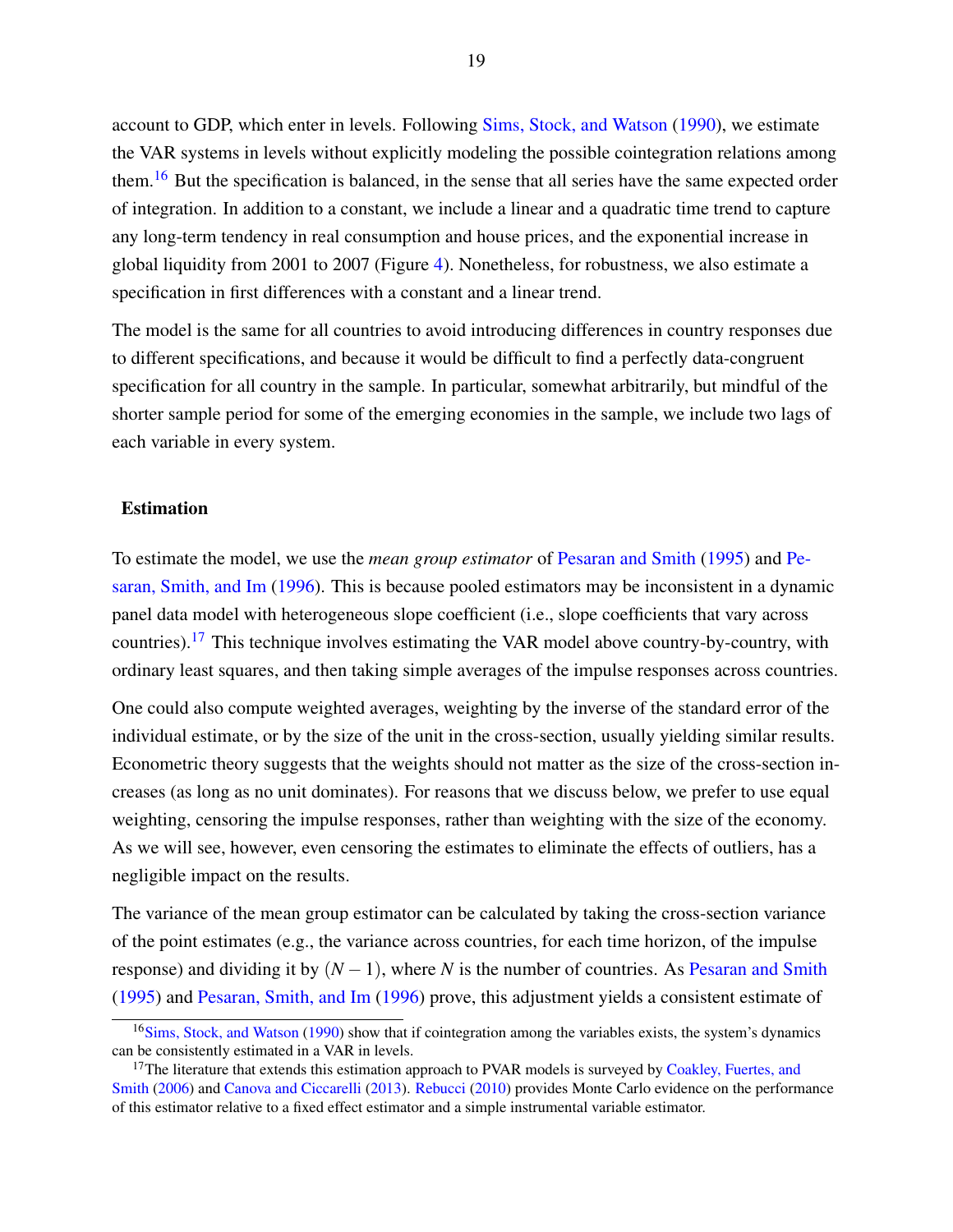the true cross-section variance of the mean group estimate. If a country VAR has unstable roots or less than 30 observations, the country is dropped from the sample.

#### **Identification**

While the shock that we want to identify is a shift in the international supply of credit, empirically cross-border banking credit is affected by both demand and supply factors. Therefore we need a way to isolate an innovation to this variable that reflects shifts in the supply curve. In order to identify a global liquidity shock from these data, we take two steps.

First we attenuate the influence of country-specific factors by aggregating lending to all receiving countries in our sample like in Figure [4.](#page-16-0) As long as countries are not too large, innovations to these variables should not be contaminated by domestic shocks. Given this assumption, a global liquidity shock and associated impulse responses of all the other variables in the system can then be derived easily from the Cholesky decomposition of the variance covariance matrix of the estimated reduced-form residuals of each country-specific VAR, with global liquidity ordered first in the system. Note that this is equivalent to assuming that all the variation in the reduced-form residuals of the global liquidity equation are driven by external supply factors.

Second, to rule out that demand factors common among all countries in the sample, or that any particular country affects the aggregate measure, we also use the external instruments identifica-tion approach proposed by [Stock and Watson](#page-35-2)  $(2012)$  and [Mertens and Ravn](#page-34-1)  $(2013)$ .<sup>[18](#page-20-0)</sup> This identification strategy (whose details are reported in Appendix  $C$ ) uses standard instrumental variable techniques to isolate the variation of the VAR reduced-form residuals that are due to the structural shock of interest. In this way it is possible to identify the contemporaneous response of all endogenous variables in the VAR system to the shock of interest. To obtain the impulse responses at longer horizons, one can then simply simulate the VAR system forward as many steps as needed.

Consistent with the empirical literature on global liquidity discussed before, the candidate instruments that we consider are the US effective federal funds rate, the log difference of US M2, the log-level and the log-difference of US broker-dealers' leverage, the slope of the US yield curve, the log-level and the log difference of the VIX, and the TED spread.<sup>[19](#page-20-1)</sup> The specific instruments used are then selected with a simple procedure that chooses the combination of variables (among all the possible combinations) that gives the highest F-Statistic in the first-stage regression. Focusing on global liquidity, therefore, allows us to specify a small VAR that embeds information

<span id="page-20-1"></span><span id="page-20-0"></span><sup>&</sup>lt;sup>18</sup>For recent applications of this identification strategy see also [Gertler and Karadi](#page-34-18) [\(2015\)](#page-34-18).

<sup>&</sup>lt;sup>19</sup>We enter leverage both in log-levels and log-differences following [Bruno and Shin](#page-33-0) [\(2015\)](#page-33-0). In the case of the VIX index, we found that entering both levels and first difference improves the performance of the first stage regressions.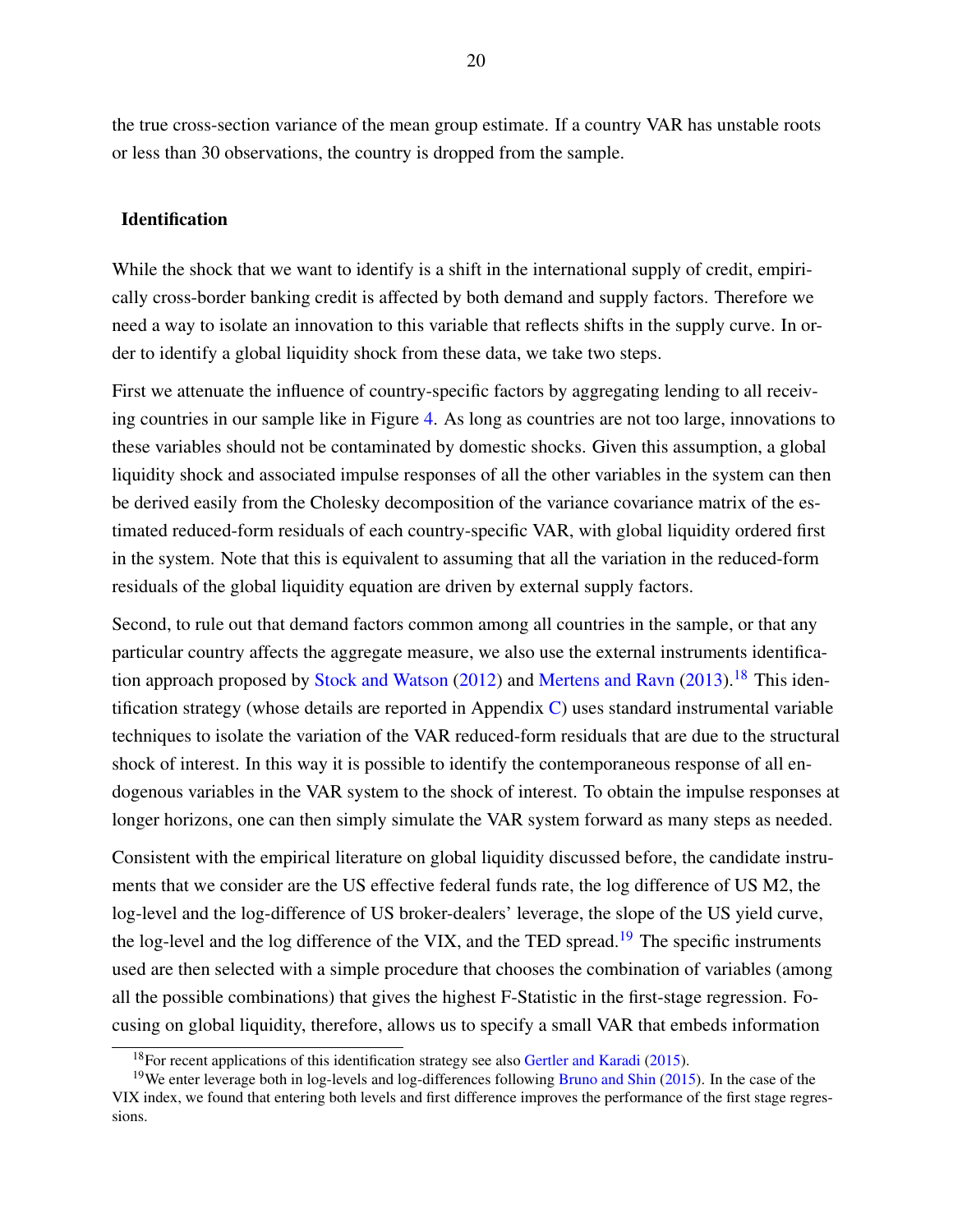on a wider set of global factors affecting the international financing conditions, which is an important modeling consideration.

Given that our set of instruments is made up of US variables, it is hard to isolate the "foreign" component of the shock to the US system. One possibility would be to take the residual rather than the fitted value of the first stage regression for this country. This should isolate, albeit crudely, the portion of the reduced-form residual of the global liquidity equation in the US VAR system that is orthogonal to the US drivers of global liquidity (i.e., movements in global bank-to-bank cross-border flows "pushed" by non-US conditions). However, recognizing that this is a rough way to treat the problem in the case of the US, we opt for excluding the US from the PVAR for the computation of the mean group estimate. $20$ 

#### B Estimation Results

The model is first estimated separately for all countries for which we have more than 30 observations, using quarterly data for the period 1995:Q4 to 2012:Q4. The choice of the starting date stems from the availability of the bank-to-bank data that we use to construct our global liquidity measure, which starts in 1995. Morocco and Serbia have very short house price series and current account to GDP series, respectively, and need to be dropped from the conditional analysis, leaving us with 31 emerging economies in the sample.

We then check the stability of the system and drop countries that display unstable dynamics. The countries dropped after this second step are Austria, Brazil, and Japan. This leaves us with 30 EMs and 21 AEs in the sample.

Equipped with the reduced-form residuals from the OLS estimation of the VAR system countryby-country, we can run the first stage regressions described by equation [\(C.6\)](#page-42-0) in Appendix [C.](#page-41-0) Ta-ble [2](#page-22-0) summarizes the results. The  $R^2$  of these regressions are relatively low, but the F-statistics are reasonably high, especially taking into account that the procedure is applied to a large set of countries, averaging 0.05 and 3.7 for advanced economies and 0.06 and 3.7 for emerging economies, respectively.<sup>[21](#page-21-1)</sup> The coefficients of these regressions are not reported, but generally have the expected sign.

<span id="page-21-1"></span><span id="page-21-0"></span> $^{20}$ Results including the US are very similar and available from the authors on request.

<sup>&</sup>lt;sup>21</sup> Note that the  $R^2$  are well below 0.1 also in the regressions of (see [Cerutti, Claessens, and Ratnovski,](#page-33-12) [2014\)](#page-33-12), who model this variable with a much larger set of co-variates.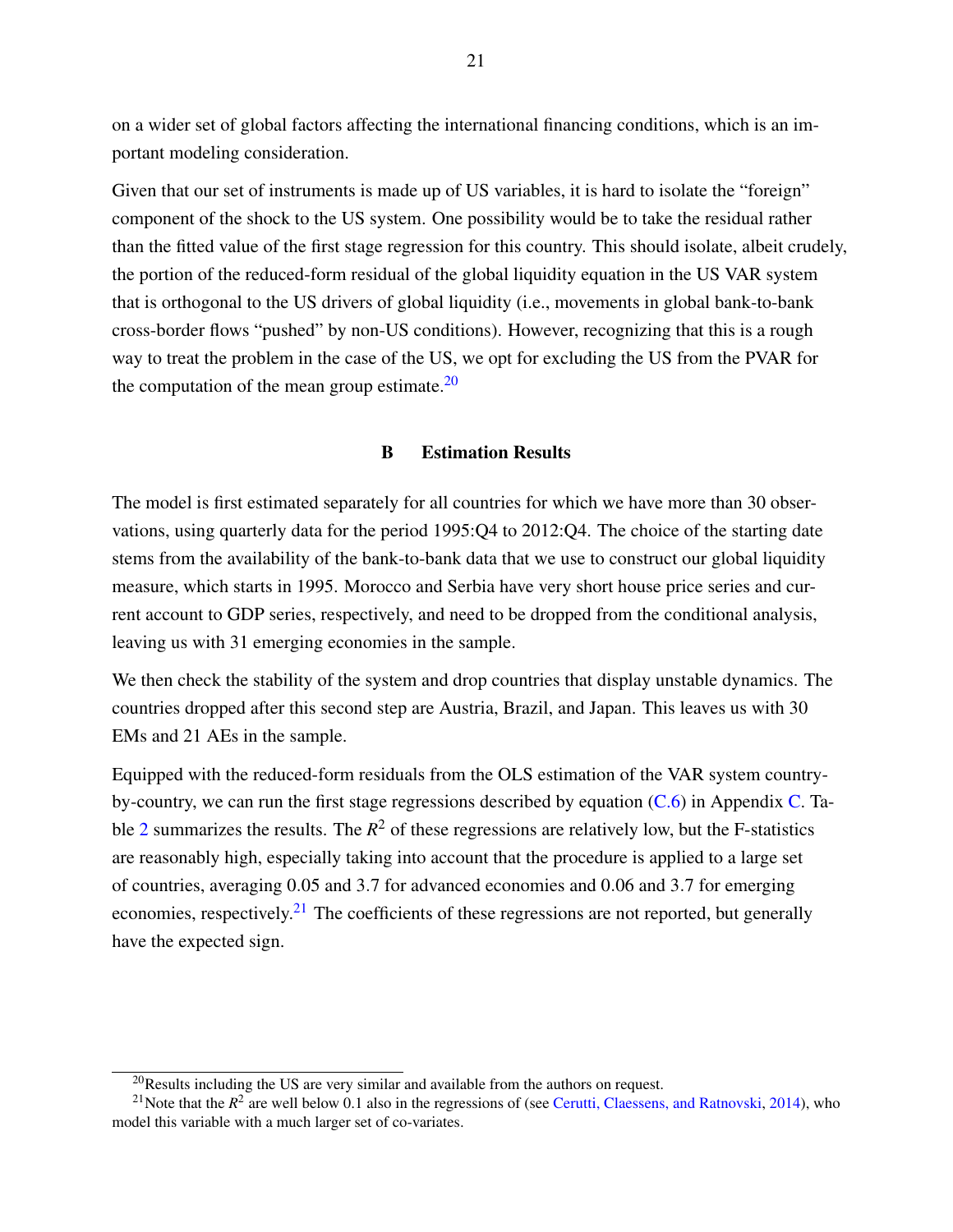| R <sub>2</sub> | F-Statistic |                    | R <sub>2</sub>         | F-Statistic |  |
|----------------|-------------|--------------------|------------------------|-------------|--|
| 0.06           | 5.10        | Japan              |                        |             |  |
|                |             | Luxembourg         | 0.01                   | 1.52        |  |
| 0.03           | 3.14        | Malta              | 0.02                   | 2.42        |  |
| 0.05           | 2.59        | <b>Netherlands</b> | 0.02                   | 2.41        |  |
| 0.02           | 2.38        | New Zealand        | 0.01                   | 1.60        |  |
| 0.02           | 2.36        | Norway             | 0.13                   | 10.66       |  |
| 0.06           | 2.98        | Portugal           | 0.06                   | 4.94        |  |
| 0.06           | 5.02        | Spain              | 0.04                   | 3.44        |  |
| 0.05           | 4.56        | Sweden             | 0.05                   | 4.45        |  |
|                |             |                    | (a) Advanced Economies |             |  |

#### <span id="page-22-0"></span>Table 2 INSTRUMENTAL VARIABLE ESTIMATION – FIRST-STAGE STATISTICS

 $=$ 

(b) Emerging Markets

Iceland 0.18 4.53 Switzerland 0.05 2.66 Ireland 0.05 4.78 United Kingdom 0.05 4.67 Italy 0.02 2.66 United States – –

|                | R <sub>2</sub> | F-Statistic |              | R <sub>2</sub> | F-Statistic |
|----------------|----------------|-------------|--------------|----------------|-------------|
| Argentina      | 0.06           | 5.37        | Malaysia     | 0.14           | 9.43        |
| <b>Brazil</b>  |                |             | Mexico       | 0.11           | 2.80        |
| Bulgaria       | 0.06           | 5.51        | Morocco      |                |             |
| Chile          | 0.03           | 3.19        | Peru         | 0.02           | 1.90        |
| China          | 0.00           | 1.17        | Philippines  | 0.05           | 4.61        |
| Colombia       | 0.08           | 6.97        | Poland       | 0.11           | 3.78        |
| Croatia        | 0.02           | 2.34        | Russia       | 0.14           | 8.16        |
| Czech Republic | 0.06           | 4.44        | Serbia       |                |             |
| Estonia        | 0.04           | 3.35        | Singapore    | 0.01           | 1.17        |
| Hong Kong      | 0.05           | 4.35        | Slovakia     | 0.04           | 1.35        |
| Hungary        | 0.03           | 2.72        | Slovenia     | 0.05           | 4.55        |
| India          | 0.02           | 1.87        | South Africa | 0.01           | 1.95        |
| Indonesia      | 0.06           | 4.99        | Taiwan       | 0.03           | 2.67        |
| Israel         | 0.06           | 2.08        | Thailand     | 0.02           | 1.57        |
| Korea          | 0.08           | 6.64        | Ukraine      | 0.04           | 2.96        |
| Latvia         | 0.03           | 2.55        | Uruguay      | 0.12           | 2.89        |
| Lithuania      | 0.10           | 4.01        |              |                |             |

Note. Selected results from the first stage regression as in equation [\(C.6\)](#page-42-0) in the appendix. For each country we report the  $R<sup>2</sup>$  of the regression and the F-Statistics associated with the null hypothesis that all estimated coefficients are equal to zero.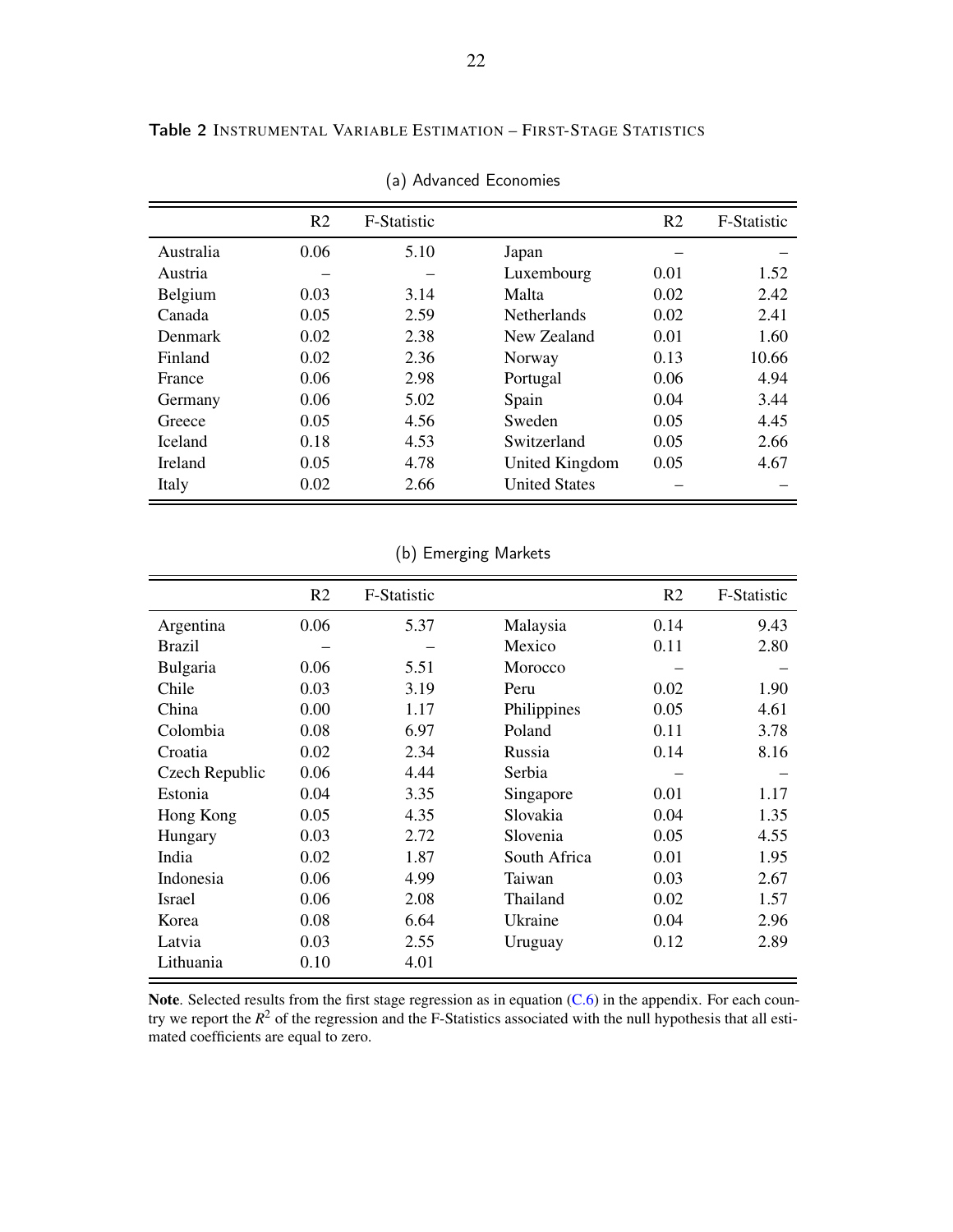We are now ready to discuss the impulse response functions to our global liquidity shock. We first look at impulse responses in which the shock is identified only with the first step discussed above, i.e. the Cholesky decomposition of the reduced-form residuals with global liquidity ordered first. We use a simple average of the country-specific estimates to construct the mean group estimates. We also censor the responses included in this average at the 10 percent level (5 percent each side) to eliminate the possible influence of any outlier on the averages.

Figure [5](#page-24-0) reports these results for the typical (i.e., average) advanced and emerging economy see panel (a) and panel (b), respectively. The dark and light shaded areas represent the 1 and 2 standard deviations confidence intervals, respectively. The dashed line is the uncensored impulse response function. In the typical advanced economy (panel (a) of Figure [5\)](#page-24-0), both real consumption and house prices increase in response to the global liquidity shock in a statistically significant manner, but the effect is relatively short-lived, losing statistical significance within 5-6 quarters. Specifically, consumption and house prices peak at 0.06% and about 0.1% above their long-term levels within two-three quarters. The response of the short-term real interest rate is initially mute. It then increases slowly but steadily for 3-4 quarters tracking consumption and house prices, peaking at about 4 basis points above its long-term level. This is consistent with a monetary policy authority reacting to the acceleration of economic activity triggered by the capital inflows. But it could also reflect reverse causation from domestic monetary policy to capital inflows not adequately addressed by the first step of our identification strategy. The real effective exchange appreciates on impact, arguably driven by the nominal exchange rate, peaking at about 0.2% above its long-term level, and then reverts to its equilibrium level over time. The current account displays a delayed but persistent decline, with a deficit close to 0.05% of GDP at the trough of the response.

The response of the typical emerging market economy to the same shock is qualitatively and quantitatively different (panel (b) of Figure [5\)](#page-24-0). The peak responses of house prices and consumption are much stronger in emerging economies, about twice as large as in advanced economies. The interest rate response is initially negative, possibly reflecting the impact of the increased supply of credit or the desire of the monetary authority to avoid making the domestic currency even more attractive to foreign investors. It then increases gradually to the same level reached in advanced economies, reverting to its long-term level much more slowly. The exchange rate response is mute on impact, consistent with the lower degree of flexibility of the nominal exchange rate in this group of countries. But then it appreciates over time, peaking only slightly below its level in advanced economies. The current account balance displays a different boom-bust response. It first swings into a deficit twice as large as in advanced economies, and then reverts sharply into a sizable surplus.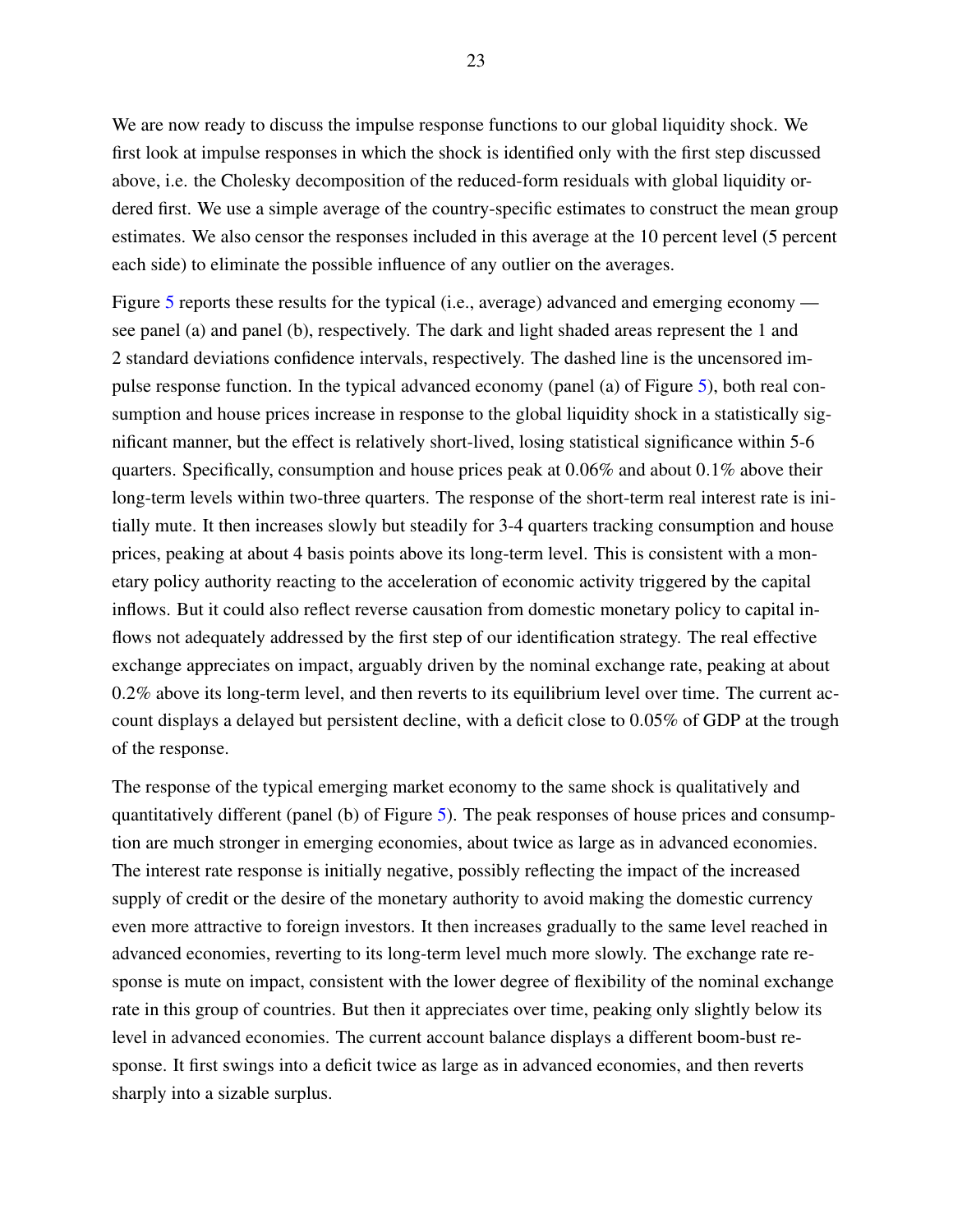<span id="page-24-0"></span>

Figure 5 GLOBAL LIQUIDITY SHOCK – CHOLESKY IDENTIFICATION. Censored impulse responses to a one percent shock to global liquidity in advanced and emerging economies, panel (a) and panel (b) respectively. The dark and light shaded areas are the one and two standard deviation confidence intervals. The dashed line reports the uncensored impulse responses.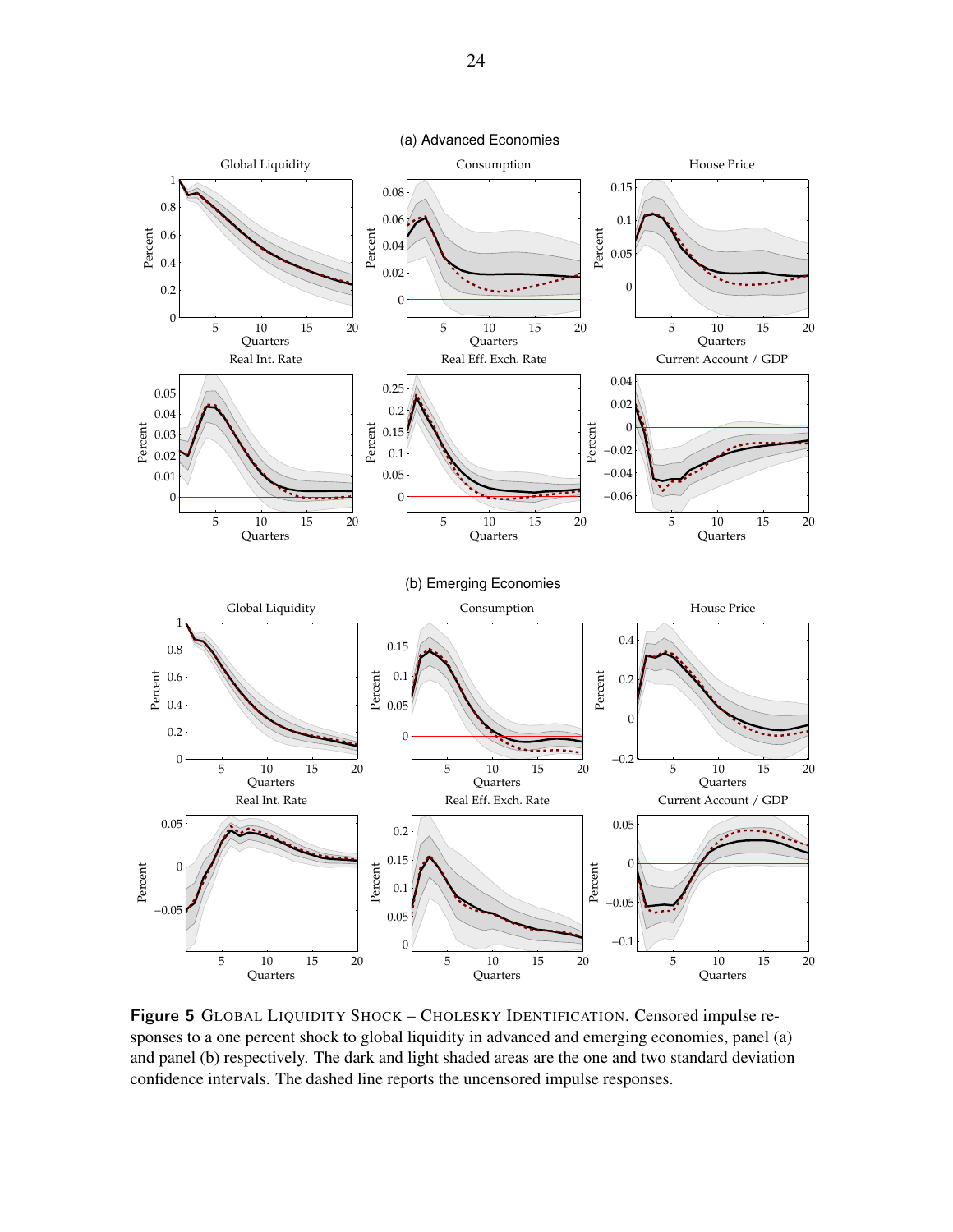By assuming that the reduced-form residual of the global liquidity equation is entirely driven by international supply factors, the Cholesky identification might distort its estimated effects. When we refine the identification strategy by instrumenting the residual of the global liquidity equation, we actually find remarkably similar impacts and, in a few cases, even stronger effects (panel (a) and (b) of Figure [6\)](#page-26-0). The estimated impact of the shock on consumption in Figure [6,](#page-26-0) in particular, is twice as large than in Figure [5,](#page-24-0) in both advanced and emerging economies. Other variables' responses are also now slightly stronger in advanced economies. In emerging economies, the interest response becomes even more negative and less precisely estimated reflecting the heterogeneity in the country sample. The current account swing into deficit is now much larger than in advanced economies. Similarly, emerging economies' house price response is now 3 times larger than in advanced economies. These results are intuitive, as advanced economies are those for which domestic pull factors might invalidate the use of the Cholesky decomposition for the identification of our global liquidity shock.

To help appreciate the economic significance of these elasticities, note that a one percent increase in our global liquidity measure corresponds to an expansion in bank-to-bank real cross border lending of about US\$115 billions after the global crisis (at constant 2008 prices), or approximately 0.15% of 2012 world GDP (at constant 2008 prices). Figure [6](#page-26-0) suggests that an expansion of cross border credit of about 1% of world GDP can push up house prices by slightly less than 1% in AEs and more than 3% EMs. In emerging markets, consumption increases by about 1.5%, while the current account deteriorates to more than 1% of domestic GDP. We conclude from this back of the envelope calculation that the implied elasticities are economically sizable.

A battery of checks suggests that these estimation results are robust in several respects (results are reported in the extended appendix). In fact, we obtain similar results when we estimate the model in first differences, although without hump shaped responses. When we use the bilateral real exchange vis-a-vis the US dollar (instead of the real effective exchange rate), the response of the interest rate and the current account are somewhat different but overall they are consistent with the baseline results. The results are very similar when we use total cross-border banking flows (i.e., all instruments) to both banks and non-banks as an alternative measure of global liquidity. Finally, we find similar results also when we use disaggregated (i.e., country-specific) bank-to-bank cross border credit with both steps of the identification strategy outlined above. With the country-specific measure of global liquidity, however the precision of the estimates decreases, and some portions of the impulse response functions are more noisy and less clearly interpretable, but again the main results on consumption and house prices are preserved.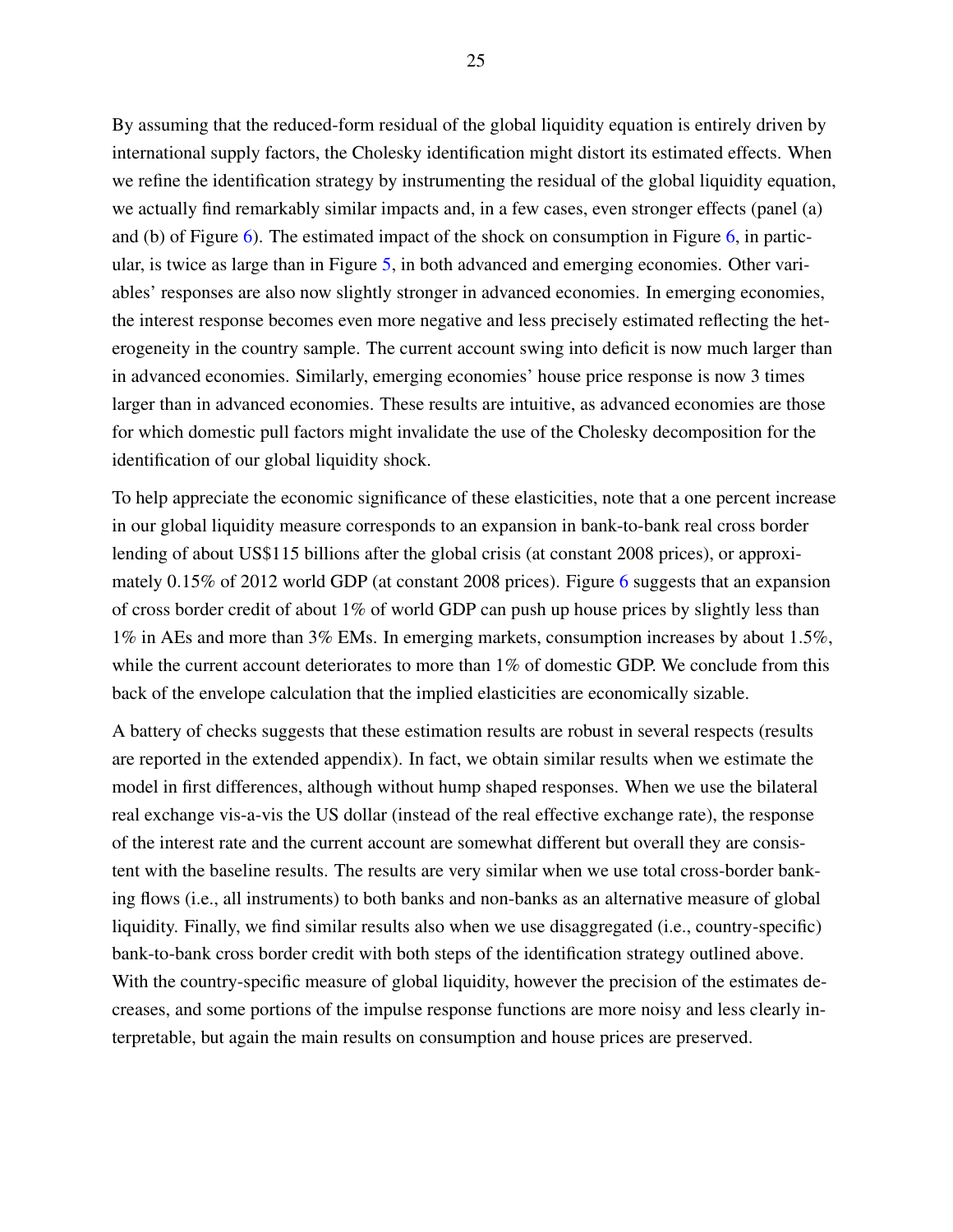<span id="page-26-0"></span>

Figure 6 GLOBAL LIQUIDITY SHOCK – IV IDENTIFICATION. Censored impulse responses to a one percent shock to global liquidity in advanced and emerging economies, panel (a) and panel (b) respectively. The dark and light shaded areas are the one and two standard deviation confidence intervals. The dashed line reports the uncensored impulse responses.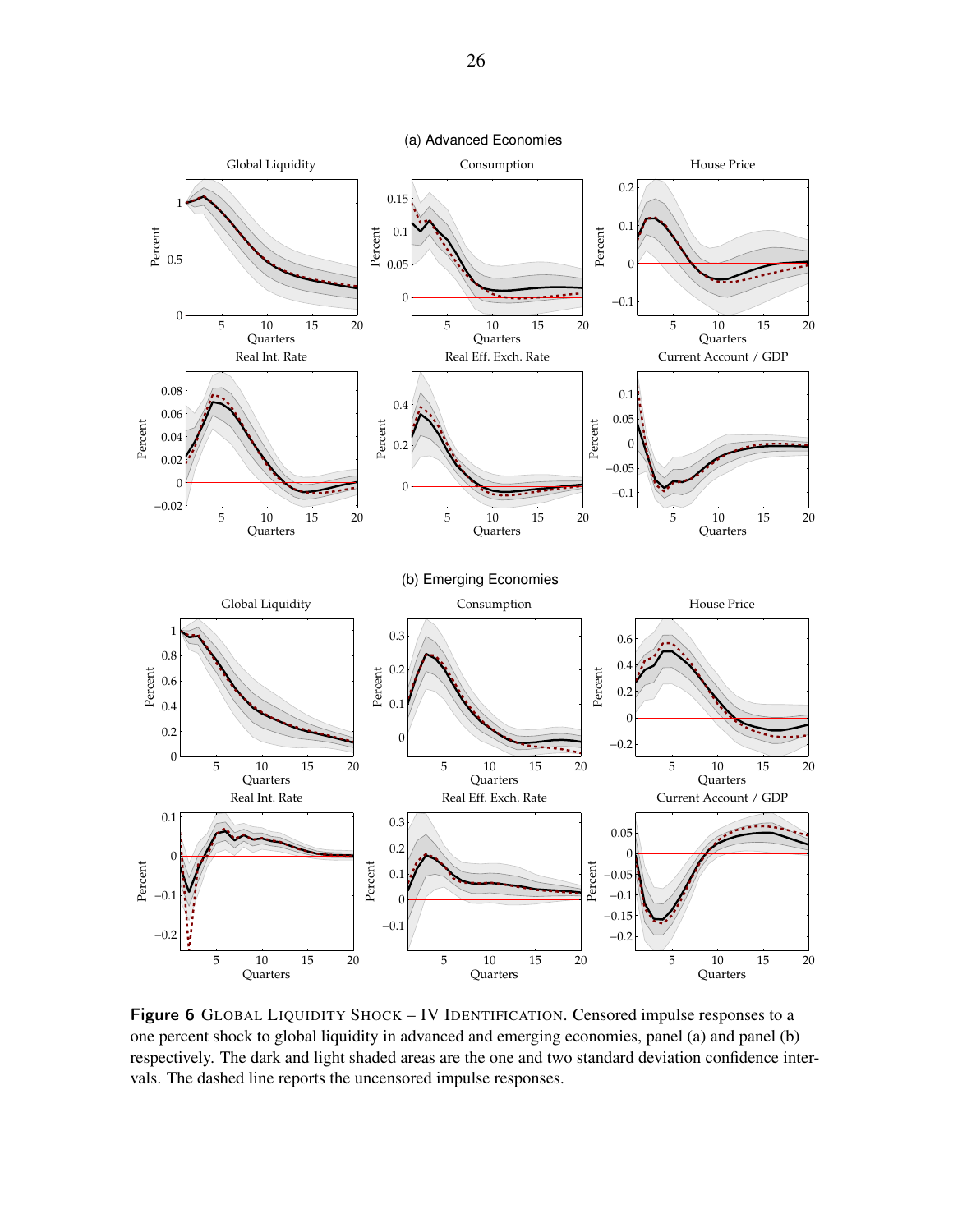#### VII INSPECTING THE TRANSMISSION MECHANISM

The evidence we reported in the previous sections shows that the unconditional correlation between capital flows and house prices is stronger in emerging markets than in advanced economies. Moreover, once we condition on a particular source of exogenous capital flow variation, consumption also becomes much more responsive to capital flows in emerging markets, consistent with the much higher volatility of both house prices and consumption in this group of countries. It is therefore natural to look for possible explanations or interpretations of these facts within our empirical framework.

One possibility is to check whether financial frictions, which should be expected to be tighter in emerging economies, play a different role in the two groups of economies. A crude, yet intuitive way to investigate the impact of financial frictions in our model involves closing the channel of transmission associated with them, and then looking at the counterfactual estimated responses of the same shock.

In models with borrowing constraints, the relative price of collateral is a source of amplification of regular business cycle shocks. In our empirical model there are two asset prices: house prices and the exchange rate. Both prices can be linked to frictions either in domestic or international financial contracting.<sup>[22](#page-27-0)</sup> So we can compare baseline impulse responses to the global liquidity shock with counterfactual ones in which either the house price or the exchange rate is kept at its unconditional mean value. The difference in the two sets of responses can provide some evidence on the amplification role of these asset prices *via* collateral constraints.

We compute the counterfactual impulse responses using the external instruments identification strategy.<sup>[23](#page-27-1)</sup> Figure [7](#page-28-0) plots the impulse responses when we close the house price channel. Figure [8](#page-30-0) plots the impulse responses when we close the exchange rate channel. When we shut down the house price channel in advanced economies we have a slightly less persistent shock, accompanied by a faster reversal of consumption and the short-term interest rate to their long-term levels (panel (a) of Figure [7\)](#page-28-0). This is consistent with house prices amplifying the transmission of global liquidity shock by boosting the value of housing collateral, thereby allowing for more domestic borrowing and higher consumption. short-term interest rates may be lower because of a weaker monetary policy response in the absence of amplification. The exchange rate and the current account have slightly smoother responses, but the differences relative to the baseline estimates are very small, suggesting a more limited role for international borrowing and associated frictions.

<span id="page-27-0"></span><sup>22</sup>See, for instance, [Iacoviello](#page-34-2) [\(2005\)](#page-34-2), [Monacelli](#page-34-3) [\(2009\)](#page-34-3), [Liu, Wang, and Zha](#page-34-4) [\(2013\)](#page-34-4), [Bruno and Shin](#page-33-0) [\(2015\)](#page-33-0), [Cespedes, Chang, and Velasco](#page-34-5) [\(2012\)](#page-34-5), and [Gabaix and Maggiori](#page-34-6) [\(2014\)](#page-34-6).

<span id="page-27-1"></span> $23$ Counterfactuals computed with the Cholesky identification are reported in the extended appendix.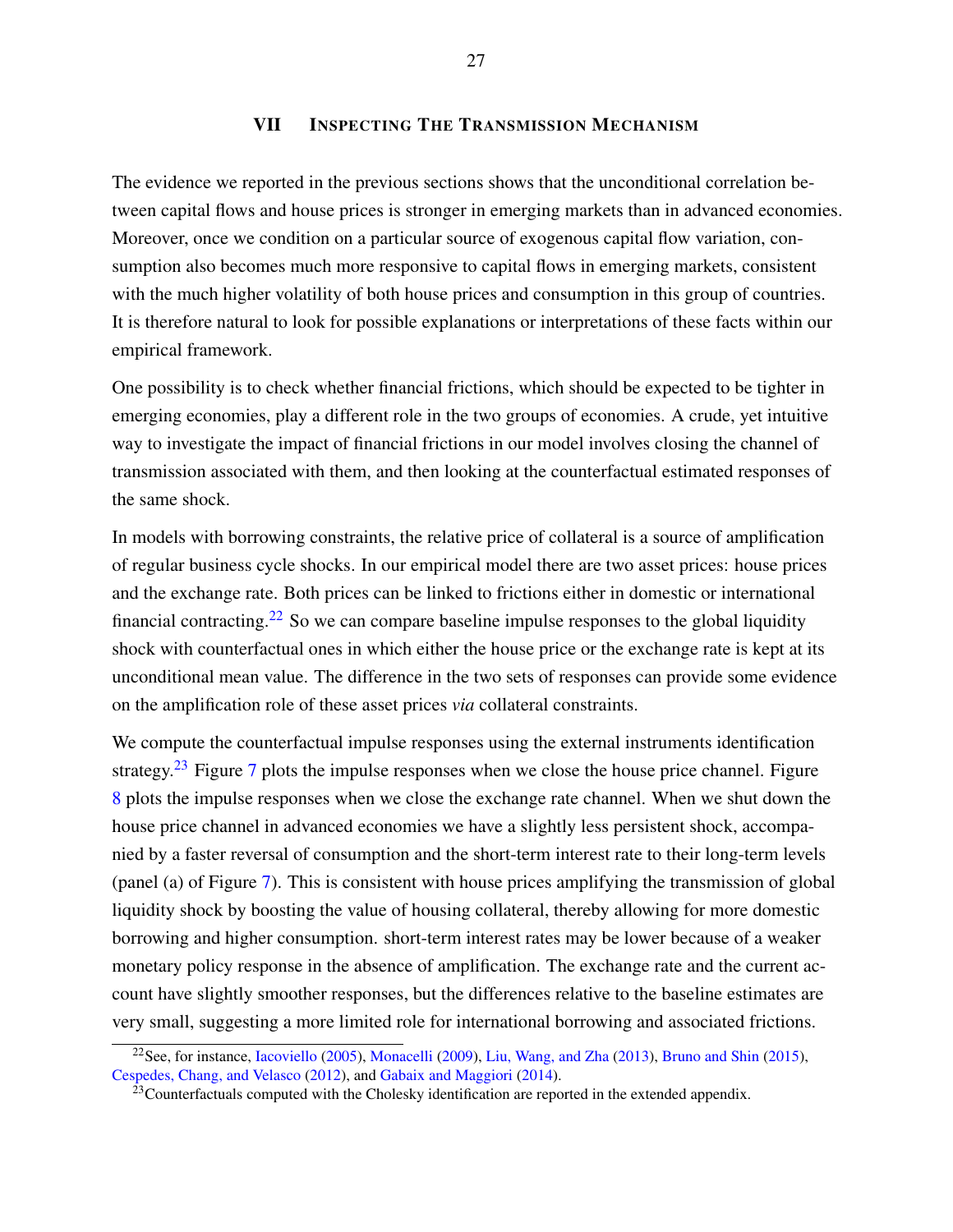<span id="page-28-0"></span>

Figure 7 GLOBAL LIQUIDITY SHOCK: HOUSING CHANNEL – IV IDENTIFICATION. Censored impulse responses to a one percent shock to global liquidity in advanced and emerging economies, panel (a) and panel (b) respectively. Solid line is baseline; dashed line is obtained by keeping the house price at its unconditional mean value.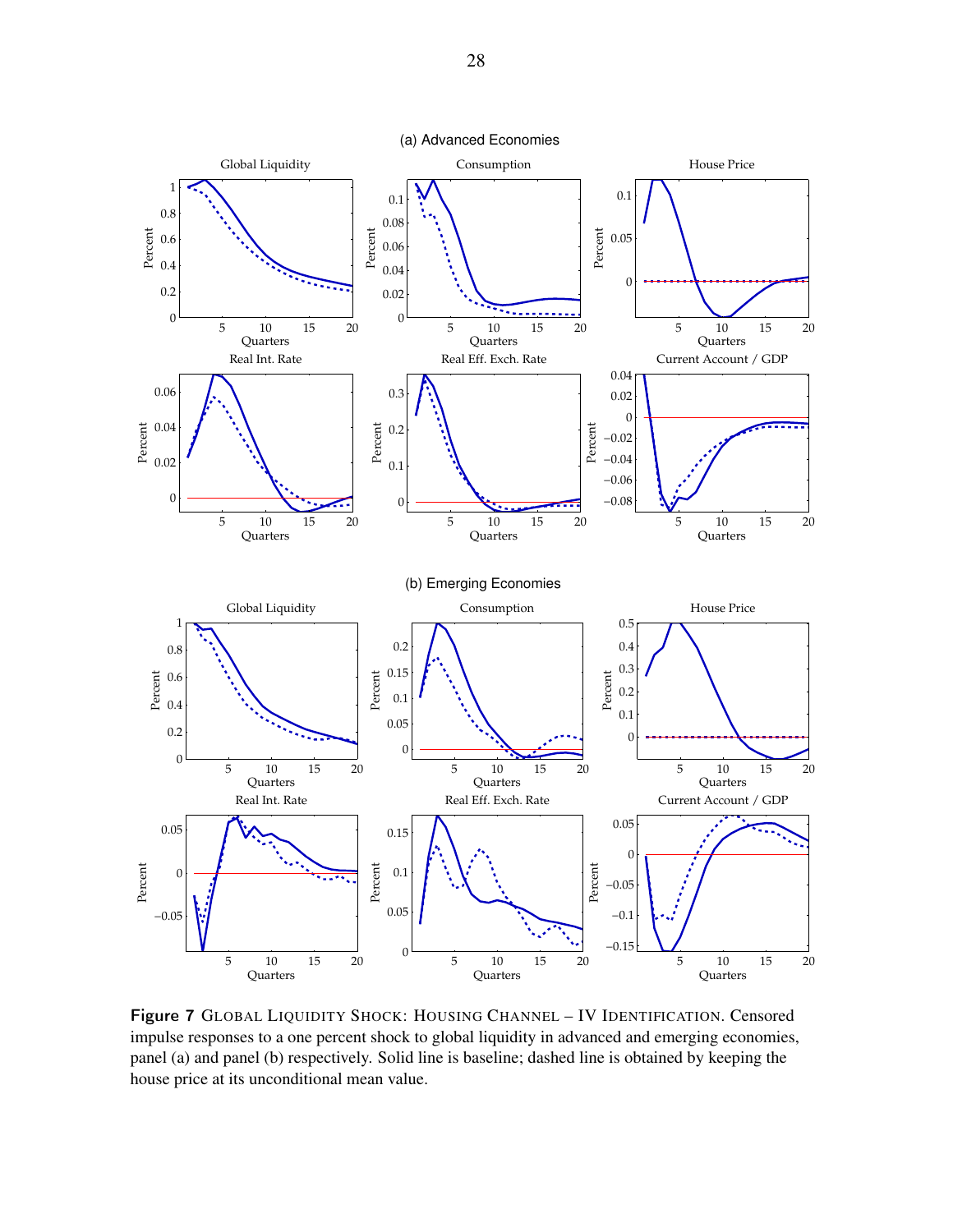In emerging economies (panel (b) of Figure [7\)](#page-28-0), the dampening effect of closing the house price channel has a qualitatively similar, but quantitatively stronger impact, especially on the exchange rate and the current account. When we close the house price channel, consumption is lower during the first two years after the shock, but it is higher in the medium term. When the house price is held constant, the exchange rate and the current account display an even smoother response to the shock (with a smaller initial response and a faster reversion to long-run level in the medium term). This evidence suggests a possibly more important role for international borrowing and associated frictions in emerging markets.

When we close the house price channel in emerging economies, the response of the interest rate is marginally higher in the short-term and it is lower in the medium term.<sup>[24](#page-29-0)</sup> This is consistent with the smoother response of the rest of the system and it is different to what we see in advanced economies, where interest rates are lower when house prices are kept constant. In emerging markets, interest rates might be higher because of higher default risk when we keep the price of collateral constant. But our empirical model is not granular enough to allow us to evaluate this conjecture.

When we shut down the exchange rate channel we find other interesting differences between advanced and emerging economies. In advanced economies (panel (a) of Figure [8\)](#page-30-0), the exchange rate seems to play a stabilizing role. Indeed, when we shut down the exchange rate channel, the consumption response is slightly higher, interest rates are higher, and house price bottom out at lower levels in advanced economies. This is consistent with a traditional expenditure-switching role of the exchange rate that helps absorbing the external global liquidity shock.

In contrast, in emerging economies (panel (a) of Figure [8\)](#page-30-0), turning off the exchange rate channel dampens significantly the response of house prices and interest rates, and to a lesser extent also that of consumption and the current account. This evidence is consistent with the exchange rate appreciation relaxing the international borrowing capacity of the economy in response to the increased availability of external funding, contributing only indirectly to house price increases as opposed to directly (via an impact on the value of housing collateral) like in advanced economies.<sup>[25](#page-29-1)</sup>

Overall, the evidence reported suggests that house prices can affect the transmission of a global liquidity shock in both groups of countries, but the mechanisms might be quite distinct. In the case of advanced economies, the main difference between the baseline and the counterfactual is the consumption response. This points to a simple housing collateral valuation effect in which

<span id="page-29-0"></span> $24$ The short-term interest response is clearly higher than in the baseline estimate when we close the house price channel and use the Cholesky identification (see Figure 9 in the extended appendix).

<span id="page-29-1"></span> $^{25}$ Interestingly, this evidence is consistent with the findings of [Cardarelli, Igan, and Rebucci](#page-33-16) [\(2008\)](#page-33-16) and [Calza,](#page-33-17) [Monacelli, and Stracca](#page-33-17) [\(2013\)](#page-33-17), who show that, within advanced economies, the more liberalized the domestic housing finance system, the stronger is the spillover from the housing sector to consumption and the rest of the economy.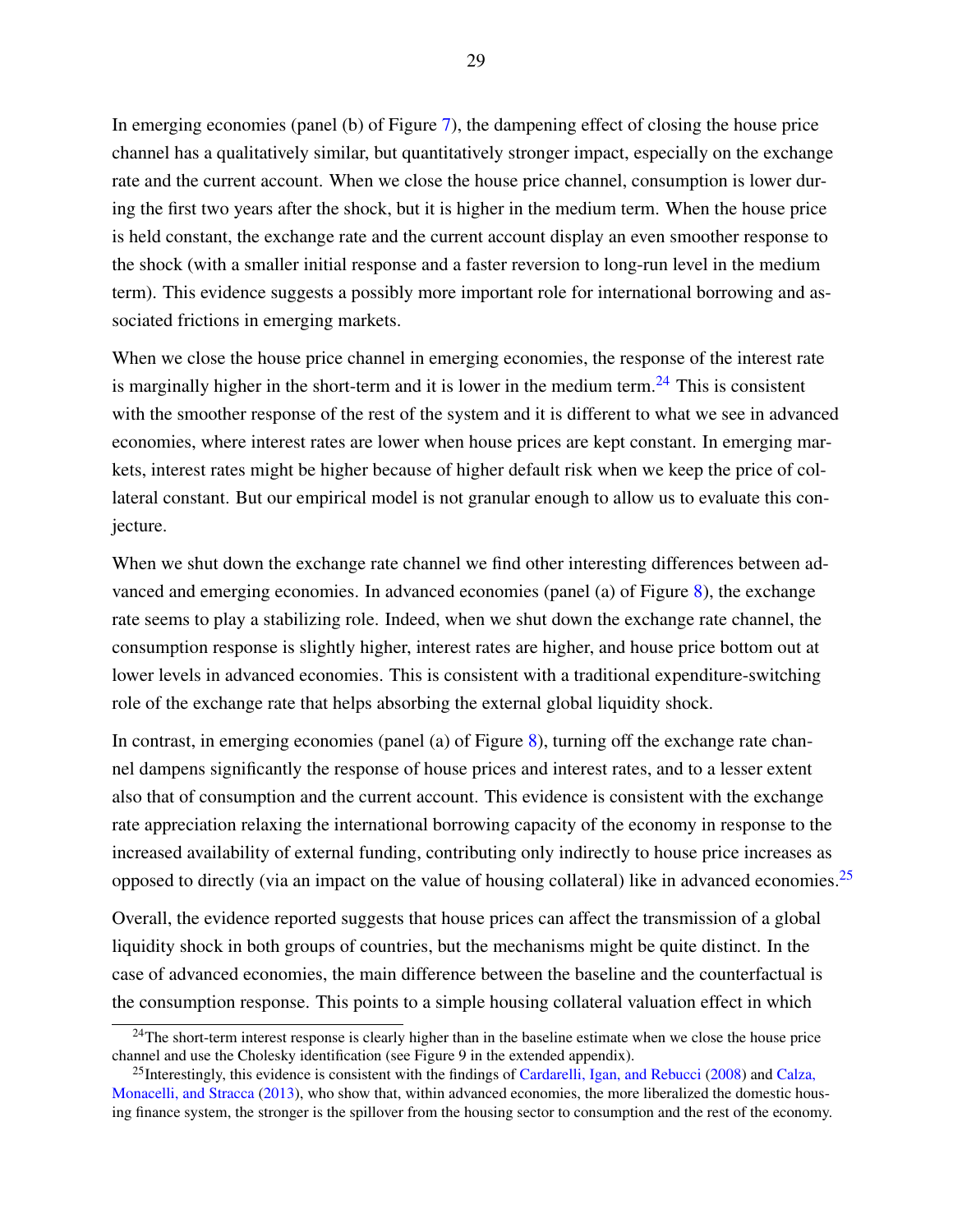<span id="page-30-0"></span>

Figure 8 GLOBAL LIQUIDITY SHOCK: EXCHANGE RATE CHANNEL – IV IDENTIFICATION. Censored impulse responses to a one percent shock to global liquidity in advanced and emerging economies, panel (a) and panel (b) respectively. Solid line is baseline; dashed line is obtained by keeping the exchange rate at its unconditional mean value.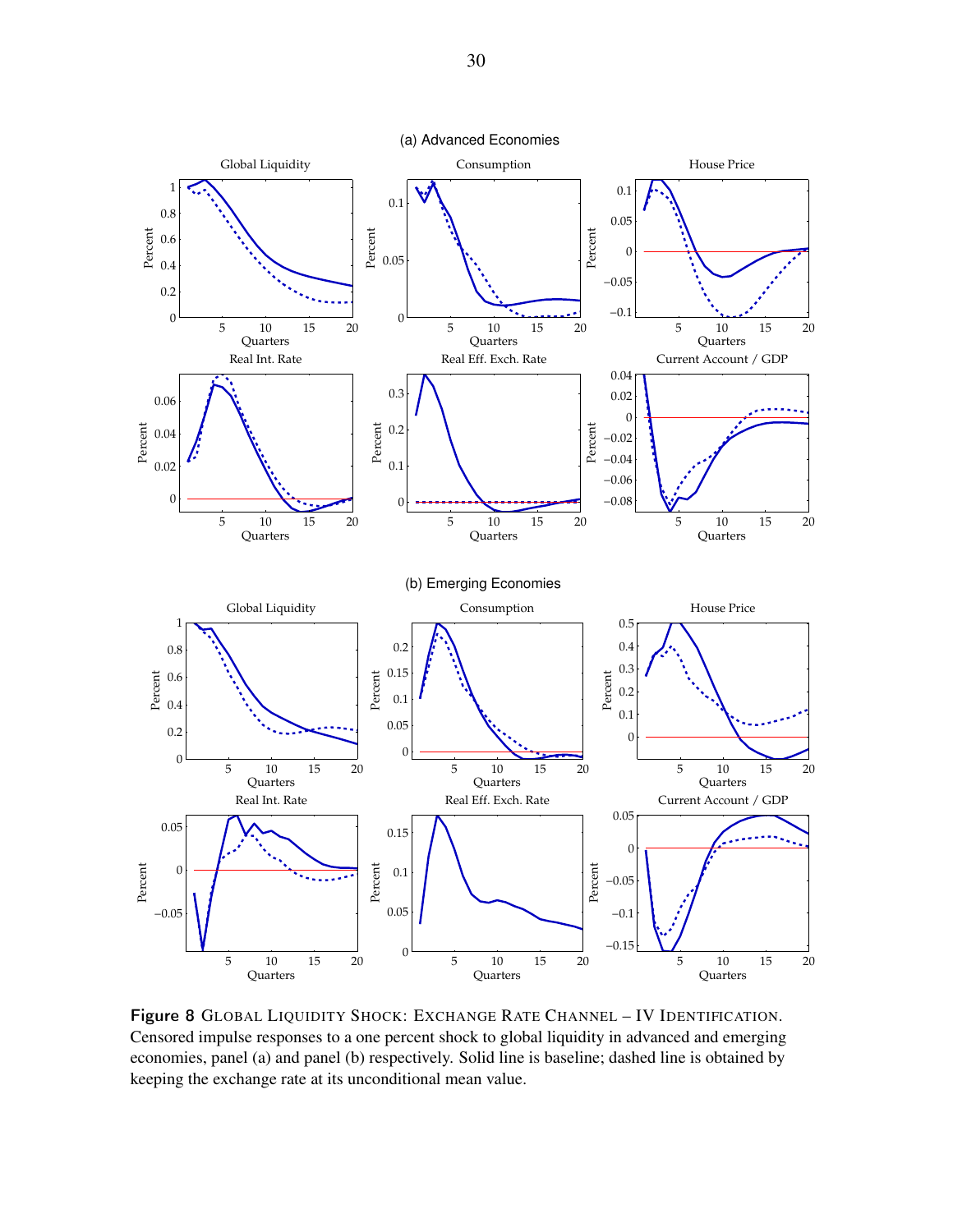house prices can expand the borrowing capacity of households. In emerging economies, house prices possibly work more through their impact on the exchange rate (which can, in turn, feedback onto house prices). Indeed, in emerging economies, the main difference between the baseline and the counterfactual estimates when we hold house prices constant is the exchange rate and the current account response. And when we close the exchange rate channel, we find that house prices are much more stable in this group of economies.

#### VIII CONCLUSIONS

In this paper, we compare the behavior of house prices over the business cycle in advanced and emerging economies based on a new house price data set for 33 emerging markets. First, we compare unconditional moments over the period 1990-2012 as well as their cross-correlations with a small set of macroeconomic and financial variables. Next, we explore the transmission of a particular shock to capital flows, namely a shock to the international supply of credit, on house prices, consumption, the real exchange rate, and the current account. We identify this shock, which we label a "global liquidity" shock, by applying the external instrumental variable approach of [Stock and Watson](#page-35-2) [\(2012\)](#page-35-2) and [Mertens and Ravn](#page-34-1) [\(2013\)](#page-34-1) in a panel VAR model for both groups of countries. Finally we close two channels of transmission possibly associated with financial frictions and explore their relative importance in the transmission of our global liquidity shock.

We find that house prices in emerging economies grow faster, are much more volatile, less persistent, and less synchronized than in advanced economies. House prices in emerging economies also seem more closely associated with capital flows than in advanced economies. When we condition the analysis on our global liquidity shock, we find that in emerging markets both consumption and house prices respond much more to this shock than in advanced economies.

We also find that house prices amplify the response to global liquidity shocks in both advanced and emerging economies, but possibly through different mechanisms. In advanced economies, arguably by boosting the value of housing collateral and hence supporting household borrowing; in emerging markets, by generating a more appreciated exchange rate (and possibly a lower default risk), which in turn feeds back onto house prices and supports the international borrowing capacity of the economy.

Indeed, we find that when we hold the exchange rate constant the cycle becomes more volatile in advanced economies, while in emerging markets it is more stable. The exchange rate seems to have a traditional shock absorbing role in advanced economies and collateral valuation effect in emerging economies. Indeed, studying the interaction between house prices and the exchange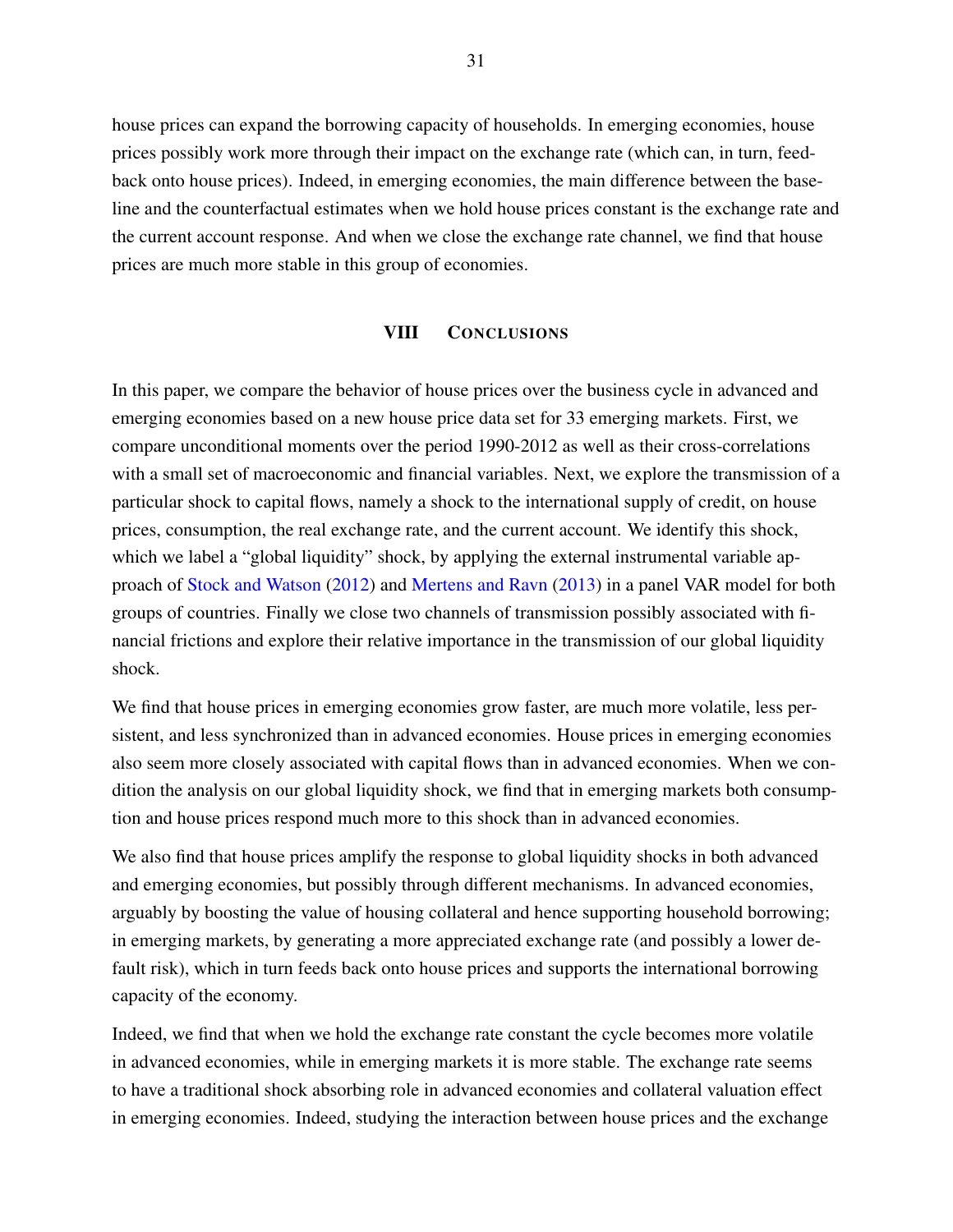rate in models with both domestic and international financial friction may be an interesting area of future research.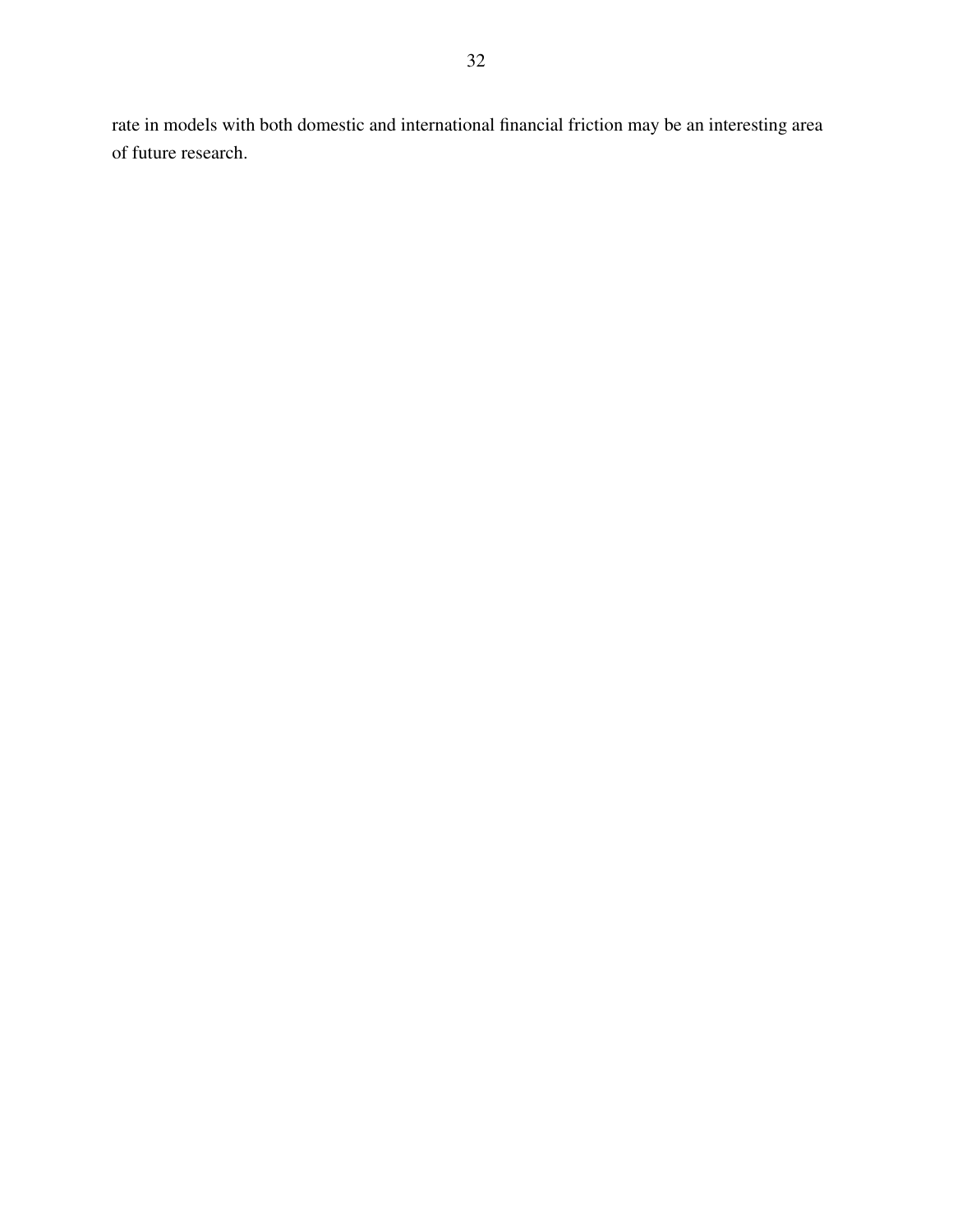#### References

- <span id="page-33-5"></span>ADAM, K., P. KUANG, AND A. MARCET (2012): "House Price Booms and the Current Account," *NBER Macroeconomics Annual*, 26(1), 77 – 122.
- <span id="page-33-7"></span>AHEARNE, A. G., J. AMMER, B. M. DOYLE, L. S. KOLE, AND R. F. MARTIN (2005): "Monetary policy and house prices: a cross-country study," International Finance Discussion Papers 841, Board of Governors of the Federal Reserve System (U.S.).
- <span id="page-33-1"></span>AHMED, S., S. CURCURU, F. WARNOCK, AND A. ZLATE (2014): "Portfolio Flows to Emerging Market Economies," Unpublished manuscript.
- <span id="page-33-6"></span>AIZENMAN, J., AND Y. JINJARAK (2009): "Current account patterns and national real estate markets," *Journal of Urban Economics*, 66(2), 75–89.
- <span id="page-33-3"></span>ANDRE, C. (2010): "A Bird's Eye View of OECD Housing Markets," OECD Economics Department Working Papers 746, OECD, Economics Department.
- <span id="page-33-13"></span>BEKAERT, G., M. HOEROVA, AND M. LO DUCA (2013): "Risk, uncertainty and monetary policy," *Journal of Monetary Economics, Elsevier*, 60(7), 771–788.
- <span id="page-33-8"></span>BERNANKE, B. S. (2010): "Monetary Policy and the Housing Bubble," Speech at the Annual Meeting of the American Economic Association, Atlanta, Georgia, January 3, 2010, available at http://www.federalreserve.gov/newsevents/speech/bernanke20100103a.htm.
- <span id="page-33-9"></span>BIS (2011): *Global liquidity - concept, measurement and policy implications*, no. 45 in CGFS Papers. Bank for International Settlements.

<span id="page-33-11"></span><span id="page-33-10"></span>(2013): "Global liquidity: selected indicators," Global liquidity indicators.

(2014): "Global liquidity: selected indicators," Global liquidity indicators.

- <span id="page-33-0"></span>BRUNO, V., AND H. S. SHIN (2015): "Cross-Border Banking and Global Liquidity," forthcoming in the Review of Economic Studies.
- <span id="page-33-14"></span>CALVO, G. A., L. LEIDERMAN, AND C. M. REINHART (1996): "Inflows of Capital to Developing Countries in the 1990s," *Journal of Economic Perspectives*, 10(2), 123–139.
- <span id="page-33-17"></span>CALZA, A., T. MONACELLI, AND L. STRACCA (2013): "Housing Finance And Monetary Policy," *Journal of the European Economic Association*, 11, 101–122.
- <span id="page-33-15"></span>CANOVA, F., AND M. CICCARELLI (2013): "Panel Vector Autoregressive Models: A Survey," CEPR Discussion Papers 9380, C.E.P.R. Discussion Papers.
- <span id="page-33-16"></span>CARDARELLI, R., D. IGAN, AND A. REBUCCI (2008): "The changing housing cycle and implications for monetary policy," in *World Economic Outlook, April 2008*, world economic outlook 3. Washington: International Monetary Fund.
- <span id="page-33-12"></span>CERUTTI, E., S. CLAESSENS, AND L. RATNOVSKI (2014): "Global Liquidity and Drivers of Cross-Border Bank Flows," IMF Working Papers 14/69, International Monetary Fund.
- <span id="page-33-4"></span>CESA-BIANCHI, A. (2013): "Housing cycles and macroeconomic fluctuations: A global perspective," *Journal of International Money and Finance*, 37(C), 215–238.
- <span id="page-33-2"></span>CESPEDES, L. F., R. CHANG, AND A. VELASCO (2004): "Balance Sheets and Exchange Rate Policy," *American Economic Review, American Economic Association*, 94(4), 1183–1193.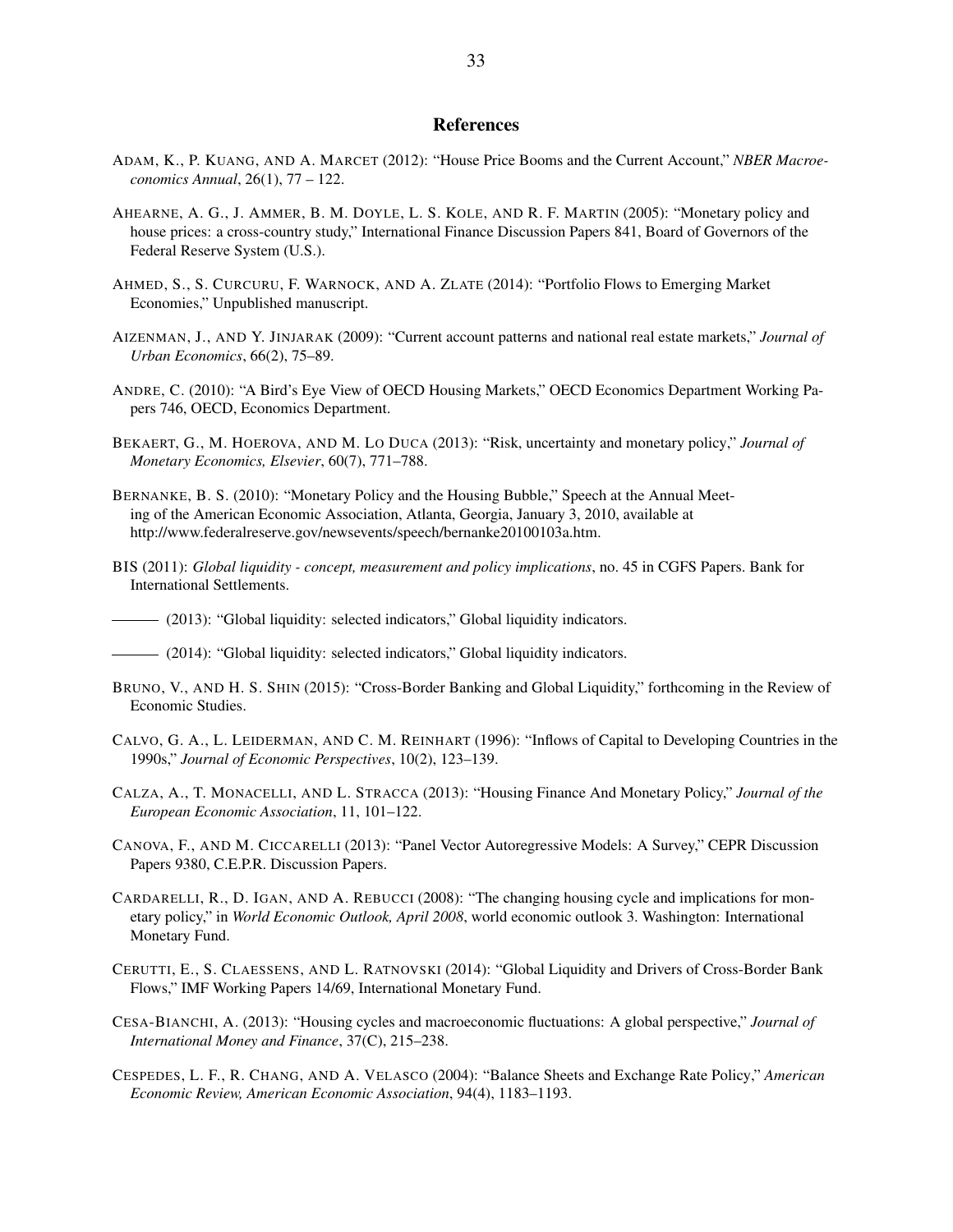<span id="page-34-5"></span>(2012): "Financial Intermediation, Exchange Rates, and Unconventional Policy in an Open Economy," NBER Working Papers 18431, National Bureau of Economic Research, Inc.

- <span id="page-34-0"></span>CLAESSENS, S., A. KOSE, L. LAEVEN, AND F. VALENCIA (2013): "Understanding Financial Crises: Causes, Consequences, and Policy Responses," CEPR Discussion Papers, C.E.P.R. Discussion Papers 9310, C.E.P.R. Discussion Papers.
- <span id="page-34-9"></span>CLAESSENS, S., M. A. KOSE, AND M. E. TERRONES (2012): "How do business and financial cycles interact?," *Journal of International Economics*, 87(1), 178–190.
- <span id="page-34-17"></span>COAKLEY, J., A.-M. FUERTES, AND R. SMITH (2006): "Unobserved heterogeneity in panel time series models," *Computational Statistics & Data Analysis*, 50(9), 2361–2380.
- <span id="page-34-11"></span>FAVILUKIS, J., D. KOHN, S. C. LUDVIGSON, AND S. V. NIEUWERBURGH (2012): "International Capital Flows and House Prices: Theory and Evidence," in *Housing and the Financial Crisis*, NBER Chapters. National Bureau of Economic Research, Inc.
- <span id="page-34-12"></span>FERRERO, A. (2012): "House price booms, current account deficits, and low interest rates," Staff Reports 541, Federal Reserve Bank of New York.
- <span id="page-34-15"></span>FORNI, M., AND L. REICHLIN (1998): "Let's Get Real: A Factor Analytical Approach to Disaggregated Business Cycle Dynamics," *Review of Economic Studies*, 65(3), 453–73.
- <span id="page-34-6"></span>GABAIX, X., AND M. MAGGIORI (2014): "International Liquidity and Exchange Rate Dynamics," NBER Working Papers 19854, National Bureau of Economic Research, Inc.
- <span id="page-34-18"></span>GERTLER, M., AND P. KARADI (2015): "Monetary Policy Surprises, Credit Costs and Economic Activity," forthcoming in American Economic Journal: Macroeconomics.
- <span id="page-34-13"></span>GETE, P. (2009): "Housing Markets and Current Account Dynamics," MPRA Paper 20957, University Library of Munich, Germany.
- <span id="page-34-7"></span>HIRATA, H., M. A. KOSE, C. OTROK, AND M. E. TERRONES (2012): "Global House Price Fluctuations: Synchronization and Determinants," in *NBER International Seminar on Macroeconomics 2012*, NBER Chapters. National Bureau of Economic Research, Inc.
- <span id="page-34-2"></span>IACOVIELLO, M. (2005): "House Prices, Borrowing Constraints, and Monetary Policy in the Business Cycle," *American Economic Review*, 95(3), 739–764.
- <span id="page-34-8"></span>IGAN, D., AND P. LOUNGANI (2012): "Global Housing Cycles," IMF Working Papers 12/217, International Monetary Fund.
- <span id="page-34-10"></span>LAIBSON, D., AND J. MOLLERSTROM (2010): "Capital Flows, Consumption Booms and Asset Bubbles: A Behavioural Alternative to the Savings Glut Hypothesis," *Economic Journal*, 120(544), 354–374.
- <span id="page-34-14"></span>LANDAU, J.-P. (2013): "Global Liquidity: Public and Private," Unpublished manuscript.
- <span id="page-34-4"></span>LIU, Z., P. WANG, AND T. ZHA (2013): "Land  $\hat{A}$ RPrice Dynamics and Macroeconomic Fluctuations," *Econometrica, Econometric Society*, 81(3), 1147–1184.
- <span id="page-34-16"></span>MATSUMOTO, A. (2011): "Global Liquidity: Availability of Funds for Safe and Risky Assets," IMF Working Papers 11/136, International Monetary Fund.
- <span id="page-34-1"></span>MERTENS, K., AND M. O. RAVN (2013): "The Dynamic Effects of Personal and Corporate Income Tax Changes in the United States," *American Economic Review*, 103(4), 1212–47.
- <span id="page-34-3"></span>MONACELLI, T. (2009): "New Keynesian models, durable goods, and collateral constraints," *Journal of Monetary Economics*, 56(2), 242–254.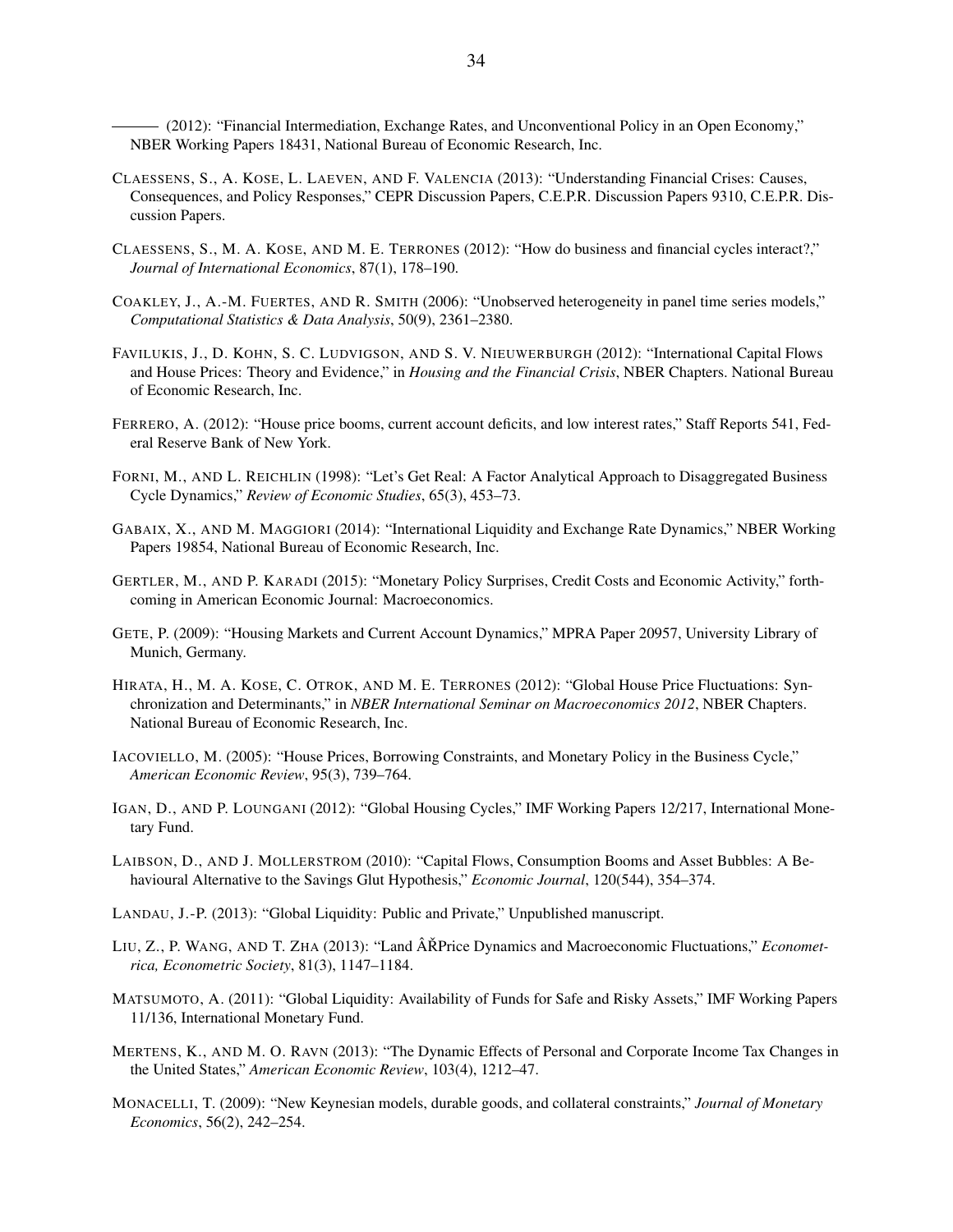- <span id="page-35-4"></span>PESARAN, M. H. (2006): "Estimation and Inference in Large Heterogeneous Panels with a Multifactor Error Structure," *Econometrica, Econometric Society*, 74(4), 967–1012.
- <span id="page-35-6"></span>PESARAN, M. H., AND R. SMITH (1995): "Estimating long-run relationships from dynamic heterogeneous panels," *Journal of Econometrics*, 68(1), 79–113.
- <span id="page-35-7"></span>PESARAN, M. H., R. SMITH, AND K. IM (1996): "Dynamic Linear Models for Heterogenous Panels," in *The Econometrics of Panel Data*, ed. by L. Mtys, and P. Sevestre, chap. 8, pp. 145–195. Kluwer Academic Publishers, Dordrecht, The Netherlands.
- <span id="page-35-8"></span>REBUCCI, A. (2010): "Estimating VARs with long stationary heterogeneous panels: A comparison of the fixed effect and the mean group estimators," *Economic Modelling*, 27(5), 1183–1198.
- <span id="page-35-1"></span>REY, H. (2013): "Dilemma not trilemma: the global cycle and monetary policy independence," *Proceedings - Economic Policy Symposium - Jackson Hole*, pp. 1–2.
- <span id="page-35-3"></span>SA, F., P. TOWBIN, AND T. WIELADEK (2014): "Capital Inflows, Financial Structure And Housing Booms," *Journal of the European Economic Association*, 12(2), 522–546.
- <span id="page-35-0"></span>SHIN, H. S. (2013): "The Second Phase of Global Liquidity and Its Impact on Emerging Economies," Keynote address at the Federal Reserve Bank of San Francisco Asia Economic Policy Conference, November 3-5, 2013.
- <span id="page-35-5"></span>SIMS, C. A., J. H. STOCK, AND M. W. WATSON (1990): "Inference in Linear Time Series Models with Some Unit Roots," *Econometrica*, 58(1), 113–44.
- <span id="page-35-2"></span>STOCK, J., AND M. WATSON (2012): "Disentangling the Channels of the 2007-2009 Recession," *Brookings Papers on Economic Activity*, Spring, 81–135.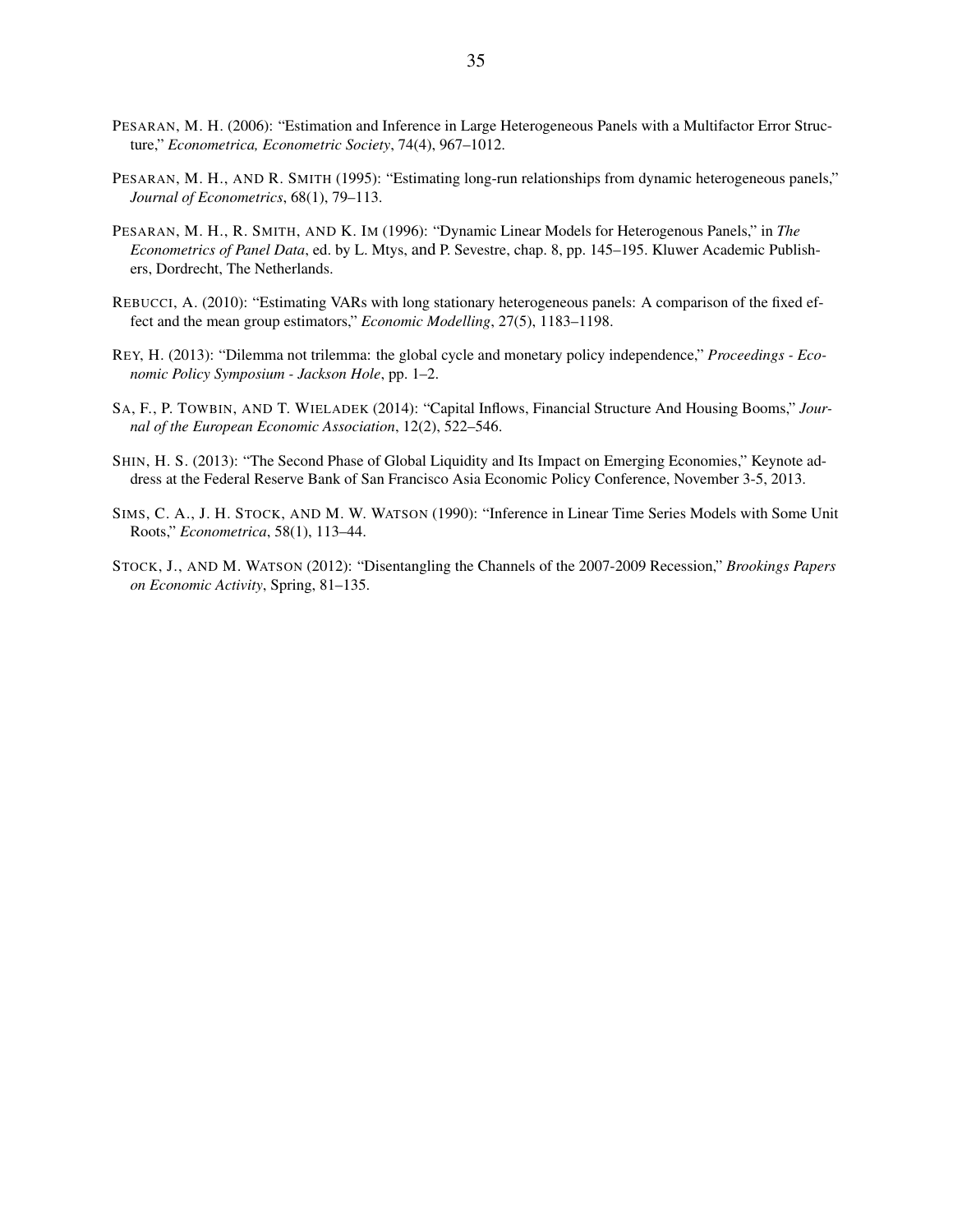#### A Appendix. Data Sources

<span id="page-36-0"></span>This appendix provides a description of the data used in the empirical analysis and on their sources. We consider 57 countries in our empirical analysis: 24 advanced economies (Australia, Austria, Belgium, Canada, Denmark, Finland, France, Germany, Greece, Iceland, Ireland, Italy, Japan, Luxembourg, Malta, Netherlands, New Zealand, Norway, Portugal, Spain, Sweden, Switzerland, UK, and US) and 33 emerging economies (Argentina, Brazil, Bulgaria, Chile, China, Colombia, Croatia, Czech Republic, Estonia, Hong Kong, Hungary, India, Indonesia, Israel, Korea, Latvia, Lithuania, Malaysia, Mexico, Morocco, Peru, Philippines, Poland, Russia, Serbia, Singapore, Slovakia, Slovenia, South Africa, Taiwan, Thailand, Ukraine, and Uruguay).

We collect data over the 1990:Q1 – 2012:Q4 (subject to data availability) for the following variables:

- House prices. Nominal house prices deflated by consumer price inflation. Source: OECD house price database, BIS Residential property price statistics, Dallas FED International House Price Database, National Central Banks, National Statistical Offices, academic and policy publications. More details on the definitions and the sources are reported in Table [A.1.](#page-37-0)
- Total cross-border banking flows. Foreign claims (all instruments, in all currencies) of all BIS reporting banks vis-à-vis all sectors deflated by US consumer price inflation. Source: BIS.
- Global liquidity. Foreign claims (loans and deposits, in all currencies) of all BIS reporting banks vis-à-vis the banking sector deflated by US consumer price inflation. Source: BIS.
- GDP. Real index. Source: OECD, IMF IFS, Bloomberg.
- Consumption. Real private final consumption index. Source: OECD, IMF, IFS, Bloomberg.
- Consumer prices. Consumer price index. Source: OECD, IMF IFS, Bloomberg.
- Short-term interest rates. Short-term nominal market rates. A real ex-post interest rate is obtained by subtracting consumer price inflation. Source: OECD, IMF, IFS, Bloomberg.
- Equity prices. Equity price index deflated by consumer price inflation. Source: OECD, IMF IFS, Bloomberg.
- Exchange rate vis-à-vis US dollar. US dollars per unit of domestic currency. A real exchange rate is obtained with US and domestic consumer price inflation. Source: Datastream.
- Real effective exchange rate. Index (such that a decline of the index is a depreciation). Source: IMF IFS, BIS, Bloomberg.
- Current account to GDP ratio. Current account balance divided by nominal GDP. Source: OECD, IMF IFS, Bloomberg.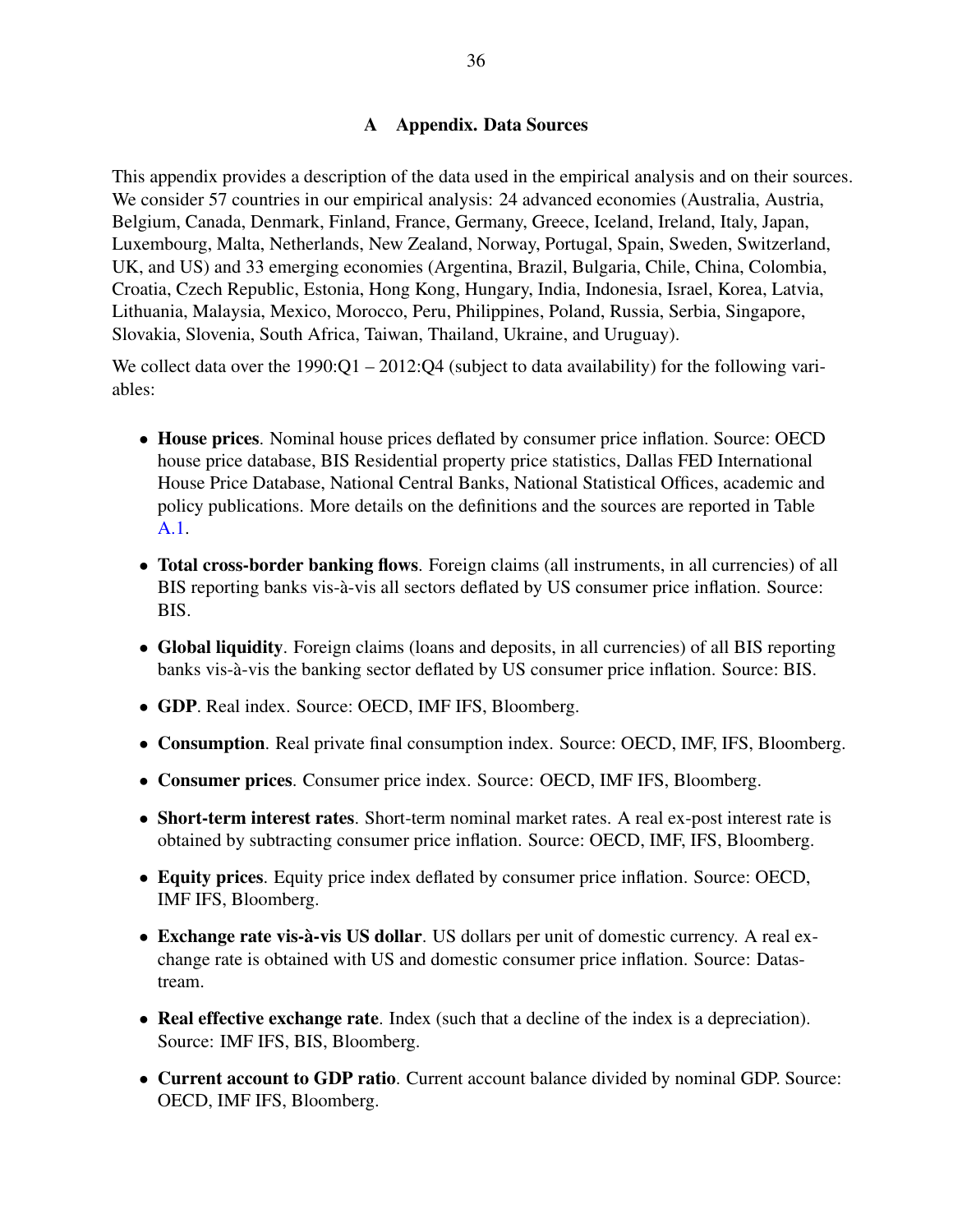| Country       | Definition                                                                       | Source              |
|---------------|----------------------------------------------------------------------------------|---------------------|
| Argentina     | House Apartments in Buenos Aires City, average price per sqm (US Dollars).       | Arklems             |
| Australia     | House Price Indexes: Eight Capital Cities.                                       | <b>OECD</b>         |
| Austria       | Residential property prices, new and existing dwellings.                         | <b>OECD</b>         |
| Belgium       | Residential property prices, existing dwellings, whole country.                  | <b>OECD</b>         |
| <b>Brazil</b> | Residential Real Estate Collateral Value Index.                                  | Central Bank        |
| Bulgaria      | Residential property price, existing flats (big cities), per sqm.                | <b>BIS</b>          |
| Canada        | Average existing home prices.                                                    | <b>OECD</b>         |
| Chile         | HPI general, houses and apartments.                                              | Central Bank        |
| China         | House price index.                                                               | <b>OECD</b>         |
| Colombia      | House Price Index.                                                               | <b>Central Bank</b> |
| Croatia       | House price index                                                                | Dallas FED          |
| Czech Rep.    | Residential property prices, existing dwellings, whole country.                  | <b>OECD</b>         |
| Denmark       | Price index for sales of property.                                               | <b>OECD</b>         |
| Estonia       | Residential property prices, all dwellings, per sqm.                             | <b>BIS</b>          |
| Finland       | Prices of dwellings.                                                             | <b>OECD</b>         |
| France        | Indice trimestriel des prix des logements anciens.                               | <b>OECD</b>         |
| Germany       | Residential property prices in Germany.                                          | <b>OECD</b>         |
| Greece        | Prices of dwellings.                                                             | <b>OECD</b>         |
| Hong Kong     | Residential property price, all dwellings, per sqm.                              | <b>BIS</b>          |
| Hungary       | Residential property price, all dwellings, per sqm.                              | <b>BIS</b>          |
| Iceland       | Residential property price, all dwellings (Reykjavk), per sqm.                   | <b>BIS</b>          |
| India         | Residex.                                                                         | Nat. Hous. Bank     |
| Indonesia     | Residential property prices, new houses (big cities), per dwelling.              | <b>BIS</b>          |
| Ireland       | Residential property price index.                                                | <b>OECD</b>         |
| Israel        | Prices of dwellings.                                                             | <b>OECD</b>         |
| Italy         | Residential property prices, existing dwellings, whole country.                  | <b>OECD</b>         |
| Japan         | Urban Land Price Index.                                                          | <b>OECD</b>         |
| Korea         | House price index.                                                               | Dallas FED          |
| Latvia        | Residential property prices, new and existing flats, whole country.              | <b>ECB</b>          |
| Lithuania     | Residential property price, all dwellings, per sqm.                              | <b>BIS</b>          |
| Luxembourg    | House price index.                                                               | Dallas FED          |
| Malaysia      | Residential property prices, all dwellings, per sqm.                             | <b>BIS</b>          |
| Malta         | Property Prices Index (based on advertised prices).                              | Central Bank        |
| Mexico        | Residential property prices, all dwellings, per dwelling.                        | <b>BIS</b>          |
| Morocco       | Residential property prices, existing dwellings, per sqm.                        | <b>BIS</b>          |
| Netherlands   | House Price Index for existing own homes.                                        | <b>OECD</b>         |
| New Zealand   | House price index.                                                               | <b>OECD</b>         |
| Norway        | House price index.                                                               | <b>OECD</b>         |
| Peru          | Residential property prices, per sqm.                                            | <b>BIS</b>          |
| Philippines   | Residential and commercial property prices, flats (Makati), per sqm.             | <b>BIS</b>          |
| Poland        | Residential property prices, (big cities), per sqm.                              | <b>BIS</b>          |
| Portugal      | Residential property prices, new and existing dwellings.                         | <b>BIS</b>          |
| Russia        | Residential property prices, existing dwellings, per sqm.                        | <b>BIS</b>          |
| Serbia        | Average prices of dwellings in new construction, per sqm.                        | Nat. Stat. Office   |
| Singapore     | Average prices of dwellings in new construction, per sqm.                        | BIS                 |
| Slovak Rep.   | Residential property prices, existing dwellings.                                 | OECD                |
| Slovenia      | House price index.                                                               | OECD                |
| South Africa  | Residential property price.                                                      | <b>BIS</b>          |
| Spain         | Precio medio del m2 de la vivienda libre ( $>$ 2 anos de antiguedad).            | OECD                |
| Sweden        | Real estate price index for one and two dwelling buildings for permanent living. | <b>OECD</b>         |
| Switzerland   | Real estate price indices.                                                       | OECD                |
| Taiwan        | National House Price Index.                                                      | Synyi               |
| Thailand      | Residential property prices, average of all detached houses, per sqm.            | <b>BIS</b>          |
| Ukraine       | Average Price of Apartments, Kiev, per sqm (US Dollars).                         | <b>Blagovest</b>    |
| UK            | Mix-adjusted house price index.                                                  | <b>OECD</b>         |
| US            | Purchase and all-transactions indices.                                           | <b>OECD</b>         |
|               | Precio promedio del metro cuadrado de compraventas, Montevideo (US Dollars).     |                     |
| Uruguay       |                                                                                  | Nat. Stat. Office   |

<span id="page-37-0"></span>Table A.1 HOUSE PRICE DATA: DEFINITIONS AND SOURCES

Note. See the extended appendix on the sources of house price series extended with historical data.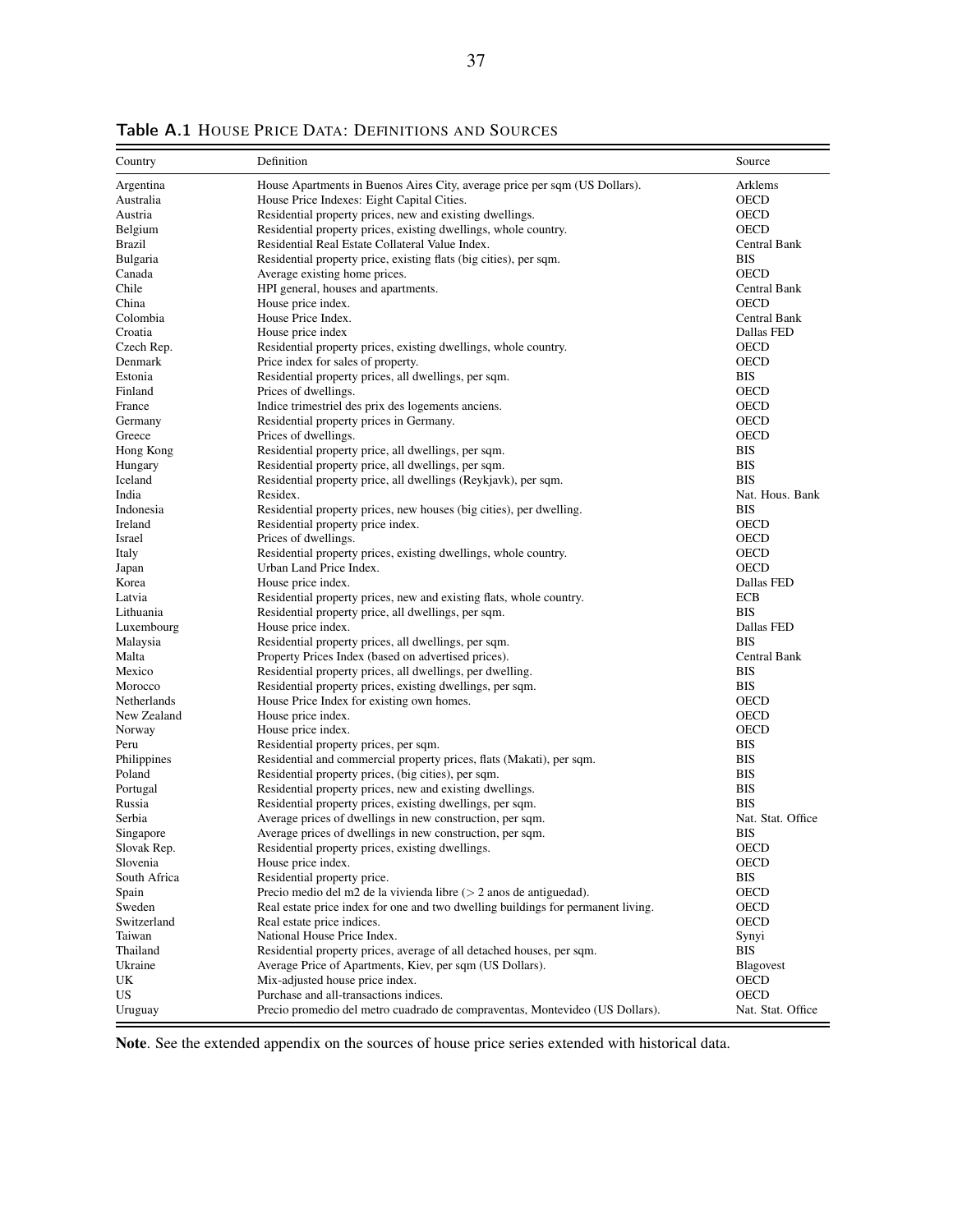# B Appendix. Robustness

|                | <b>House Prices</b> | <b>Equity Prices</b> | Consumption | GDP     |
|----------------|---------------------|----------------------|-------------|---------|
| Mean           | $0.7\%$             | $1.4\%$              | $0.7\%$     | $0.7\%$ |
| Median         | $0.8\%$             | $1.8\%$              | $0.7\%$     | $0.7\%$ |
| St. Dev.       | $1.8\%$             | 8.3%                 | $1.0\%$     | $1.0\%$ |
| Auto Corr.     | 0.5                 | 0.4                  | 0.1         | 0.2     |
| Pairwise Corr. | $\rm 0.1$           | 0.6                  | 0.1         | 0.2     |

<span id="page-38-1"></span><span id="page-38-0"></span>Table B.1 SUMMARY STATISTICS 1990-2006

(a) Advanced Economies

(b) Emerging Markets

|                | <b>House Prices</b> | <b>Equity Prices</b> | Consumption | GDP     |
|----------------|---------------------|----------------------|-------------|---------|
| Mean           | $1.2\%$             | $2.0\%$              | $1.2\%$     | $1.0\%$ |
| Median         | $1.0\%$             | 2.4%                 | $1.3\%$     | $1.3\%$ |
| St. Dev.       | 4.8%                | $14.1\%$             | $2.7\%$     | $2.0\%$ |
| Auto Corr.     | 0.3                 | 0.2                  | 0.1         | 0.2     |
| Pairwise Corr. | 0.1                 | 0.3                  | 0.1         | 0.1     |

Note. Averages of country-specific statistics within group. All variables are in log-difference and seasonally adjusted. House prices and equity prices are deflated with CPI (also seasonally adjusted). Real private consumption and real GDP are from the national accounts. Sample period is 1990:Q1 – 2006:Q4.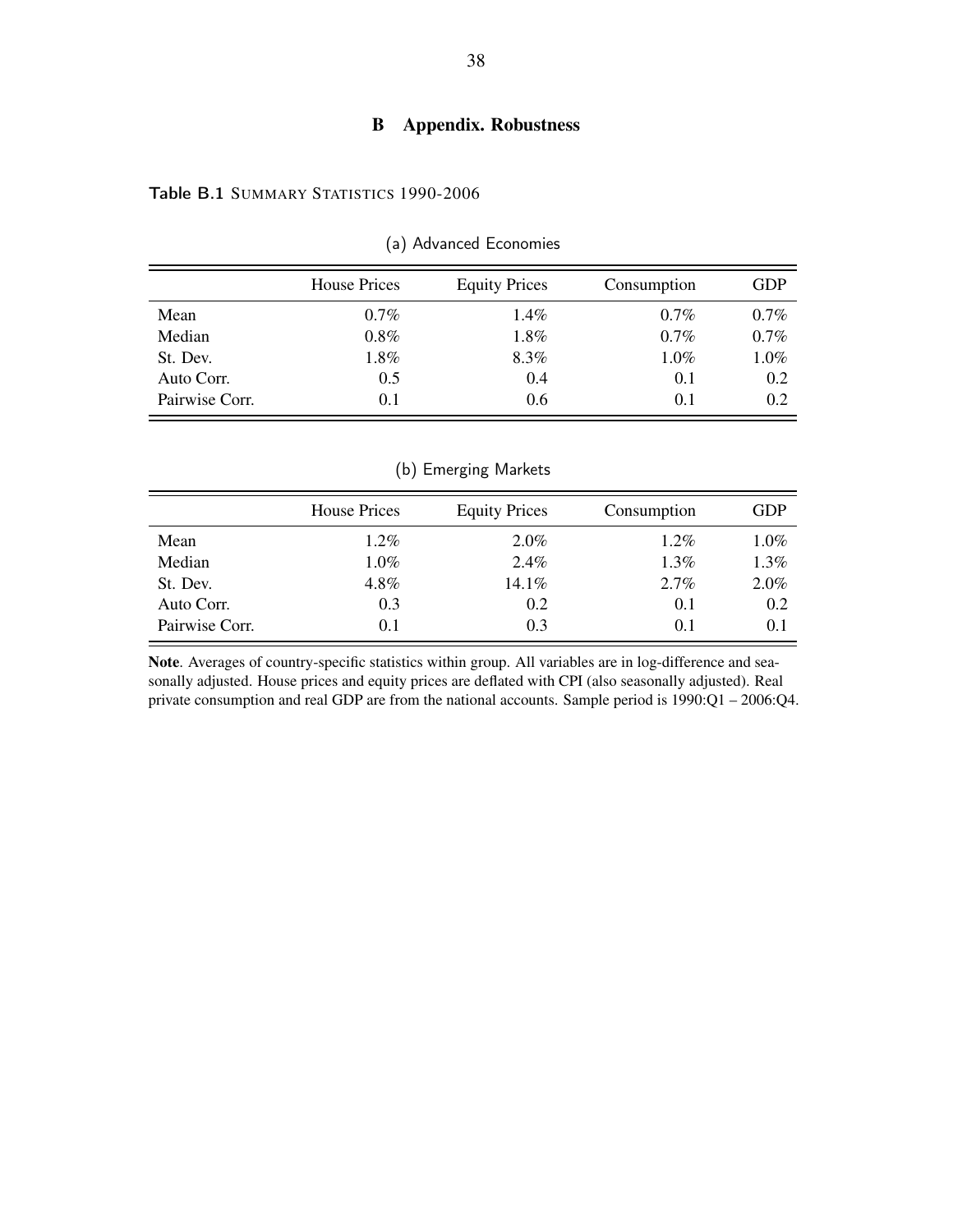|                | <b>House Prices</b> | <b>Equity Prices</b> | Consumption | <b>GDP</b> |
|----------------|---------------------|----------------------|-------------|------------|
| Mean           | $0.4\%$             | $0.1\%$              | $0.5\%$     | $0.5\%$    |
| Median         | $0.5\%$             | $1.3\%$              | $0.6\%$     | 0.6%       |
| St. Dev.       | $1.9\%$             | $10.1\%$             | $1.1\%$     | $1.1\%$    |
| Auto Corr.     | 0.6                 | 0.4                  | 0.2         | 0.3        |
| Pairwise Corr. | 0.2                 | 0.7                  | 0.2         | 0.3        |

(a) Advanced Economies

<span id="page-39-0"></span>Table B.2 SUMMARY STATISTICS 1990-2012 (NO INTERPOLATED DATA)

(b) Emerging Markets

|                | <b>House Prices</b> | <b>Equity Prices</b> | Consumption | GDP     |
|----------------|---------------------|----------------------|-------------|---------|
| Mean           | $0.6\%$             | $0.5\%$              | $1.1\%$     | $0.9\%$ |
| Median         | $0.5\%$             | 1.4%                 | $1.2\%$     | 1.2%    |
| St. Dev.       | 4.8%                | 15.0%                | $2.4\%$     | 2.1%    |
| Auto Corr.     | 0.3                 | 0.3                  | 0.1         | 0.3     |
| Pairwise Corr. | 0.1                 | 0.5                  | 0.1         | 0.2     |

Note. Averages of country-specific statistics within group. All variables are in log-difference and seasonally adjusted. House prices and equity prices are deflated with CPI (also seasonally adjusted). Real private consumption and real GDP are from the national accounts. Sample period is longest series available for house prices in 1990:Q1. House price series obtained from interpolation of annual data are dropped.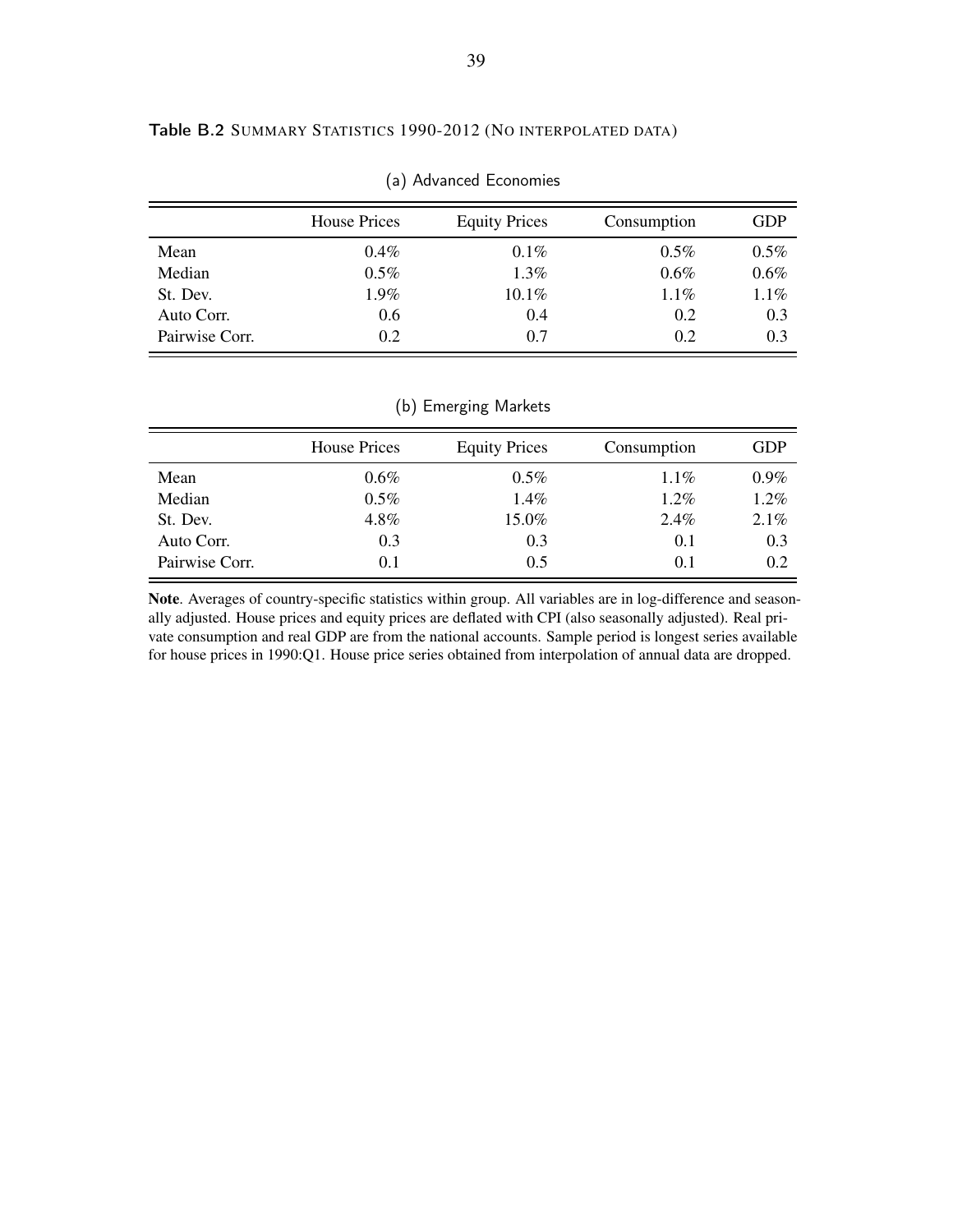|                | <b>House Prices</b> | <b>Equity Prices</b> | Consumption | <b>GDP</b> |
|----------------|---------------------|----------------------|-------------|------------|
| Mean           | $0.5\%$             | $0.3\%$              | $0.5\%$     | $0.5\%$    |
| Median         | $0.7\%$             | $1.6\%$              | 0.6%        | $0.6\%$    |
| St. Dev.       | 1.8%                | 10.4%                | $1.1\%$     | $1.0\%$    |
| Auto Corr.     | 0.6                 | 0.4                  | 0.2         | 0.3        |
| Pairwise Corr. | 0.2                 | 0.7                  | 0.2         | 0.4        |

(a) Advanced Economies

<span id="page-40-0"></span>Table B.3 SUMMARY STATISTICS 1995-2012

(b) Emerging Markets

|                | <b>House Prices</b> | <b>Equity Prices</b> | Consumption | GDP     |
|----------------|---------------------|----------------------|-------------|---------|
| Mean           | $0.6\%$             | $0.1\%$              | $1.1\%$     | $1.0\%$ |
| Median         | $0.6\%$             | $1.2\%$              | $1.2\%$     | $1.2\%$ |
| St. Dev.       | 4.8%                | $14.1\%$             | $2.1\%$     | 1.9%    |
| Auto Corr.     | 0.3                 | 0.3                  | 0.2         | 0.3     |
| Pairwise Corr. | 0.1                 | 0.5                  | 0.1         | 0.2     |

Note. Averages of country-specific statistics within group. All variables are in log-difference and seasonally adjusted. House prices and equity prices are deflated with CPI (also seasonally adjusted). Real private consumption and real GDP are from the national accounts. Sample period is longest series available for house prices in 1995:Q1.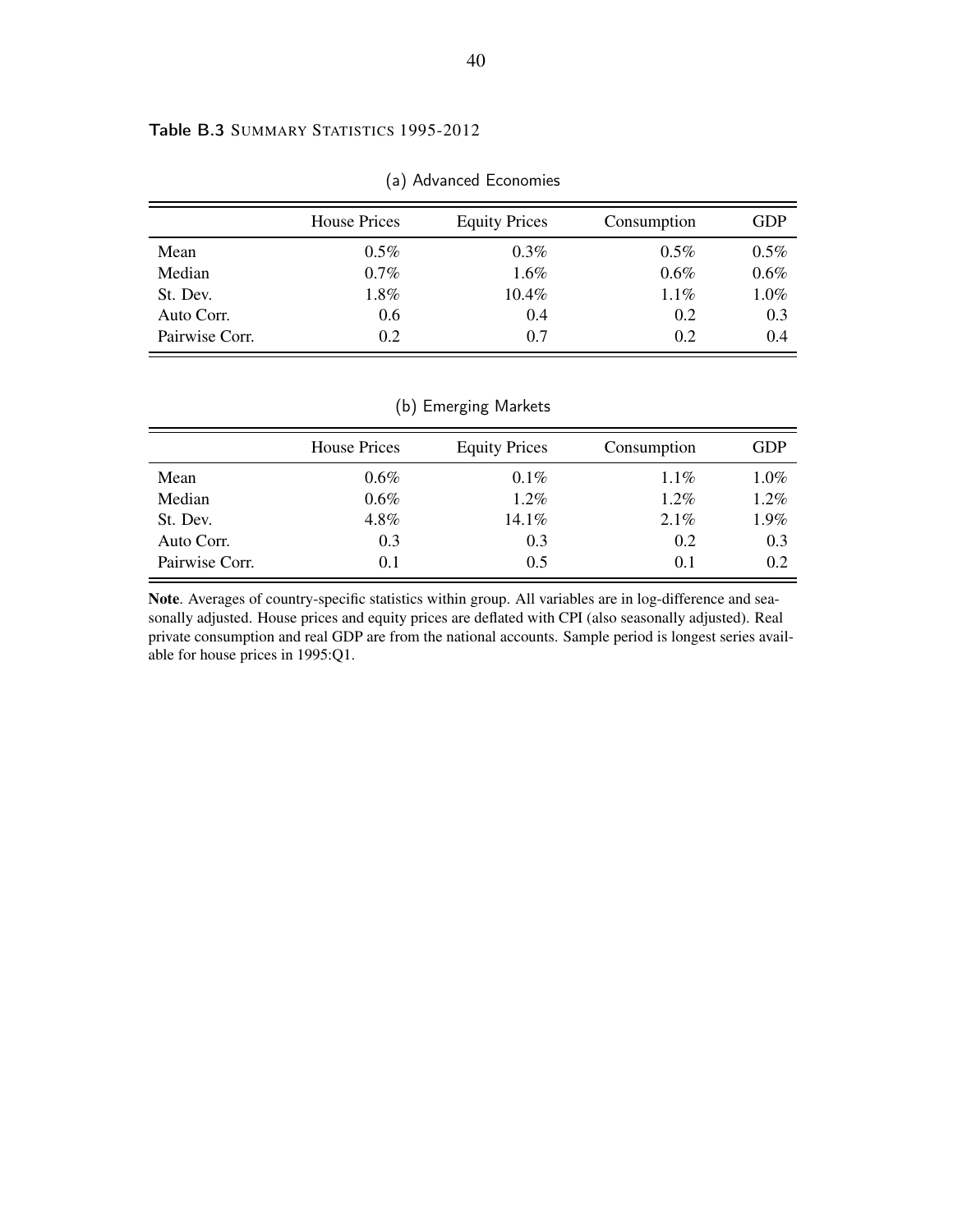#### C Appendix. Identification

<span id="page-41-0"></span>Consider the following reduced form VAR (with only one lag and no constant or trend for simplicity):

<span id="page-41-1"></span>
$$
x_t = F x_{t-1} + u_t, \tag{C.1}
$$

where  $x_t$  is a  $(m \times 1)$  vector of endogenous variables; *F* is a  $(m \times m)$  matrix of coefficients; and  $u_t$  is a  $(m \times 1)$  vector of residuals with variance-covariance matrix  $\Sigma_u$ . The objective is to recover the structural form of the above VAR, i.e.:

$$
Ax_t = Bx_{t-1} + \varepsilon_t, \tag{C.2}
$$

where *A* and *B* are  $(m \times m)$  matrices of coefficients; and  $\varepsilon_t$  is an  $(m \times 1)$  vector of structural residuals with variance-covariance matrix  $\Sigma_{\epsilon} = I$ . Note that the reduced form residuals are a linear combination of the structural residuals. Specifically, letting  $\tilde{A} = A^{-1}$ , we have that  $u_t = \tilde{A} \varepsilon_t$ .

If we partition the vector of endogenous variables  $x_t$  as  $(GL'_t, x'_{p,t})'$  —where  $GL_t$  is global liquidity and  $x_{p,t}$  is the  $(m-1 \times 1)$  vector of remaining endogenous variables— we can re-write the reduced-form VAR as:

$$
\begin{bmatrix}\nGL_t \\
x_{p,t}\n\end{bmatrix} =\n\begin{bmatrix}\nf_{11} & f_{12} \\
f_{21} & f_{22}\n\end{bmatrix}\n\begin{bmatrix}\nGL_{t-1} \\
x_{p,t-1}\n\end{bmatrix} +\n\begin{bmatrix}\n\tilde{a}_{11} & \tilde{a}_{12} \\
\tilde{a}_{21} & \tilde{a}_{22}\n\end{bmatrix}\n\begin{bmatrix}\n\varepsilon_t^{GL} \\
\varepsilon_t^{x_p}\n\end{bmatrix},
$$
\n(C.3)

where  $f_{11}$  and  $\tilde{a}_{11}$  are scalars;  $f_{12}$  and  $\tilde{a}_{12}$  are  $(1 \times m - 1)$  vectors;  $f_{21}$  and  $\tilde{a}_{21}$  are  $(m - 1 \times 1)$ vectors;  $f_{22}$  and  $\tilde{a}_{22}$  are  $(m-1 \times m-1)$  matrices; and  $\varepsilon_t^{GL}$  and  $\varepsilon_t^{X_p}$  $t_t^{x_p}$  are the structural residuals associated to global liquidity and the remaining endogenous variables, respectively.

For the sake of argument, let's assume that the structural matrix A is known. Then, we would be able to compute the impulse response to a global liquidity shock. Specifically, the contemporaneous responses of *GL* and  $x_p$  to a unit shock to  $\varepsilon^{GL}$  would be given by:

$$
\left[\begin{array}{c} \mathscr{F}\mathscr{R}\mathscr{F}_{0}^{GL} \\ \mathscr{F}\mathscr{R}\mathscr{F}_{0}^{x_{p}} \end{array}\right] = \left[\begin{array}{c} \tilde{a}_{11} \\ \tilde{a}_{21} \end{array}\right],
$$

which, since the model is linear, can be normalized to:

$$
\begin{bmatrix} \mathcal{I}\mathcal{R}\mathcal{F}_0^{GL} \\ \mathcal{I}\mathcal{R}\mathcal{F}_0^{x_p} \end{bmatrix} = \begin{bmatrix} 1 \\ \frac{\tilde{a}_{21}}{\tilde{a}_{11}} \end{bmatrix}.
$$
 (C.4)

Finally, the impulse response functions at longer horizons can be computed as:

<span id="page-41-2"></span>
$$
\mathcal{I}\mathcal{R}\mathcal{F}_n = F^{n-1} \cdot \mathcal{I}\mathcal{R}\mathcal{F}_{n-1} \qquad \text{for} \quad n = 2, ..., N. \tag{C.5}
$$

Note that if we are interested in computing the impulse responses to the global liquidity shock only we do not need to know all the coefficients of  $\tilde{A}$ , but rather only the elements of the first column of  $\tilde{A}$ , namely  $\tilde{a}^1$ .

We now consider the case of  $\tilde{A}$  unknown. To achieve identification, we follow the external instrument identification approach pioneered by [Stock and Watson](#page-35-2) [\(2012\)](#page-35-2) and [Mertens and Ravn](#page-34-1)